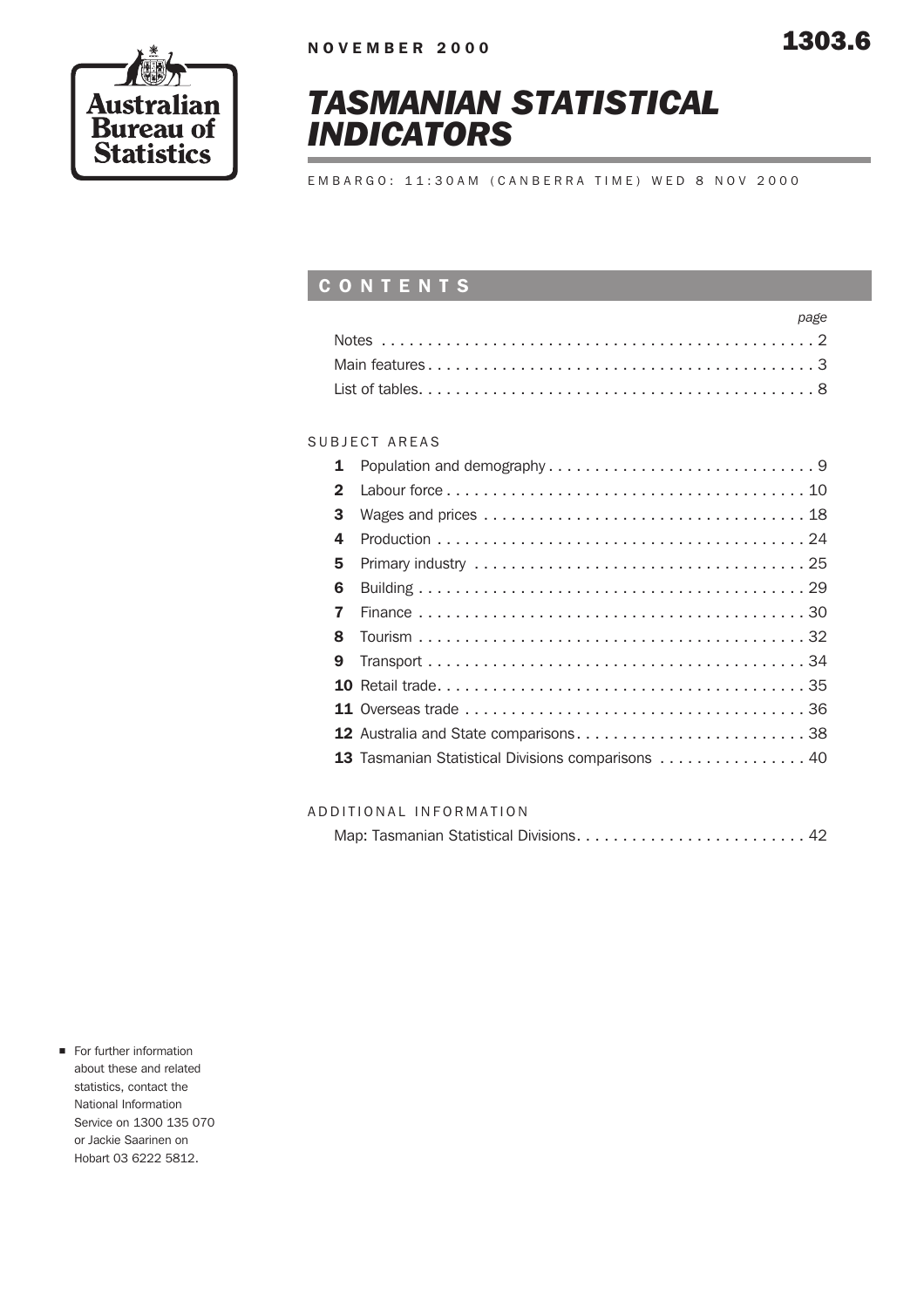|                                             | <b>NOTES</b>                                                                                                                                                                                                                                                                                                                                                                                                                                                                                  |                                                                                                                                                                                                                                                                                                                                                                    |  |  |  |  |
|---------------------------------------------|-----------------------------------------------------------------------------------------------------------------------------------------------------------------------------------------------------------------------------------------------------------------------------------------------------------------------------------------------------------------------------------------------------------------------------------------------------------------------------------------------|--------------------------------------------------------------------------------------------------------------------------------------------------------------------------------------------------------------------------------------------------------------------------------------------------------------------------------------------------------------------|--|--|--|--|
| FORTHCOMING ISSUES                          | <b>ISSUE</b>                                                                                                                                                                                                                                                                                                                                                                                                                                                                                  | <b>RELEASE DATE</b>                                                                                                                                                                                                                                                                                                                                                |  |  |  |  |
|                                             | December 2000<br>January 2001                                                                                                                                                                                                                                                                                                                                                                                                                                                                 | 8 December 2000<br>10 January 2001                                                                                                                                                                                                                                                                                                                                 |  |  |  |  |
| <b>INTRODUCTION</b>                         | This publication contains latest figures for a comprehensive range of<br>1<br>economic indicators. Statistics shown in this publication are the latest<br>available at the date of preparation and may be subject to revision in<br>subsequent issues. Reference should therefore always be made to the<br>latest issue or to the statistical publication on the specific subject                                                                                                             |                                                                                                                                                                                                                                                                                                                                                                    |  |  |  |  |
| SEASONAL ADJUSTMENT<br>AND TREND ESTIMATION | 2<br>Seasonal adjustment is a means of removing the estimated effects of<br>normal seasonal variation from the series so that the effects of other<br>influences on the series can be more clearly recognised. Seasonal<br>adjustment does not aim to remove the irregular or non-seasonal<br>influences which may be present in any particular month. This means<br>that month-to-month movements of the seasonally adjusted estimates may<br>not be reliable indicators of trend behaviour. |                                                                                                                                                                                                                                                                                                                                                                    |  |  |  |  |
|                                             | $\overline{3}$<br>The smoothing of seasonally adjusted series reduces the impact of<br>the irregular components of the seasonally adjusted series and creates<br>trend estimates. These trend estimates are derived by applying a 13-term<br>Henderson-weighted moving average to all months except the last six.<br>The last six monthly trend estimates are obtained by applying surrogates<br>of the Henderson average to the seasonally adjusted series.                                  |                                                                                                                                                                                                                                                                                                                                                                    |  |  |  |  |
|                                             | 4<br>While this smoothing technique enables estimates to be produced for<br>the latest month, it does result in revisions to the most recent months as<br>additional observations become available. Generally, subsequent revisions<br>become smaller and after 3 months have a negligible impact on the series.                                                                                                                                                                              |                                                                                                                                                                                                                                                                                                                                                                    |  |  |  |  |
|                                             | 5                                                                                                                                                                                                                                                                                                                                                                                                                                                                                             | ABS statistical series are being impacted by varying degrees as a<br>result of The New Tax System (TNTS), introduced in Australia from 1 July<br>2000. TNTS includes the removal of Wholesale Sales Tax and the<br>introduction of a Goods and Service Tax (GST), and as a result, a number<br>of ABS data series will reflect significant and subsequent impacts. |  |  |  |  |
| SYMBOLS AND OTHER<br><b>USAGES</b>          | not available<br>n.a.<br>n.p.<br>where applicable)<br>not yet available<br>n.y.a.<br>not applicable<br>$\ddotsc$<br>p<br>$\mathbf r$                                                                                                                                                                                                                                                                                                                                                          | not available for separate publication (but included in totals<br>nil or rounded to zero<br>preliminary-figure or series subject to revision<br>figure or series revised since previous issue                                                                                                                                                                      |  |  |  |  |

Stevan R. Matheson Regional Director, Tasmania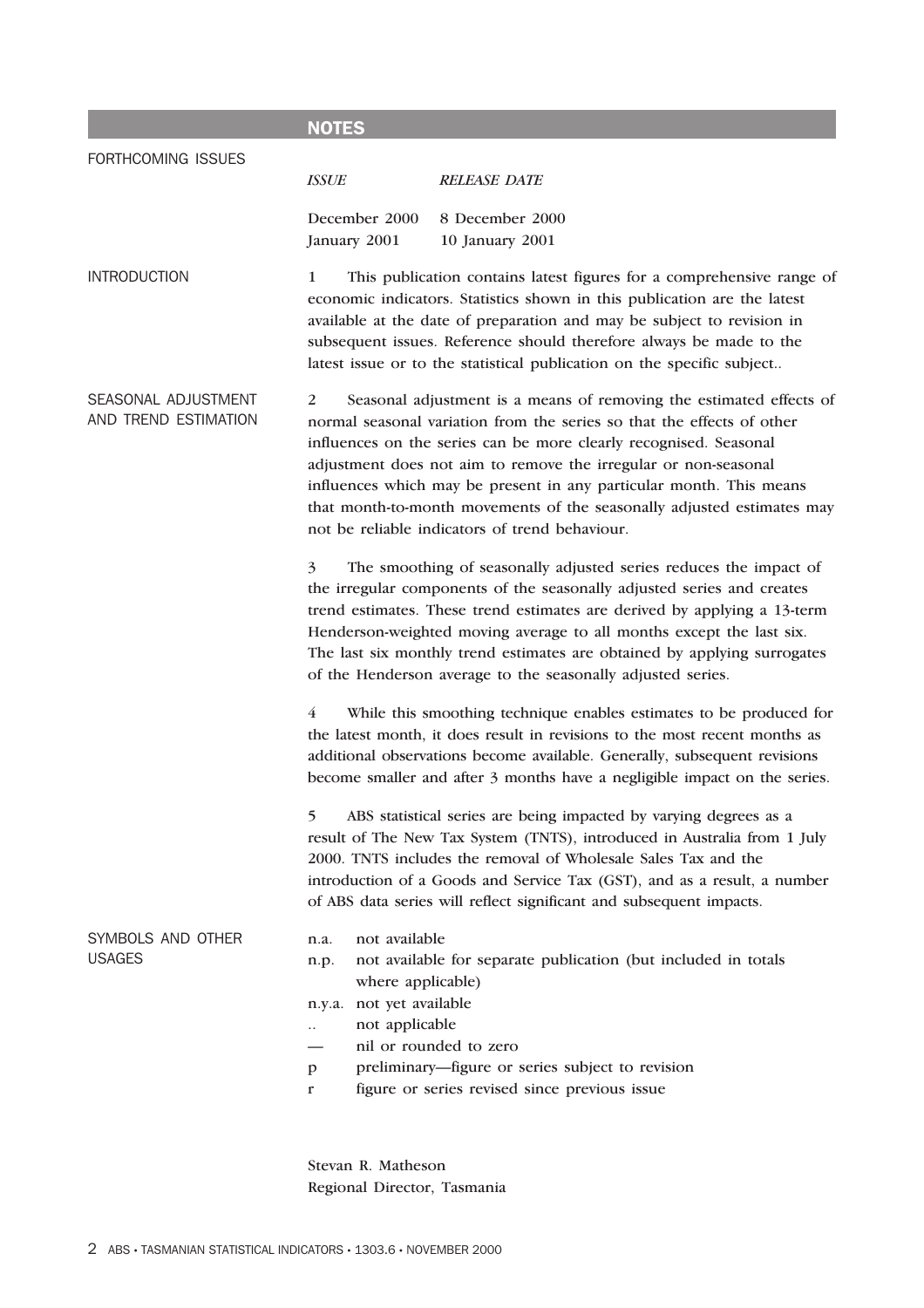#### **MAIN FEATURES**

THE LABOUR FORCE

Trend estimates There were an estimated 220,400 persons (based on trend estimates) in the labour force in September 2000 and an estimated 371,200 civilian Tasmanians aged 15 years or more, yielding a labour force participation rate of 59.4%. This compares with 58.7% in September 1999. The Australian labour force participation rate for September 2000 was 63.9%. This compares with 63.2% in September 1999 (see table 39 and *Labour Force, Australia, Preliminary* (Cat. no. 6202.0)).

> For Tasmanian males, the trend estimate of the participation rate was 68.7%, compared with 68.3% in September 1999. For Tasmanian females, the trend estimate of the participation rate was 50.6%, compared with 49.6% in September 1999 (see table 3).

#### EMPLOYMENT

State comparisons Trend estimates There was an increase of 1.0% in Tasmania's employment over the 12 months to September 2000. The largest percentage increase in employment was in New South Wales (4.0%), followed by Victoria (3.9%) and Queensland (3.3%). The increase in Australia's employment over the same period was 3.3% (see table 39 and *Labour Force, Australia, Preliminary* (Cat. no. 6202.0)).



#### UNEMPLOYMENT

Trend estimates The trend estimate of the number of unemployed persons in Tasmania for September 2000 was 21,300. This compares with 20,000 in September 1999. The trend estimate of the unemployment rate of 9.7% in September 2000 compares with 9.2% in September 1999. The Australian trend estimate of the unemployment rate of 6.3% in September 2000 compares with 7.1% in September 1999 (see table 3 and 39, and *Labour Force, Australia, Preliminary* (Cat. no. 6202.0)).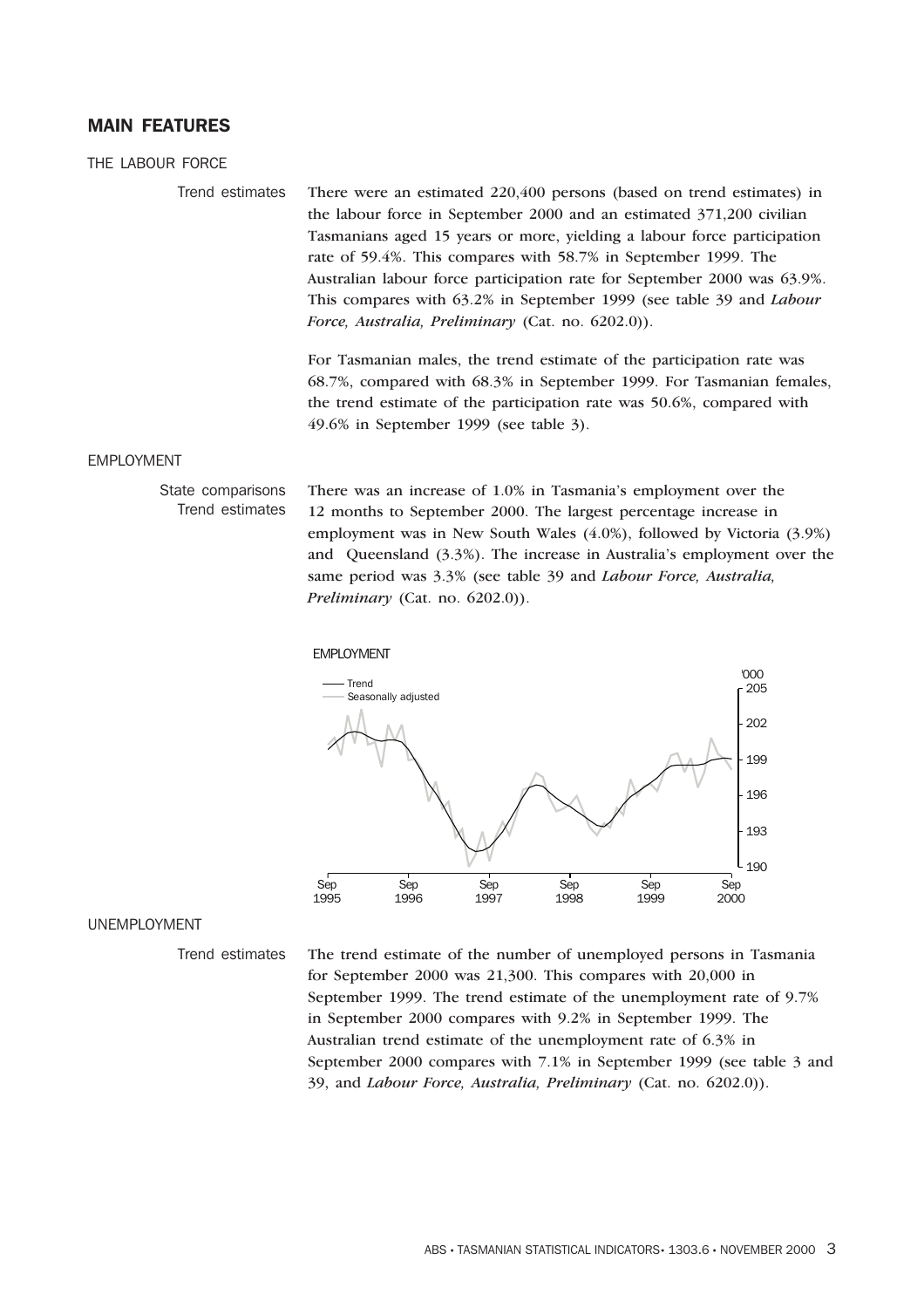#### UNEMPLOYMENT



#### LIVESTOCK SLAUGHTERING

| Trend estimates           | Monthly movements of trend estimates showed decreases in all<br>three livestock slaughtering series with cattle and calves down by 5.7%,<br>sheep and lambs down by 0.8% and pigs down by 3.2%.                                                                                                                                                                                          |
|---------------------------|------------------------------------------------------------------------------------------------------------------------------------------------------------------------------------------------------------------------------------------------------------------------------------------------------------------------------------------------------------------------------------------|
|                           | In August 2000, the trend estimate of the number of cattle and calves<br>slaughtered was 18,000. This was down 26.2% on the number for<br>August 1999, and down 23.6% on the number for August 1998.                                                                                                                                                                                     |
|                           | The trend estimate for the slaughtering of sheep and lambs was<br>84,400 in August 2000. This was down 1.6% on the number for August<br>1999, but up 23.4% on the number for August 1998.                                                                                                                                                                                                |
|                           | The trend estimate of 4,800 pigs slaughtered in August 2000 was 25.2%<br>less than for August 1999 and 31.0% less than the trend estimate for<br>August 1998 (see table 21).                                                                                                                                                                                                             |
| <b>BUILDING APPROVALS</b> |                                                                                                                                                                                                                                                                                                                                                                                          |
| Original terms            | There were 83 dwelling units approved during August 2000, of which<br>82 were new houses, and 1 a conversion. The number of dwelling units<br>approved during August compared with 84 for July 2000 and 118 in<br>August 1999.                                                                                                                                                           |
|                           | At current prices, the value of total building was \$23.7 million in August<br>2000, 33.9% above the July 2000 figure of \$17.7 million and 8.1% below<br>the August 1999 figure of \$25.8 million. Residential building contributed<br>\$13.0 million and non-residential building \$10.7 million in August 2000<br>(see table 27 and Building Approvals, Australia (Cat. no. 8731.0)). |
| <b>HOUSING FINANCE</b>    |                                                                                                                                                                                                                                                                                                                                                                                          |
| Trend estimates           | Trend figures for the number of Housing Finance Commitments in<br>Tasmania rose from 1,031 in July 2000 to 1,068 in August 2000.<br>Tasmania has recorded a trend increase in the number of housing<br>finance commitments in each month since February 2000. The number of                                                                                                              |

commitments has also risen 24.3% between August 1999 and August 2000.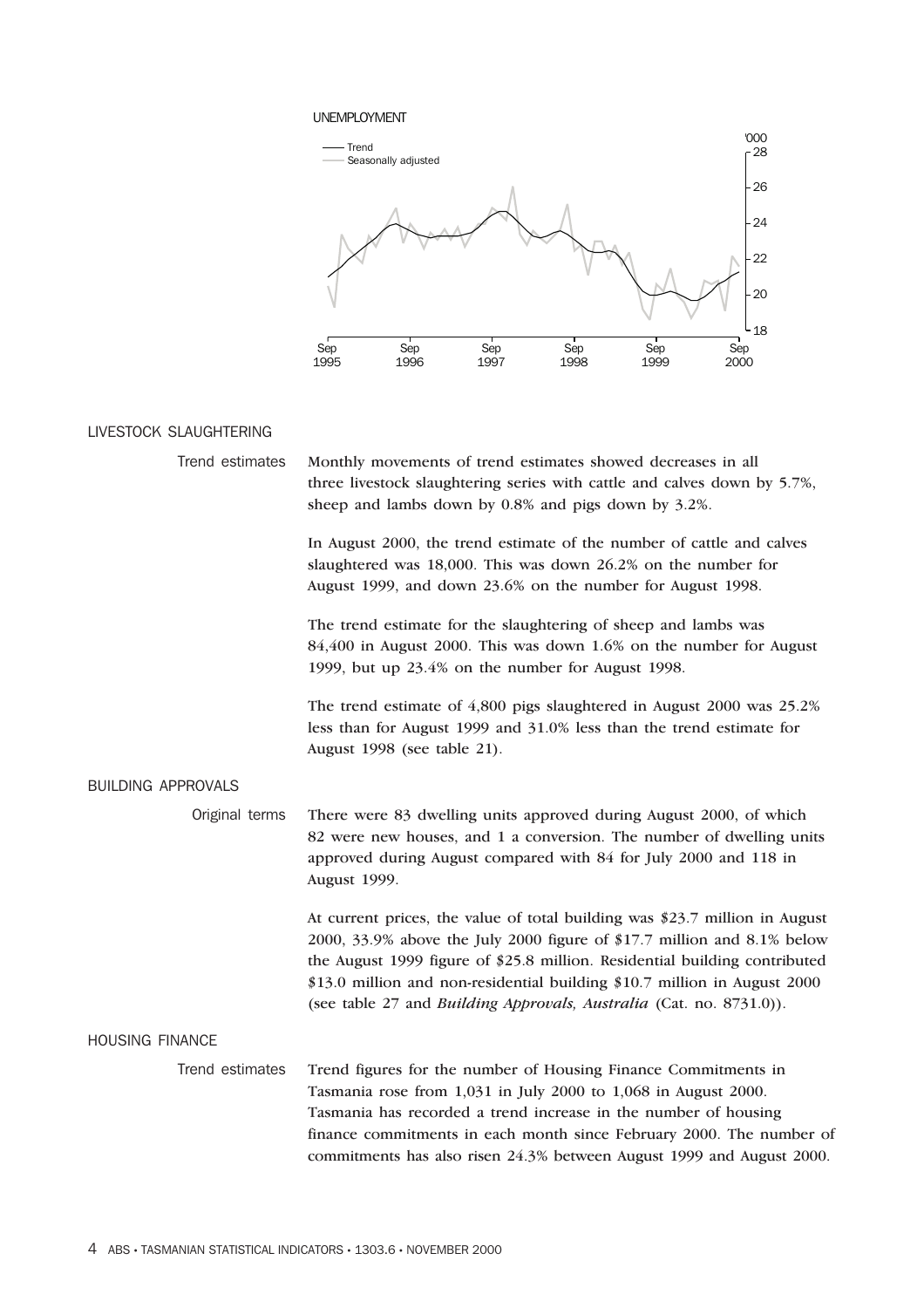

Trend estimates *continued* The total value of commitments for Tasmania in August 2000 was \$80 million. This shows a 2.6% increase over the previous month, and a 19.4% increase over the August 1999 figure. Nationally, the value of commitments has decreased 12.9% between August 1999 and August 2000. (see table 28 and *Housing Finance for Owner Occupation, Australia* (Cat. no. 5609.0)).

GOVERNMENT FINANCIAL ESTIMATES

> *Government Financial Estimates, Australia* (Cat no. 5501.0) released 2 November, features Government Finance Statistics (GFS) forward estimates for Commonwealth, State and Territory levels of government and their respective consolidated Non-Financial Public Sectors. Data is formatted as an economic representation of financial reports with operating statements and cash flows for the 2000–01 financial year. Preliminary data is also presented for the 1999–2000 financial year and includes balance sheets.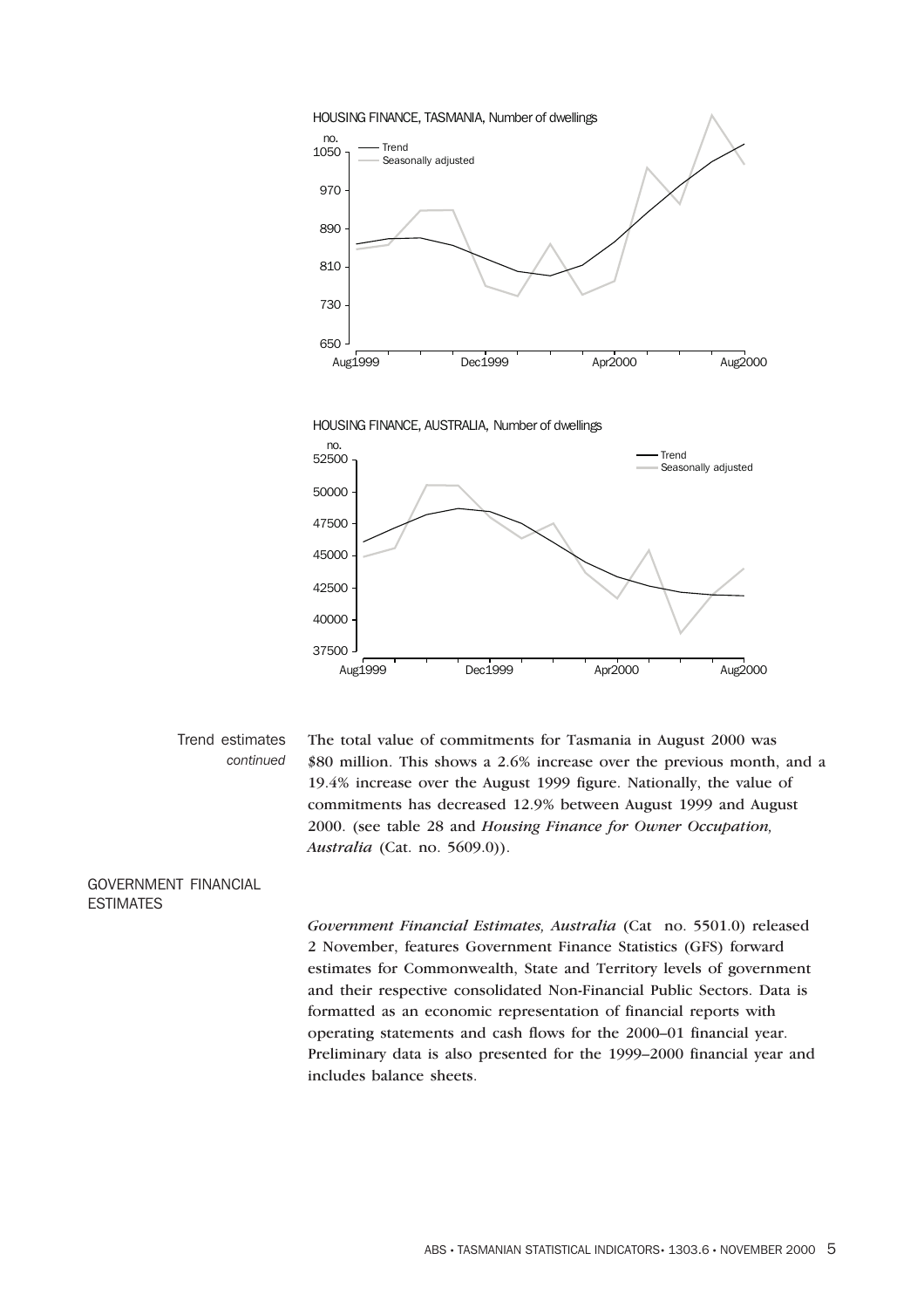| Government financial<br>estimates<br>continued | It is estimated that the Tasmanian State General Government sector<br>returned an \$82 million Net Operating Balance (NOB) for the 1999–2000<br>financial year, followed by a $$-23$ million NOB for the 2000-01 financial<br>year. The turn around is due to abnormal occurrences in both years. In<br>1999–2000 Forestry Tasmania returned to State Government an abnormal<br>\$40 million dividend resulting from the joint venture sale of 50% of<br>northern Tasmania's softwood plantation resources. |  |  |  |  |
|------------------------------------------------|-------------------------------------------------------------------------------------------------------------------------------------------------------------------------------------------------------------------------------------------------------------------------------------------------------------------------------------------------------------------------------------------------------------------------------------------------------------------------------------------------------------|--|--|--|--|
|                                                | The 2000–01 year reflects the transition to The New Tax System (TNTS).<br>Tasmania's 'transitional payment' from the Commonwealth is estimated at<br>\$90.7 million for the 2000–01 financial year, over \$65.1 million of these<br>payments were provided as advances, and are therefore not included as<br>operating revenue.                                                                                                                                                                             |  |  |  |  |
| NEW MOTOR VEHICLE<br><b>REGISTRATIONS</b>      |                                                                                                                                                                                                                                                                                                                                                                                                                                                                                                             |  |  |  |  |
| Original terms                                 | There were $1,472$ new motor vehicles (excluding motorcycles) registered<br>in Tasmania during August 2000. This was 22.2% above the<br>1,205 registered in July 2000 and 15.9% above the August 1999 figure<br>of 1,270 (see table 34).                                                                                                                                                                                                                                                                    |  |  |  |  |
| <b>RETAIL</b>                                  |                                                                                                                                                                                                                                                                                                                                                                                                                                                                                                             |  |  |  |  |
| Original terms                                 | In original terms, the estimate of retail turnover in Australia for August<br>2000 was \$12,306.8 million, 6.4% above the figure recorded in August<br>1999. In original terms, the estimate of retail turnover in Tasmania for<br>August 2000 was \$261.6 million, 0.9% above the figure for August 1999.                                                                                                                                                                                                  |  |  |  |  |
| Seasonally adjusted terms                      | In seasonally adjusted terms, the estimate of retail turnover in Australia<br>for August 2000 was $$12,662.8$ million, 4.2% above the figure recorded in<br>August 1999. In seasonally adjusted terms, the estimate of retail turnover<br>in Tasmania for August 2000 was \$271.2 million, 1.6% below the figure<br>recorded in August 1999 (see table 35 and Retail Trade, Australia<br>$(Cat. no. 8501.0)$ .                                                                                              |  |  |  |  |
| <b>OVERSEAS TRADE</b>                          |                                                                                                                                                                                                                                                                                                                                                                                                                                                                                                             |  |  |  |  |
|                                                | The total value of Tasmania's overseas exports for the 1999-2000<br>financial year was $$2,215$ million. This contributed 2.3% to the Australian<br>total of $$97,274$ million.                                                                                                                                                                                                                                                                                                                             |  |  |  |  |
|                                                | The value of Tasmania's exports for the month of August 2000 was<br>\$179 million, an increase of 9% over the month of July. Australia's<br>exports for August totalled \$9,372 million, an increase of 0.1% over the<br>July figure.                                                                                                                                                                                                                                                                       |  |  |  |  |
|                                                | Tasmania's major export destinations for the month of August 2000 were<br>Japan (\$48.2m), United States of America (\$20.6m) and Hong Kong<br>$(\$20.0m)$ . Major commodity groups exported for the month were<br>non-ferrous metals $(\$61.2m)$ and fish, crustaceans and molluscs $(\$15.4m)$ .<br>For the financial year 1999-2000, major commodity groups exported<br>were non-ferrous metals $(\$681.9m)$ , wood and woodchips $(\$303.4m)$ and<br>metallic ores and metal scrap (\$243.2m).          |  |  |  |  |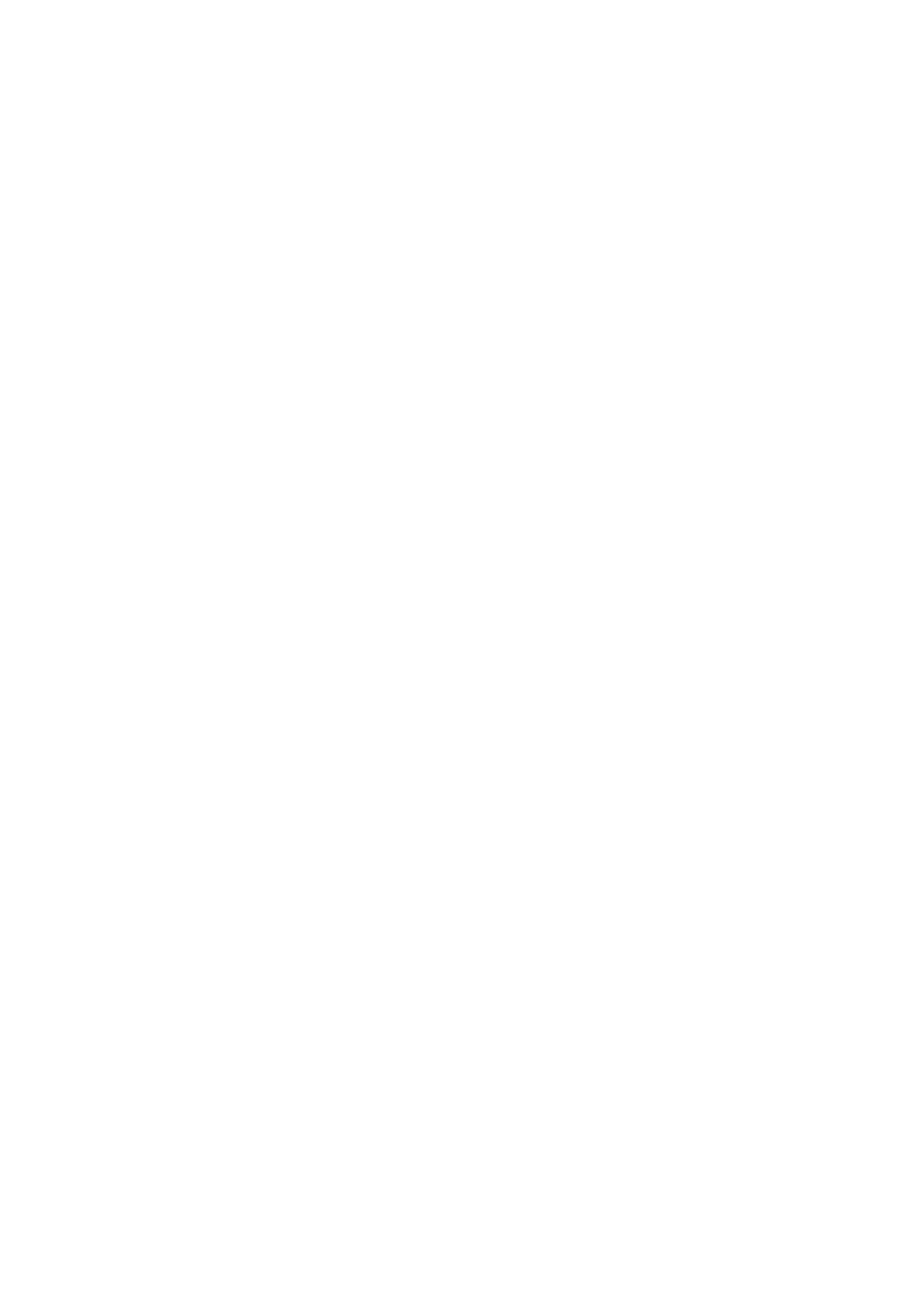### **LIST OF TABLES**

| 1  | Population                                                                     | 9  |
|----|--------------------------------------------------------------------------------|----|
| 2  | Births, deaths and marriages                                                   | 9  |
| 3  | Labour force status                                                            | 10 |
| 4  | Labour force status by region, males                                           | 11 |
| 5  | Labour force status by region, females                                         | 12 |
| 6  | Labour force status by region, persons                                         | 13 |
| 7  | Teenage labour market                                                          | 14 |
| 8  | All employed persons by occupation                                             | 15 |
| 9  | Employed wage and salary earners, sector and industry                          | 16 |
| 10 | Average hours worked                                                           | 16 |
|    | <b>11</b> Job vacancies                                                        | 17 |
|    | <b>12</b> Industrial disputes                                                  | 17 |
|    | 13 Average weekly earnings of employees                                        | 18 |
| 14 | Indexes of total hourly rates of pay                                           | 19 |
| 15 | Summary of annual movements in wages and prices                                | 20 |
| 16 | House price index numbers, Hobart                                              | 20 |
| 17 | Consumer price index, Hobart and eight capital cities combined                 | 21 |
| 18 | Price index of materials used in building other than<br>house building, Hobart | 22 |
|    | 19 Production of selected commodities                                          | 24 |
|    | 20 Livestock slaughtering: original                                            | 25 |
|    | 21 Livestock slaughtering: seasonally adjusted and trend                       | 25 |
|    | 22 Meat production                                                             | 26 |
| 23 | Principal mineral concentrates produced                                        | 26 |
| 24 | Sawmills and plywood mills, logs delivered and<br>timber produced              | 27 |
| 25 | Chipping and grinding of wood                                                  | 28 |
|    | <b>26</b> Logs delivered for milling or chipping                               | 28 |
|    | 27 Building approvals                                                          | 29 |
| 28 | Secured housing commitments                                                    | 30 |
| 29 | Private new capital expenditure by type of asset                               | 30 |
| 30 | <b>Banking</b> statistics                                                      | 31 |
| 31 | Accommodation establishments                                                   | 32 |
| 32 | National Parks, person entries                                                 | 33 |
| 33 | Tracks in National Parks, walker registrations                                 | 33 |
| 34 | Registrations of new motor vehicles                                            | 34 |
| 35 | Turnover of retail establishments at current prices                            | 35 |
| 36 | Value of overseas trade-Tasmania and Australia                                 | 36 |
| 37 | Merchandise exports by selected countries and country groups                   | 36 |
| 38 | Merchandise exports by selected commodity groups                               | 37 |
| 39 | Major Statistical Indicators-Australia and State comparisons                   | 38 |
| 40 | Major Statistical Indicators-Tasmanian Statistical Divisions                   | 40 |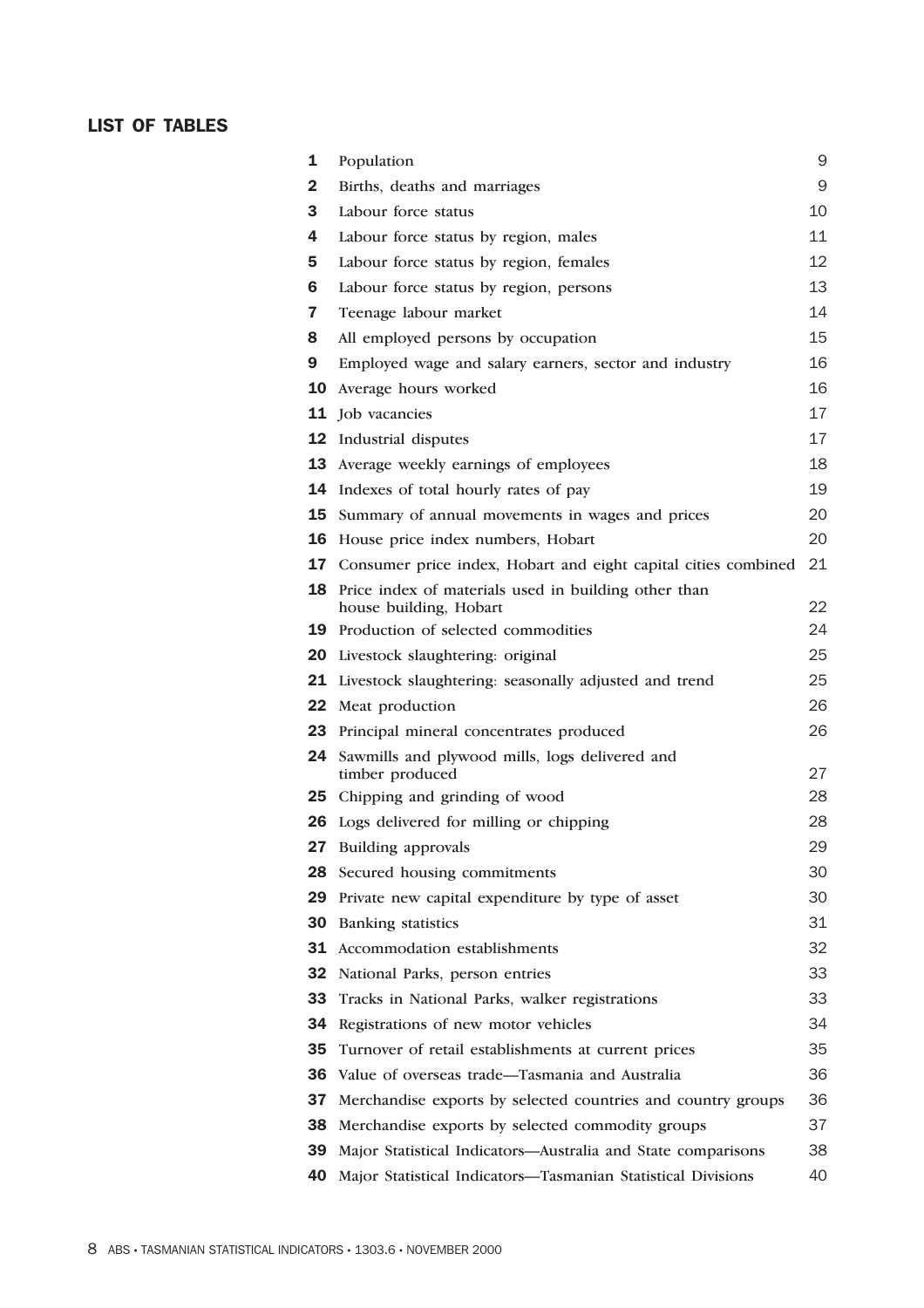### **1** POPULATION

|                 | Estimated resident<br>population | <b>Natural</b><br>increase(a) | Net estimated<br>migration gain | Total population<br>growth | Annual growth<br>rate(b) |
|-----------------|----------------------------------|-------------------------------|---------------------------------|----------------------------|--------------------------|
|                 | '000                             | '000                          | '000                            | '000                       | %                        |
| 1996-97         | 473.5                            | 2.4                           | $-3.4$                          | $-1.0$                     | $-0.20$                  |
| 1997-98         | 471.7                            | 2.1                           | $-3.9$                          | $-1.8$                     | $-0.38$                  |
| 1998-99         | 470.8                            | 2.7                           | $-3.6$                          | $-0.9$                     | $-0.19$                  |
| 1998            |                                  |                               |                                 |                            |                          |
| March qtr       | 472.3                            | 0.6                           | $-1.0$                          | $-0.3$                     | $-0.38$                  |
| June qtr        | 471.7                            | 0.5                           | $-1.1$                          | $-0.6$                     | $-0.38$                  |
| September gtr   | 471.6                            | 0.6                           | $-0.7$                          | $-0.1$                     | $-0.30$                  |
| December gtr    | 471.6                            | 0.7                           | $-0.7$                          | $-0.1$                     | $-0.23$                  |
| 1999            |                                  |                               |                                 |                            |                          |
| March qtr       | 471.1                            | 0.7                           | $-1.2$                          | $-0.5$                     | $-0.26$                  |
| June qtr        | 470.8                            | 0.7                           | $-1.0$                          | $-0.3$                     | $-0.19$                  |
| September qtr p | 470.7                            | 0.5                           | $-0.6$                          | $-0.1$                     | $-0.20$                  |
| December gtr p  | 470.4                            | 0.5                           | $-0.7$                          | $-0.3$                     | $-0.24$                  |
| 2000            |                                  |                               |                                 |                            |                          |
| March qtr p     | 470.3                            | 0.6                           | $-0.8$                          | $-0.1$                     | $-0.16$                  |

(a) Excess of live births registered over deaths registered (based on usual State of residence).

(b) Percentage growth from same quarter in previous year.

*Source: Australian Demographic Statistics (Cat. no. 3101.0).*

### **2** BIRTHS, DEATHS AND MARRIAGES(a)

|                 | <b>Births</b> |                      | Deaths  |                      | Infant mortality(b) |         | Marriages |               |
|-----------------|---------------|----------------------|---------|----------------------|---------------------|---------|-----------|---------------|
|                 | no.           | rate(c)              | no.     | rate(d)              | no.                 | rate(e) | no.       | rate(f)       |
| 1996-97         | 6 2 4 2       | 1.84                 | 3798    | 6.8                  | 30                  | 4.8     | 2 5 0 7   | 5.3           |
| 1997-98         | 5870          | 1.762                | 3766    | 6.6                  | 38                  | 6.5     | 2 7 8 2   | 5.9           |
| 1998-99         | 6 3 8 4       | 1.95                 | 3726    | 6.2                  | 41                  | 6.4     | 2 4 8 3   | 5.2           |
| 1998            |               |                      |         |                      |                     |         |           |               |
| March qtr       | 1464          | $\ddot{\phantom{0}}$ | 839     | $\ddot{\phantom{1}}$ | 3                   | 2.1     | 800       | $\sim$ $\sim$ |
| June qtr        | 1420          | $\sim$ $\sim$        | 921     | $\ddot{\phantom{1}}$ | 11                  | 7.8     | 810       | $\sim$ $\sim$ |
| September gtr   | 1636          | $\ddot{\phantom{0}}$ | r 1031  | $\cdot$ .            | 9                   | 5.5     | 331       | $\sim$ $\sim$ |
| December gtr    | 1567          | $\ddotsc$            | 907     | $\ddot{\phantom{1}}$ | r 8                 | 5.1     | 658       | $\sim$ $\sim$ |
| 1999            |               |                      |         |                      |                     |         |           |               |
| March gtr       | 1545          | $\ddotsc$            | 865     | $\cdot$ .            | 9                   | 5.8     | r 858     | $\sim$ $\sim$ |
| June qtr        | 1636          | $\ddot{\phantom{1}}$ | 923     | $\ddotsc$            | r 15                | 9.2     | 636       | $\sim$ $\sim$ |
| September gtr p | 1555          | $\ddot{\phantom{0}}$ | 1 0 3 5 | . .                  | 16                  | 10.3    | 327       | $\sim$ $\sim$ |
| December art p  | 1 3 6 7       | $\cdot$ .            | 905     | . .                  | 9                   | 6.6     | 678       | $\sim$ $\sim$ |
| 2000            |               |                      |         |                      |                     |         |           |               |
| March qtr p     | 1512          | $\ddotsc$            | 864     | $\cdot$ .            | 7                   | 4.6     | 910       | $\sim$ $\sim$ |

(a) Usual residents of Tasmania.

(b) Deaths of children under one year of age.

(c) Total fertility rate. The sum of age specific fertility rates (live births at each age of a mother per female population of that age). It represents the number of children a woman would bear during her lifetime if she experienced age-specific fertility rates at each age of her reproductive life. (d) Standardised death rate. The overall death rate, per 1,000 persons, that would have prevailed in a standard population if it had experienced at

each age the death rates of the population being studied. The standard population used in these calculations is all persons in the 1991 Australian population.

(e) Rate per 1,000 live births.

(f) Crude marriage rate is the number of marriages registered during the financial year, per 1,000 estimated resident population at 31 December of that year.

*Source: Australian Demographic Statistics (Cat. no. 3101.0.)*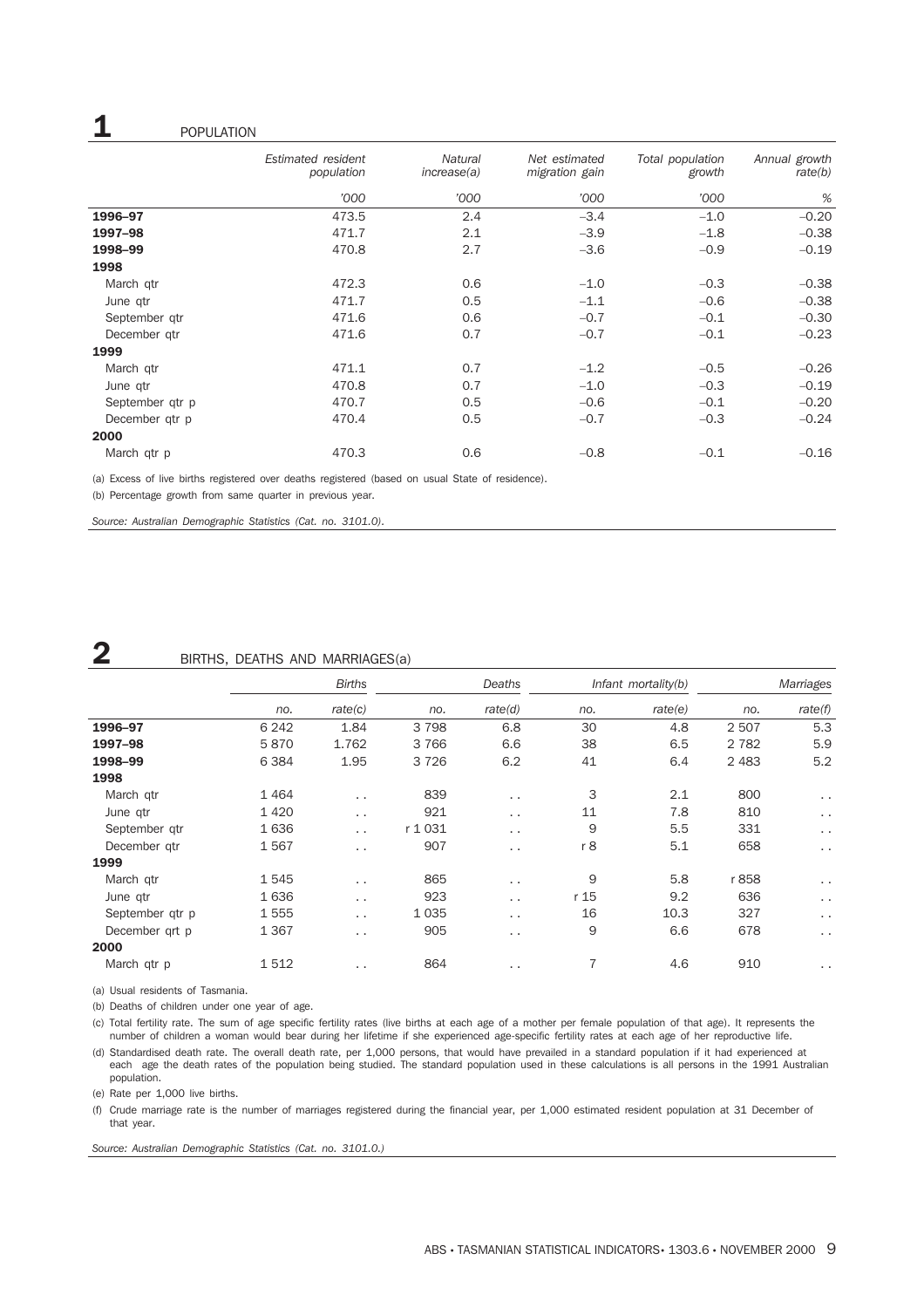# **3** LABOUR FORCE STATUS(a)—SEASONALLY ADJUSTED AND TREND

|           | Seasonally adjusted series(b) |            |                        |                       |          |            | Trend series(b)        |                       |
|-----------|-------------------------------|------------|------------------------|-----------------------|----------|------------|------------------------|-----------------------|
|           | Employed                      | Unemployed | Unemploy-<br>ment rate | Participation<br>rate | Employed | Unemployed | Unemploy-<br>ment rate | Participation<br>rate |
|           | '000                          | '000       | %                      | $\%$                  | '000     | '000       | $\%$                   | $\%$                  |
|           |                               |            |                        | <b>MALES</b>          |          |            |                        |                       |
| 1999      |                               |            |                        |                       |          |            |                        |                       |
| September | 110.2                         | 13.1       | 10.6                   | 68.4                  | 110.4    | 12.6       | 10.3                   | 68.3                  |
| October   | 109.8                         | 12.5       | 10.2                   | 67.9                  | 110.2    | 12.6       | 10.3                   | 68.2                  |
| November  | 109.9                         | 13.5       | 10.9                   | 68.5                  | 110.1    | 12.5       | 10.2                   | 68.0                  |
| December  | 110.5                         | 12.4       | 10.1                   | 68.2                  | 109.9    | 12.2       | 10.0                   | 67.8                  |
| 2000      |                               |            |                        |                       |          |            |                        |                       |
| January   | 109.8                         | 11.8       | 9.7                    | 67.5                  | 109.7    | 11.9       | 9.7                    | 67.5                  |
| February  | 109.7                         | 10.9       | 9.1                    | 66.9                  | 109.5    | 11.5       | 9.5                    | 67.2                  |
| March     | 109.3                         | 11.0       | 9.1                    | 66.7                  | 109.3    | 11.4       | 9.5                    | 67.0                  |
| April     | 108.5                         | 11.6       | 9.7                    | 66.6                  | 109.4    | 11.6       | 9.6                    | 67.1                  |
| May       | 109.3                         | 11.9       | 9.8                    | 67.2                  | 109.6    | 12.0       | 9.9                    | 67.4                  |
| June      | 110.2                         | 13.6       | 11.0                   | 68.6                  | 109.9    | 12.4       | 10.1                   | 67.8                  |
| July      | 110.8                         | 11.6       | 9.5                    | 67.8                  | 110.2    | 12.7       | 10.4                   | 68.1                  |
| August    | 110.5                         | 13.6       | 11.0                   | 68.7                  | 110.5    | 13.0       | 10.5                   | 68.4                  |
| September | 110.6                         | 13.0       | 10.5                   | 68.4                  | 110.8    | 13.2       | 10.6                   | 68.7                  |
|           |                               |            |                        | <b>FEMALES</b>        |          |            |                        |                       |
| 1999      |                               |            |                        |                       |          |            |                        |                       |
| September | 86.8                          | 7.5        | 8.0                    | 49.7                  | 86.7     | 7.4        | 7.8                    | 49.6                  |
| October   | 86.6                          | 7.6        | 8.1                    | 49.6                  | 87.3     | 7.5        | 7.9                    | 50.0                  |
| November  | 88.0                          | 8.0        | 8.4                    | 50.6                  | 88.0     | 7.7        | 8.0                    | 50.4                  |
| December  | 88.9                          | 7.6        | 7.9                    | 50.8                  | 88.5     | 7.8        | 8.1                    | 50.7                  |
| 2000      |                               |            |                        |                       |          |            |                        |                       |
| January   | 89.8                          | 7.9        | 8.1                    | 51.4                  | 88.9     | 8.0        | 8.3                    | 51.0                  |
| February  | 88.3                          | 7.8        | 8.1                    | 50.6                  | 89.1     | 8.2        | 8.4                    | 51.2                  |
| March     | 89.9                          | 8.3        | 8.5                    | 51.7                  | 89.2     | 8.3        | 8.5                    | 51.3                  |
| April     | 88.2                          | 9.2        | 9.4                    | 51.2                  | 89.2     | 8.3        | 8.5                    | 51.3                  |
| May       | 88.7                          | 8.6        | 8.9                    | 51.2                  | 89.2     | 8.2        | 8.5                    | 51.2                  |
| June      | 90.7                          | 7.2        | 7.4                    | 51.4                  | 89.1     | 8.2        | 8.4                    | 51.1                  |
| July      | 88.6                          | 7.5        | 7.8                    | 50.5                  | 88.9     | 8.1        | 8.4                    | 50.9                  |
| August    | 88.7                          | 8.6        | 8.8                    | 51.1                  | 88.7     | 8.1        | 8.4                    | 50.8                  |
| September | 87.6                          | 8.6        | 8.9                    | 50.4                  | 88.4     | 8.1        | 8.4                    | 50.6                  |
|           |                               |            |                        | <b>TOTAL</b>          |          |            |                        |                       |
| 1999      |                               |            |                        |                       |          |            |                        |                       |
| September | 197.0                         | 20.6       | 9.5                    | 58.8                  | 197.1    | 20.0       | 9.2                    | 58.7                  |
| October   | 196.4                         | 20.2       | 9.3                    | 58.5                  | 197.5    | 20.1       | 9.2                    | 58.8                  |
| November  | 197.9                         | 21.5       | 9.8                    | 59.3                  | 198.1    | 20.2       | 9.2                    | 59.0                  |
| December  | 199.4                         | 20.0       | 9.1                    | 59.3                  | 198.5    | 20.1       | 9.2                    | 59.0                  |
| 2000      |                               |            |                        |                       |          |            |                        |                       |
| January   | 199.6                         | 19.6       | 9.0                    | 59.2                  | 198.6    | 19.9       | 9.1                    | 59.0                  |
| February  | 198.0                         | 18.7       | 8.6                    | 58.5                  | 198.6    | 19.7       | 9.0                    | 59.0                  |
| March     | 199.2                         | 19.3       | 8.9                    | 59.0                  | 198.6    | 19.7       | 9.0                    | 58.9                  |
| April     | 196.7                         | 20.8       | 9.6                    | 58.7                  | 198.6    | 19.9       | 9.1                    | 59.0                  |
| May       | 198.0                         | 20.6       | 9.4                    | 59.0                  | 198.7    | 20.2       | 9.2                    | 59.1                  |
| June      | 200.9                         | 20.8       | 9.4                    | 59.8                  | 199.0    | 20.6       | 9.4                    | 59.2                  |
| July      | 199.5                         | 19.1       | 8.7                    | 58.9                  | 199.1    | 20.8       | 9.5                    | 59.3                  |
| August    | 199.1                         | 22.2       | 10.0                   | 59.6                  | 199.2    | 21.1       | 9.6                    | 59.4                  |
| September | 198.2                         | 21.6       | 9.8                    | 59.2                  | 199.1    | 21.3       | 9.7                    | 59.4                  |

(a) For explanation of terms and concepts, refer to Labour Force, Australia, Preliminary (Cat. no. 6202.0).

(b) Seasonal factors are reviewed annually to take account of each additional year's data. The results of the review are used to compile revised seasonally adjusted and trend estimates each February. Trend estimates for the most recent months are also revised each month; see Notes on page 2.

*Source: Labour Force, Australia, Preliminary (Cat. no. 6202.0).*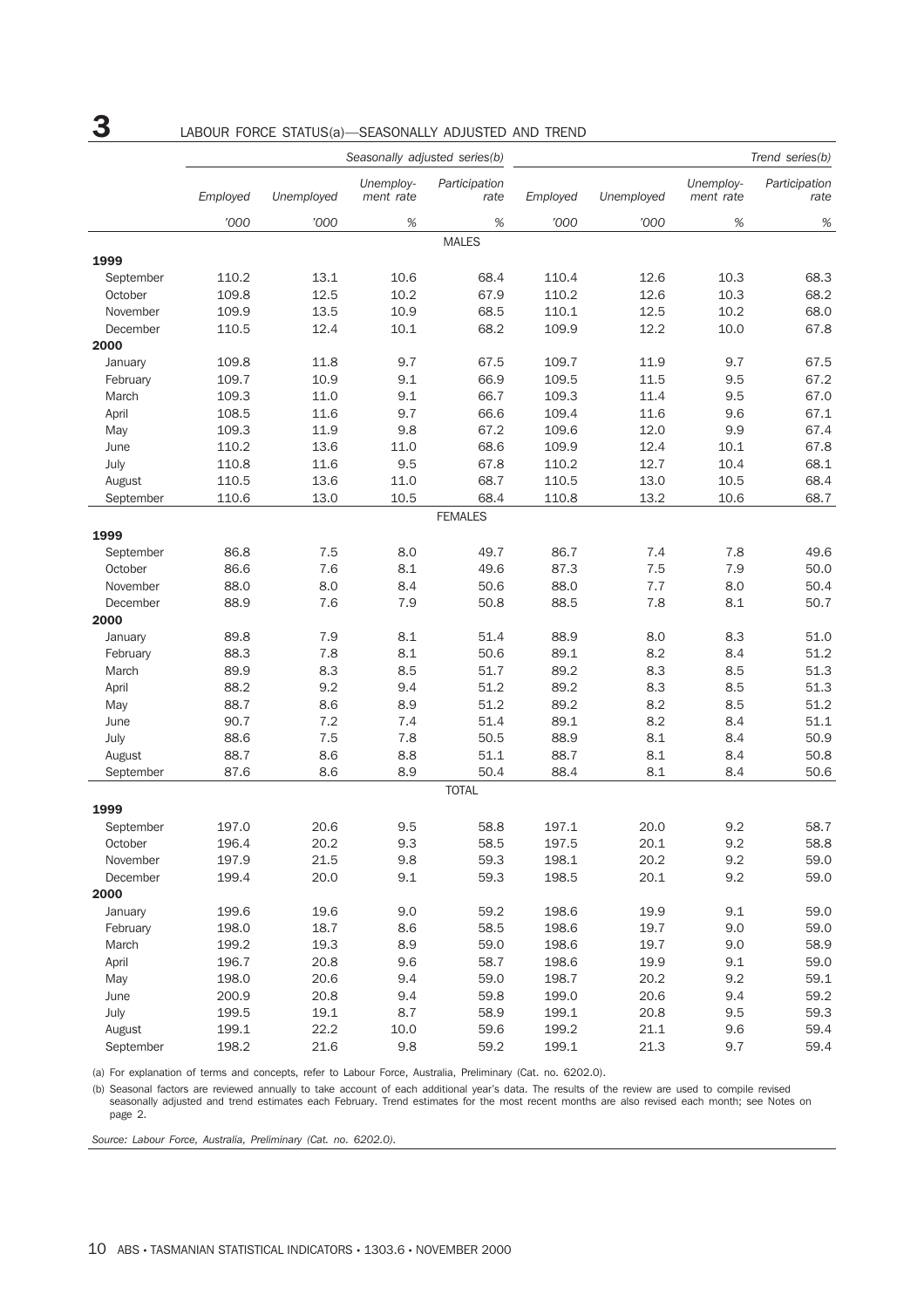|           | Total employed | Total unemployed                          | Unemployment rate | Participation rate |
|-----------|----------------|-------------------------------------------|-------------------|--------------------|
|           | '000           | '000                                      | $\%$              | $\%$               |
|           |                | HOBART AND SOUTHERN STATISTICAL DIVISIONS |                   |                    |
| 1997      |                |                                           |                   |                    |
| September | 52.8           | 6.3                                       | 10.7              | 68.5               |
| 1999      |                |                                           |                   |                    |
| September | 53.6           | 6.4                                       | 10.6              | 67.4               |
| 2000      |                |                                           |                   |                    |
| July      | 53.1           | 5.4                                       | 9.3               | 66.2               |
| August    | 51.9           | 6.8                                       | 11.7              | 66.6               |
| September | 52.8           | 7.1                                       | 11.8              | 67.6               |
|           |                | NORTHERN STATISTICAL DIVISION             |                   |                    |
| 1997      |                |                                           |                   |                    |
| September | 32.7           | 4.3                                       | 11.6              | 68.9               |
| 1999      |                |                                           |                   |                    |
| September | 32.4           | 3.2                                       | 9.1               | 70.0               |
| 2000      |                |                                           |                   |                    |
| July      | 33.4           | 3.2                                       | 8.9               | 70.2               |
| August    | 33.6           | 3.1                                       | 8.5               | 70.2               |
| September | 34.2           | 2.8                                       | 7.5               | 70.7               |
|           |                | MERSEY-LYELL STATISTICAL DIVISION         |                   |                    |
| 1997      |                |                                           |                   |                    |
| September | 25.7           | 2.7                                       | 9.5               | 70.1               |
| 1999      |                |                                           |                   |                    |
| September | 24.0           | 3.2                                       | 11.7              | 67.5               |
| 2000      |                |                                           |                   |                    |
| July      | 23.8           | 3.1                                       | 11.4              | 67.8               |
| August    | 23.7           | 3.4                                       | 12.4              | 67.6               |
| September | 23.5           | 2.9                                       | 11.0              | 66.2               |
|           |                | <b>TASMANIA</b>                           |                   |                    |
| 1997      |                |                                           |                   |                    |
| September | 111.1          | 13.3                                      | 10.7              | 69.0               |
| 1999      |                |                                           |                   |                    |
| September | 110.1          | 12.8                                      | 10.4              | 68.2               |
| 2000      |                |                                           |                   |                    |
| July      | 110.4          | 11.7                                      | 9.6               | 67.7               |
| August    | 109.2          | 13.3                                      | 10.9              | 67.9               |
| September | 110.4          | 12.7                                      | 10.3              | 68.2               |

(a) For explanation of terms and concepts, refer to Labour Force, Australia (Cat. no. 6203.0).

(b) Data in this table are original series, i.e. they are not part of a seasonally adjusted or a trend series. Accordingly, care should be exercised when using these data.

*Source: Labour Force, Selected Summary Tables, Australia (Cat. no. 6291.0.40.001).*

#### Hobart and Southern Statistical Divisions—Persons (see table 6)







## **4** LABOUR FORCE STATUS BY REGION—MALES(a)(b)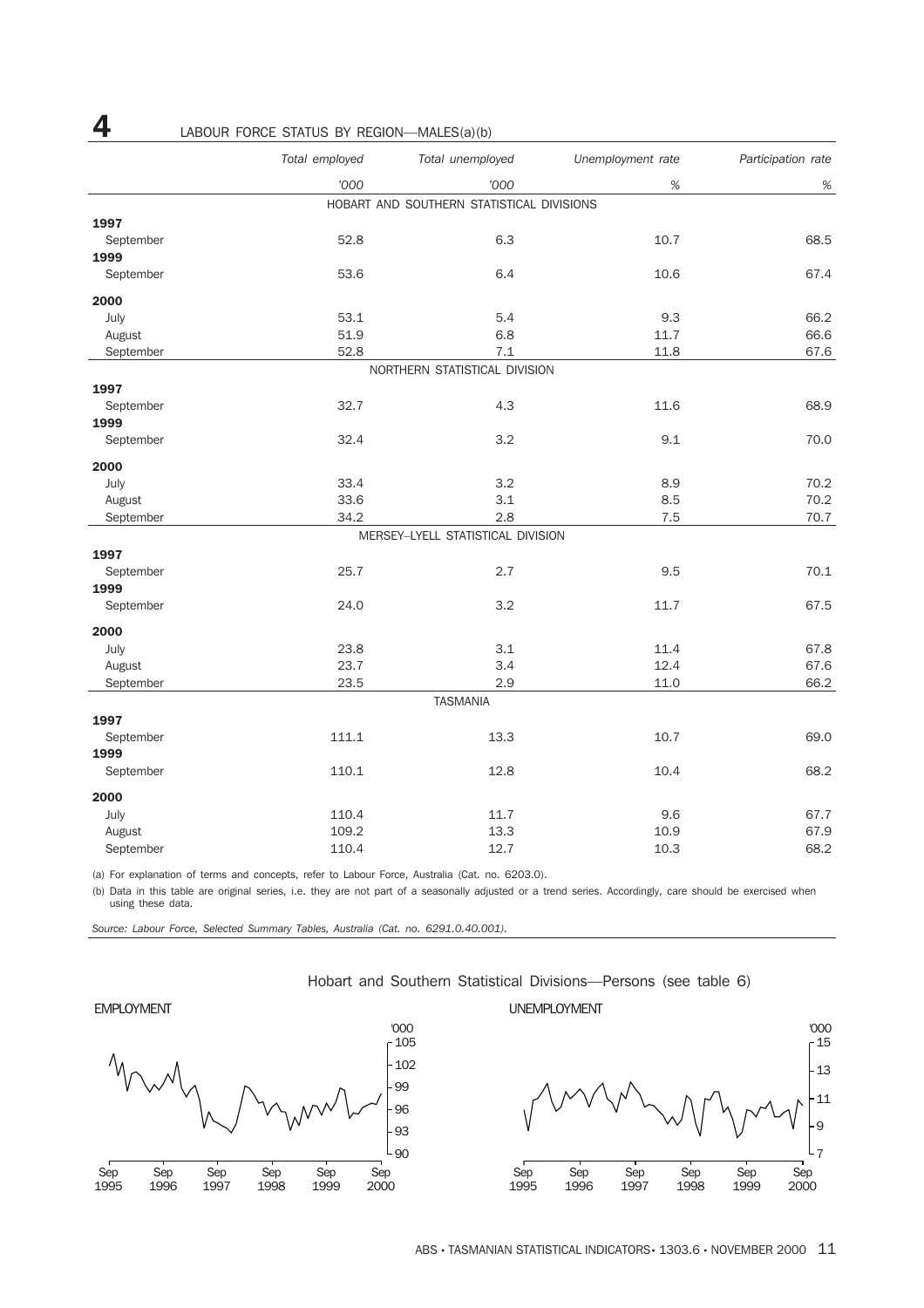|           | Total employed | Total unemployed                          | Unemployment rate | Participation rate |
|-----------|----------------|-------------------------------------------|-------------------|--------------------|
|           | '000           | '000                                      | $\%$              | $\%$               |
|           |                | HOBART AND SOUTHERN STATISTICAL DIVISIONS |                   |                    |
| 1997      |                |                                           |                   |                    |
| September | 41.4           | 5.3                                       | 11.4              | 51.4               |
| 1999      |                |                                           |                   |                    |
| September | 43.4           | 3.9                                       | 8.2               | 50.3               |
| 2000      |                |                                           |                   |                    |
| July      | 43.8           | 3.3                                       | 7.0               | 50.6               |
| August    | 44.7           | 4.0                                       | 8.3               | 52.4               |
| September | 45.4           | 3.5                                       | 7.1               | 52.2               |
|           |                | NORTHERN STATISTICAL DIVISION             |                   |                    |
| 1997      |                |                                           |                   |                    |
| September | 20.7           | 2.8                                       | 11.9              | 43.6               |
| 1999      |                |                                           |                   |                    |
| September | 23.9           | 1.7                                       | 6.7               | 48.3               |
| 2000      |                |                                           |                   |                    |
| July      | 25.5           | 2.2                                       | 8.0               | 50.1               |
| August    | 24.5           | 2.5                                       | 9.3               | 48.8               |
| September | 25.3           | 2.7                                       | 9.5               | 50.8               |
|           |                | MERSEY-LYELL STATISTICAL DIVISION         |                   |                    |
| 1997      |                |                                           |                   |                    |
| September | 17.7           | 3.1                                       | 14.9              | 47.0               |
| 1999      |                |                                           |                   |                    |
| September | 20.2           | 1.9                                       | 8.6               | 51.5               |
| 2000      |                |                                           |                   |                    |
| July      | 19.1           | 1.2                                       | 5.7               | 48.3               |
| August    | 18.3           | 1.9                                       | 9.4               | 48.0               |
| September | 17.5           | 2.4                                       | 11.9              | 47.3               |
|           |                | <b>TASMANIA</b>                           |                   |                    |
| 1997      |                |                                           |                   |                    |
| September | 79.8           | 11.2                                      | 12.3              | 48.1               |
| 1999      |                |                                           |                   |                    |
| September | 87.4           | 7.5                                       | 7.9               | 50.0               |
| 2000      |                |                                           |                   |                    |

# **5** LABOUR FORCE STATUS BY REGION—FEMALES(a)(b)

(a) For explanation of terms and concepts, refer to Labour Force, Australia (Cat. no. 6203.0).

(b) Data in this table are original series, i.e. they are not part of a seasonally adjusted or a trend series. Accordingly, care should be exercised when using these data.

July 88.4 6.7 7.0 49.9 August 87.5 8.4 8.8 50.4 September 68.2 88.2 8.5 8.8 8.8 50.7

*Source: Labour Force, Selected Summary Tables, Australia (Cat. no. 6291.0.40.001).*



Northern Statistical Division—Persons (see table 6)



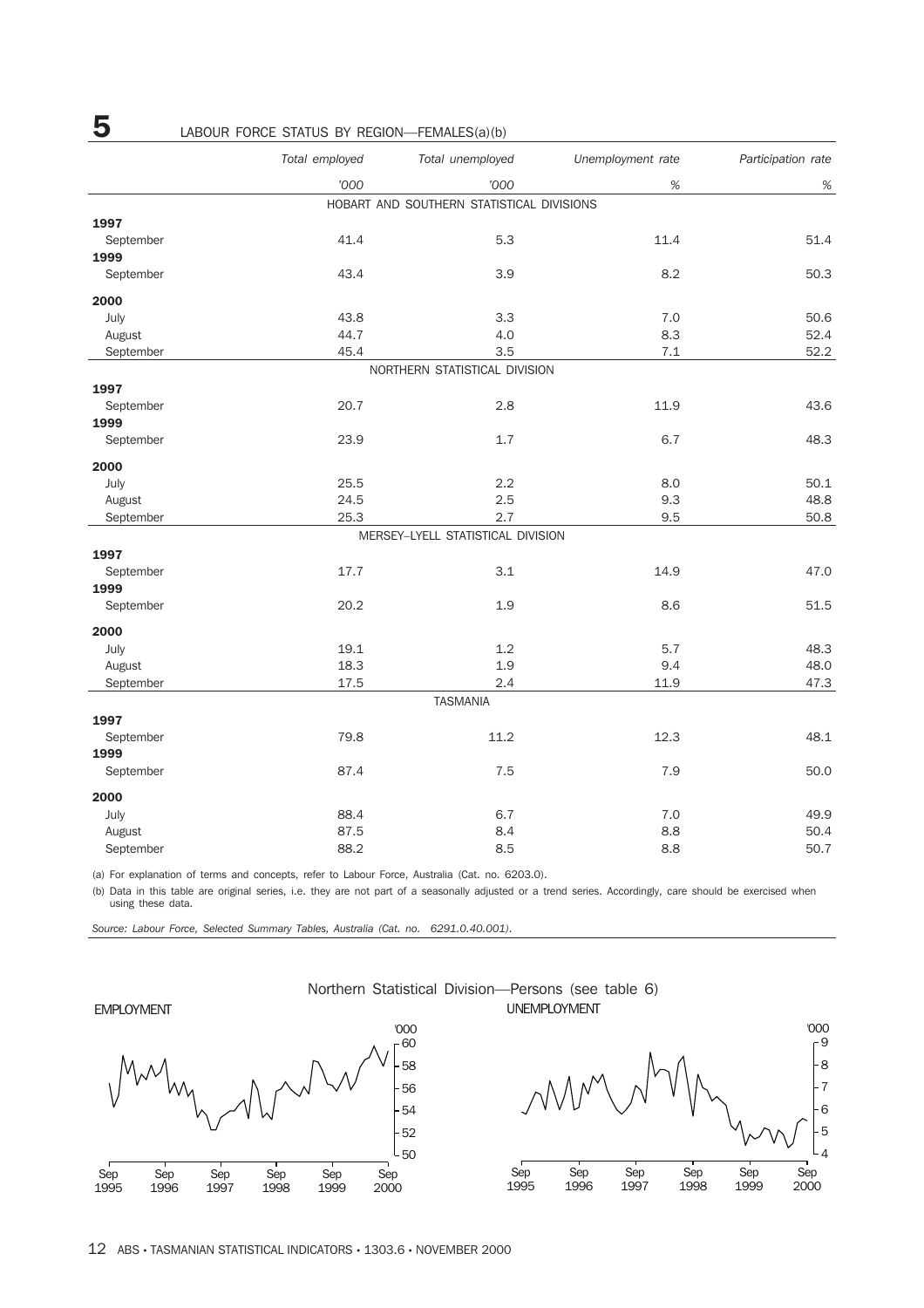|           | Total employed | Total unemployed                          |      | Participation rate |
|-----------|----------------|-------------------------------------------|------|--------------------|
|           | '000           | '000                                      | $\%$ | $\%$               |
|           |                | HOBART AND SOUTHERN STATISTICAL DIVISIONS |      |                    |
| 1997      |                |                                           |      |                    |
| September | 94.2           | 11.7                                      | 11.0 | 59.7               |
| 1999      |                |                                           |      |                    |
| September | 96.9           | 10.2                                      | 9.6  | 58.6               |
| 2000      |                |                                           |      |                    |
| July      | 96.9           | 8.8                                       | 8.3  | 58.2               |
| August    | 96.7           | 10.9                                      | 10.1 | 59.3               |
| September | 98.2           | 10.5                                      | 9.7  | 59.7               |
|           |                | NORTHERN STATISTICAL DIVISION             |      |                    |
| 1997      |                |                                           |      |                    |
| September | 53.4           | 7.1                                       | 11.7 | 56.2               |
| 1999      |                |                                           |      |                    |
| September | 56.3           | 4.9                                       | 8.1  | 59.0               |
| 2000      |                |                                           |      |                    |
| July      | 58.9           | 5.4                                       | 8.5  | 59.9               |
| August    | 58.0           | 5.6                                       | 8.8  | 59.2               |
| September | 59.4           | 5.5                                       | 8.4  | 60.5               |
|           |                | MERSEY-LYELL STATISTICAL DIVISION         |      |                    |
| 1997      |                |                                           |      |                    |
| September | 43.5           | 5.8                                       | 11.8 | 58.0               |
| 1999      |                |                                           |      |                    |
| September | 44.3           | 5.1                                       | 10.3 | 59.3               |
| 2000      |                |                                           |      |                    |
| July      | 43.0           | 4.2                                       | 9.0  | 57.8               |
| August    | 42.0           | 5.3                                       | 11.1 | 57.5               |
| September | 41.0           | 5.3                                       | 11.4 | 56.5               |
|           |                | <b>TASMANIA</b>                           |      |                    |
| 1997      |                |                                           |      |                    |
| September | 190.9          | 24.5                                      | 11.4 | 58.3               |
| 1999      |                |                                           |      |                    |
| September | 197.5          | 20.2                                      | 9.3  | 58.9               |
| 2000      |                |                                           |      |                    |

### **6** LABOUR FORCE STATUS BY REGION—PERSONS(a)(b)

(a) For explanation of terms and concepts, refer to Labour Force, Australia (Cat. no. 6203.0).

(b) Data in this table are original series, i.e. they are not part of a seasonally adjusted or a trend series. Accordingly, care should be exercised when using these data.

July 198.9 18.4 8.5 58.6 August 196.7 21.8 10.0 58.9 September 198.6 21.2 9.7 59.2

*Source: Labour Force, Selected Summary Tables, Australia (Cat. no. 6291.0.40.001).*

#### Mersey–Lyell Statistical Division—Persons (see table 6)

#### EMPLOYMENT



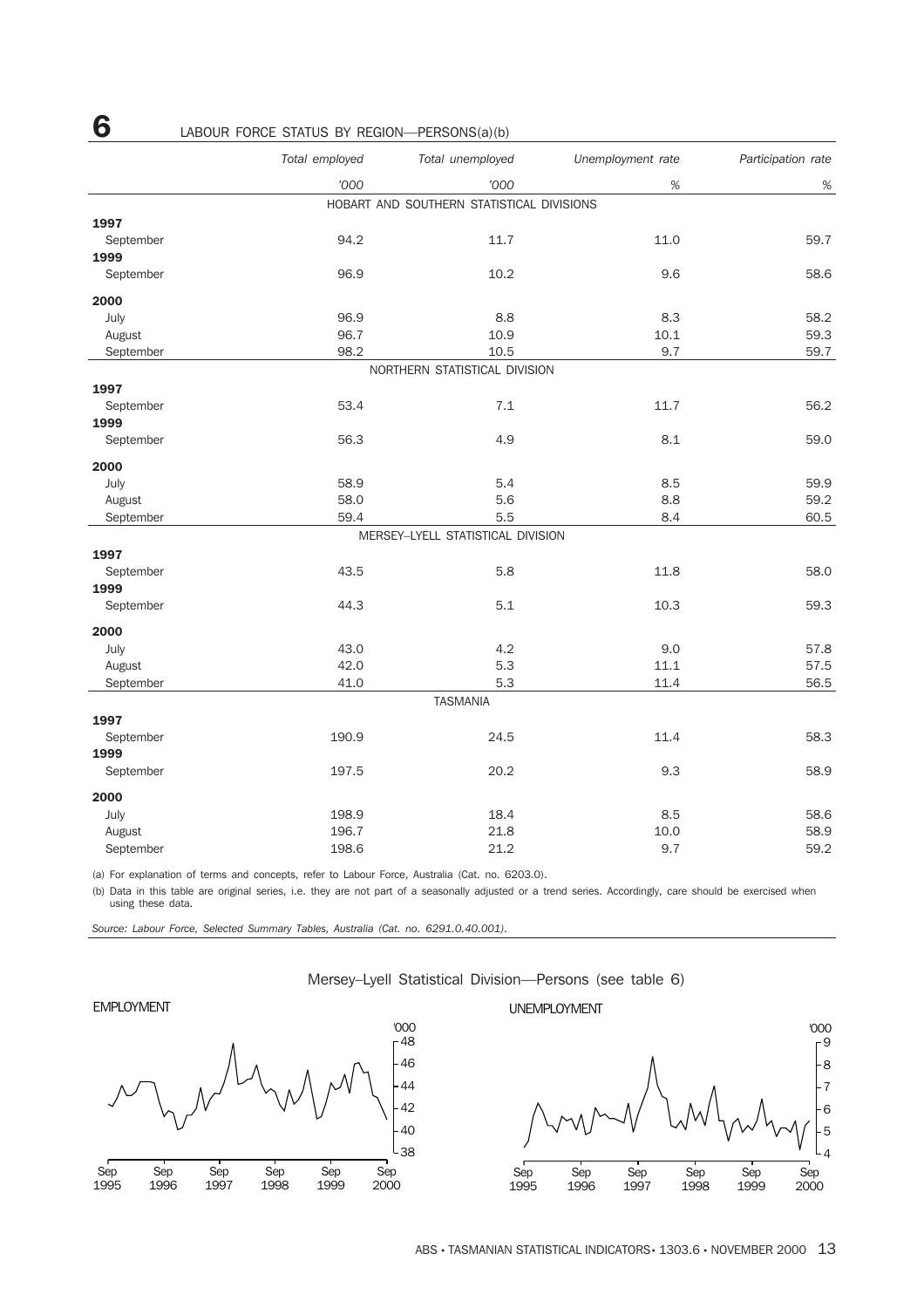| 7              |              |          | TEENAGE LABOUR MARKET(a)         |              |                 |                           |                                                      |                                                                 |                                  |                       |
|----------------|--------------|----------|----------------------------------|--------------|-----------------|---------------------------|------------------------------------------------------|-----------------------------------------------------------------|----------------------------------|-----------------------|
|                |              | Employed |                                  | Unemployed   |                 |                           |                                                      |                                                                 |                                  |                       |
|                | Full<br>time | Total    | Looking<br>for full<br>time work | <b>Total</b> | Labour<br>force | Not in<br>labour<br>force | Civilian<br>population<br>aged 15-19                 | Unemployment<br>rate                                            | Unemployment<br>population ratio | Participation<br>rate |
|                | '000         | '000     | '000                             | '000         | '000            | '000                      | '000                                                 | %                                                               | %                                | %                     |
|                |              |          |                                  |              |                 |                           |                                                      | ATTENDING NEITHER A SCHOOL NOR A TERTIARY INSTITUTION FULL TIME |                                  |                       |
| 1997           |              |          |                                  |              |                 |                           |                                                      |                                                                 |                                  |                       |
| August<br>1999 | 5.1          | 7.5      | 3.8                              | 3.8          | 11.3            | 1.6                       | 12.9                                                 | 33.6                                                            | 29.5                             | 87.9                  |
| August         | 6.1          | 7.3      | 1.7                              | 2.0          | 9.4             | 1.8                       | 11.3                                                 | 20.9                                                            | 17.5                             | 83.9                  |
| 2000           |              |          |                                  |              |                 |                           |                                                      |                                                                 |                                  |                       |
| June           | 6.3          | 8.3      | 2.1                              | 2.3          | 10.6            | 1.8                       | 12.4                                                 | 21.7                                                            | 18.6                             | 85.5                  |
| July           | 5.6          | 7.9      | 2.8                              | 3.2          | 11.0            | 1.4                       | 12.5                                                 | 28.8                                                            | 25.4                             | 88.4                  |
| August         | 5.6          | 7.7      | 2.3                              | 2.3          | 10.2            | 1.5                       | 11.7                                                 | 24.8                                                            | 21.6                             | 87.3                  |
|                |              |          |                                  |              |                 |                           | ATTENDING SCHOOL OR A TERTIARY INSTITUTION FULL TIME |                                                                 |                                  |                       |
| 1997           |              |          |                                  |              |                 |                           |                                                      |                                                                 |                                  |                       |
| August<br>1999 | 0.0          | 4.9      | 0.2                              | 1.8          | 6.7             | 14.6                      | 21.3                                                 | 27.3                                                            | 8.6                              | 31.5                  |
| August         | 0.0          | 6.0      | 0.2                              | 0.8          | 6.8             | 16.6                      | 23.4                                                 | 11.8                                                            | 3.4                              | 29.1                  |
| 2000           |              |          |                                  |              |                 |                           |                                                      |                                                                 |                                  |                       |
| June           | 0.5          | 7.3      | 0.7                              | 2.0          | 9.3             | 13.1                      | 22.4                                                 | 21.4                                                            | 8.9                              | 41.5                  |
| July           | 0.0          | 7.0      | 0.2                              | 1.2          | 8.3             | 14.0                      | 22.3                                                 | 14.6                                                            | 5.4                              | 37.0                  |
| August         | 0.1          | 7.1      | 0.7                              | 2.7          | 9.8             | 13.2                      | 23.0                                                 | 27.7                                                            | 11.9                             | 42.8                  |
|                |              |          |                                  |              |                 | <b>TOTAL</b>              |                                                      |                                                                 |                                  |                       |
| 1997           |              |          |                                  |              |                 |                           |                                                      |                                                                 |                                  |                       |
| August<br>1999 | 5.1          | 12.4     | 4.0                              | 5.6          | 18.0            | 16.1                      | 34.1                                                 | 31.2                                                            | 16.3                             | 52.7                  |
| August         | 6.1          | 13.5     | 1.9                              | 2.8          | 16.2            | 18.4                      | 34.6                                                 | 17.1                                                            | 8.0                              | 46.9                  |
| 2000           |              |          |                                  |              |                 |                           |                                                      |                                                                 |                                  |                       |
| June           | 6.8          | 15.6     | 2.8                              | 4.3          | 19.9            | 14.9                      | 34.8                                                 | 21.6                                                            | 12.3                             | 57.2                  |
| July           | 5.6          | 14.9     | 3.0                              | 4.4          | 19.3            | 15.5                      | 34.8                                                 | 22.7                                                            | 12.6                             | 55.5                  |
| August         | 5.8          | 14.8     | 3.0                              | 5.3          | 20.1            | 14.7                      | 34.8                                                 | 26.2                                                            | 15.2                             | 57.8                  |

(a) Persons aged 15–19 years. For explanation of terms and concepts, refer to Labour Force, Australia (Cat. no. 6203.0). Care should be exercised when using these series as some estimates are subject to high sampling variability.

*Source: Unpublished data, Labour Force, Estimates; Labour Force, Teenage Employment and Unemployment, Australia, Preliminary, Data Report (Cat. no. 6202.0.40.001).*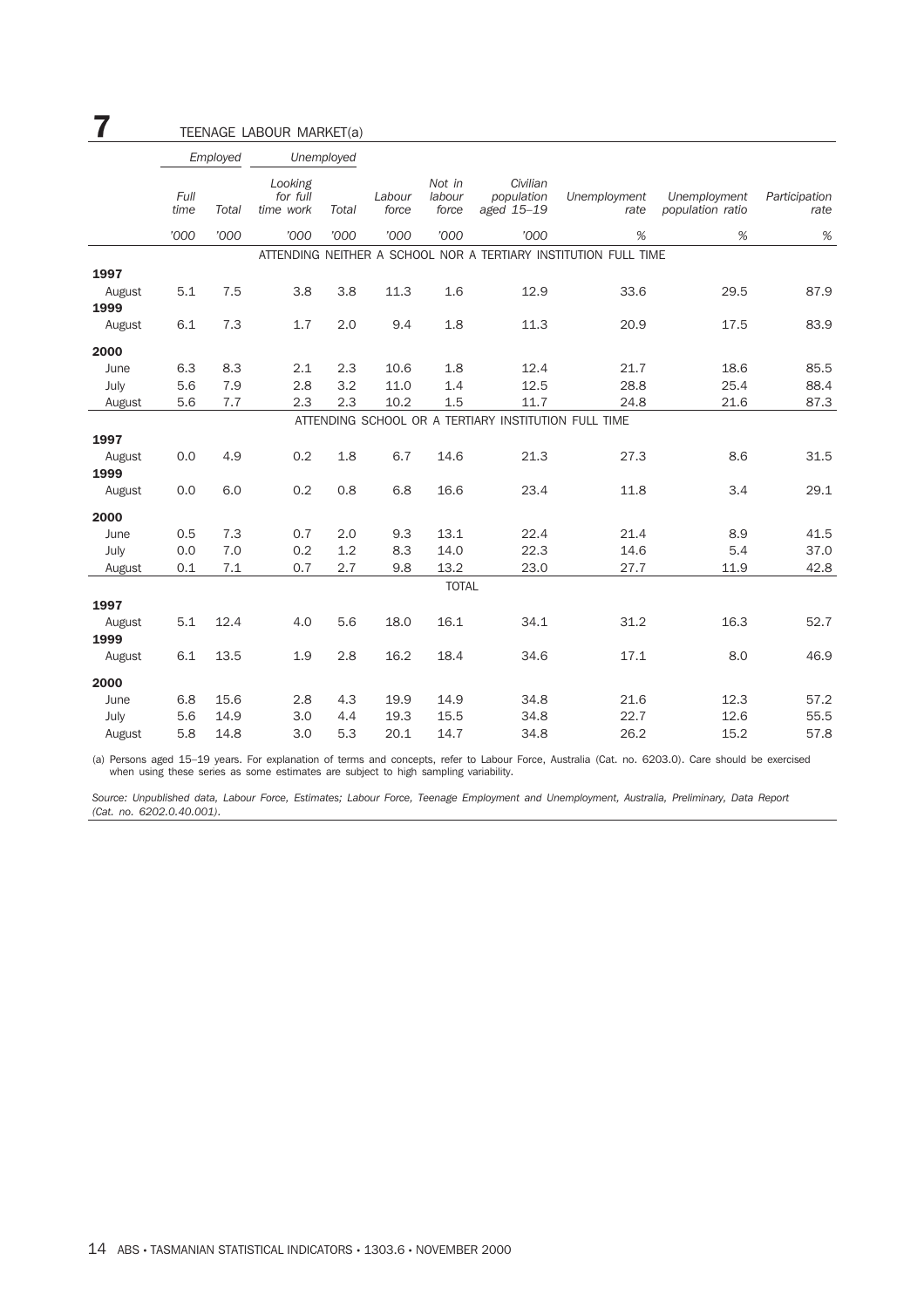# **8** ALL EMPLOYED PERSONS BY OCCUPATION(a)

|                                                          | August<br>1999 | August 2000 |            |            | Proportion of total<br>employed |                |
|----------------------------------------------------------|----------------|-------------|------------|------------|---------------------------------|----------------|
|                                                          | Persons        | Males       | Females    | Persons    | August<br>1999                  | August<br>2000 |
|                                                          | '000           | '000        | '000       | '000       | %                               | $\%$           |
| Managers and administrators                              |                |             |            |            |                                 |                |
| Generalist managers                                      | 2.1            | 1.8         | 0.2        | 2.0        | 1.1                             | 1.0            |
| Specialist managers                                      | 3.4            | 2.8         | 1.2        | 4.0        | 1.8                             | 1.6            |
| Farmers and farm managers                                | 8.8            | 5.3         | 2.2        | 7.5        | 4.5                             | 3.9            |
| Total                                                    | 14.3           | 9.6         | 3.0        | 12.7       | 7.3                             | 6.4            |
| Professionals                                            |                |             |            |            |                                 |                |
| Science, building and engineering professionals          | 2.7            | 2.4         | 0.5        | 2.9        | 1.4                             | 1.5            |
| Business and information professionals                   | 4.3            | 3.5         | 1.9        | 5.4        | 2.2                             | 2.8            |
| Health professionals                                     | 7.9            | 2.0         | 6.2        | 8.2        | 4.1                             | 4.2            |
| Education professionals                                  | 9.9            | 3.8         | 6.4        | 10.2       | 5.1                             | 5.2            |
| Social, arts and miscellaneous professionals             | 7.4            | 4.0         | 2.4        | 6.4        | 3.8                             | 3.2            |
| Total                                                    | 32.2           | 15.7        | 17.4       | 33.1       | 16.6                            | 16.8           |
| Associate professionals                                  |                |             |            |            |                                 |                |
| Science, engineering and related associate professionals | 2.5            | 1.7         | 0.3        | 2.0        | 1.3                             | 1.0            |
| Business and administration associate professionals      | 4.5            | 2.3         | 2.3        | 4.6        | 2.3                             | 2.3            |
| Managing supervisors (sales and service)                 | 8.7            | 5.8         | 3.1        | 8.9        | 4.5                             | 4.5<br>0.6     |
| Health and welfare associate professionals               | 1.1            | 0.3         | 0.8<br>2.1 | 1.1<br>3.9 | 0.6                             |                |
| Other associate professionals<br>Total                   | 3.4<br>19.1    | 1.9<br>11.6 | 7.8        | 19.4       | 1.8<br>9.8                      | 2.0<br>9.9     |
| Tradespersons and related workers                        |                |             |            |            |                                 |                |
| Mechanical and fabrication engineering tradespersons     | 5.1            | 4.7         |            | 4.7        | 2.6                             | 2.4            |
| Automotive tradespersons                                 | 2.5            | 2.5         |            | 2.5        | 1.3                             | 1.3            |
| Electrical and electronics tradespersons                 | 5.3            | 4.3         |            | 4.3        | 2.7                             | 2.2            |
| Construction tradespersons                               | 5.3            | 5.5         | 0.1        | 5.6        | 2.7                             | 2.8            |
| Other tradespersons and related workers                  | 8.0            | 7.0         | 2.7        | 9.7        | 4.1                             | 4.9            |
| Total                                                    | 26.1           | 24.0        | 2.8        | 26.8       | 13.4                            | 13.6           |
| Advanced clerical and service workers                    |                |             |            |            |                                 |                |
| Secretaries and personal assistants                      | 2.6            |             | 2.0        | 2.0        | 1.3                             | 1.0            |
| Other advanced clerical and service workers              | 2.7            | 0.7         | 2.1        | 2.8        | 1.4                             | 1.4            |
| Total                                                    | 5.2            | 0.7         | 4.1        | 4.8        | 2.7                             | 2.4            |
| Intermediate clerical, sales and service workers         |                |             |            |            |                                 |                |
| Intermediate clerical workers                            | 22.6           | 5.4         | 15.4       | 20.8       | 11.6                            | 10.6           |
| Intermediate sales and related workers                   | 3.3            | 2.3         | 0.6        | 2.9        | 1.7                             | 1.5            |
| Intermediate service workers                             | 13.6           | 2.9         | 9.5        | 12.4       | 7.0                             | 6.3            |
| Total                                                    | 39.5           | 10.5        | 25.6       | 36.1       | 20.3                            | 18.3           |
| Intermediate production and transport workers            |                |             |            |            |                                 |                |
| Intermediate plant operators                             | 4.8            | 5.9         | 0.1        | 6.0        | 2.5                             | 3.1            |
| Intermediate machine operators                           | 2.6            | 1.4         | 1.0        | 2.5        | 1.3                             | 1.3            |
| Road and rail transport drivers                          | 7.3            | 6.1         | 0.3        | 6.4        | 3.8                             | 3.3            |
| Other intermediate production and transport workers      | 4.9            | 4.1         | 1.1        | 5.2        | 2.5                             | 2.6            |
| Total                                                    | 19.6           | 17.6        | 2.5        | 20.1       | 10.1                            | 10.2           |
| Elementary clerical, sales and service workers           |                |             |            |            |                                 |                |
| Elementary clerks                                        | 1.2            | 0.7         | 0.8        | 1.5        | 0.6                             | 0.7            |
| Elementary sales workers                                 | 16.1           | 5.6         | 12.8       | 18.4       | 8.3                             | 9.3            |
| Elementary service workers                               | $1.1\,$        | 1.2         | 1.6        | 2.8        | 0.6                             | 1.4            |
| Total                                                    | 18.4           | 7.4         | 15.2       | 22.6       | 9.5                             | 11.5           |
| Labourers and related workers                            |                |             |            |            |                                 |                |
| <b>Cleaners</b>                                          | 4.6            | 1.7         | 4.0        | 5.8        | 2.4                             | 2.9            |
| Factory labourers                                        | 5.5            | 3.4         | 1.7        | 5.1        | 2.8                             | 2.6            |
| Other labourers and related workers                      | 9.8            | 6.9         | 3.4        | 10.3       | 5.0                             | 5.2            |
| Total                                                    | 20.0           | 12.0        | 9.2        | 21.1       | 10.3                            | 10.8           |
| <b>Total employed</b>                                    | 194.3          | 109.2       | 87.5       | 196.7      | 100.0                           | 100.0          |

(a) For explanation of terms and concepts, refer to Labour Force, Australia (Cat. no. 6203.0).

*Source: Unpublished data, Labour Force, Estimates.*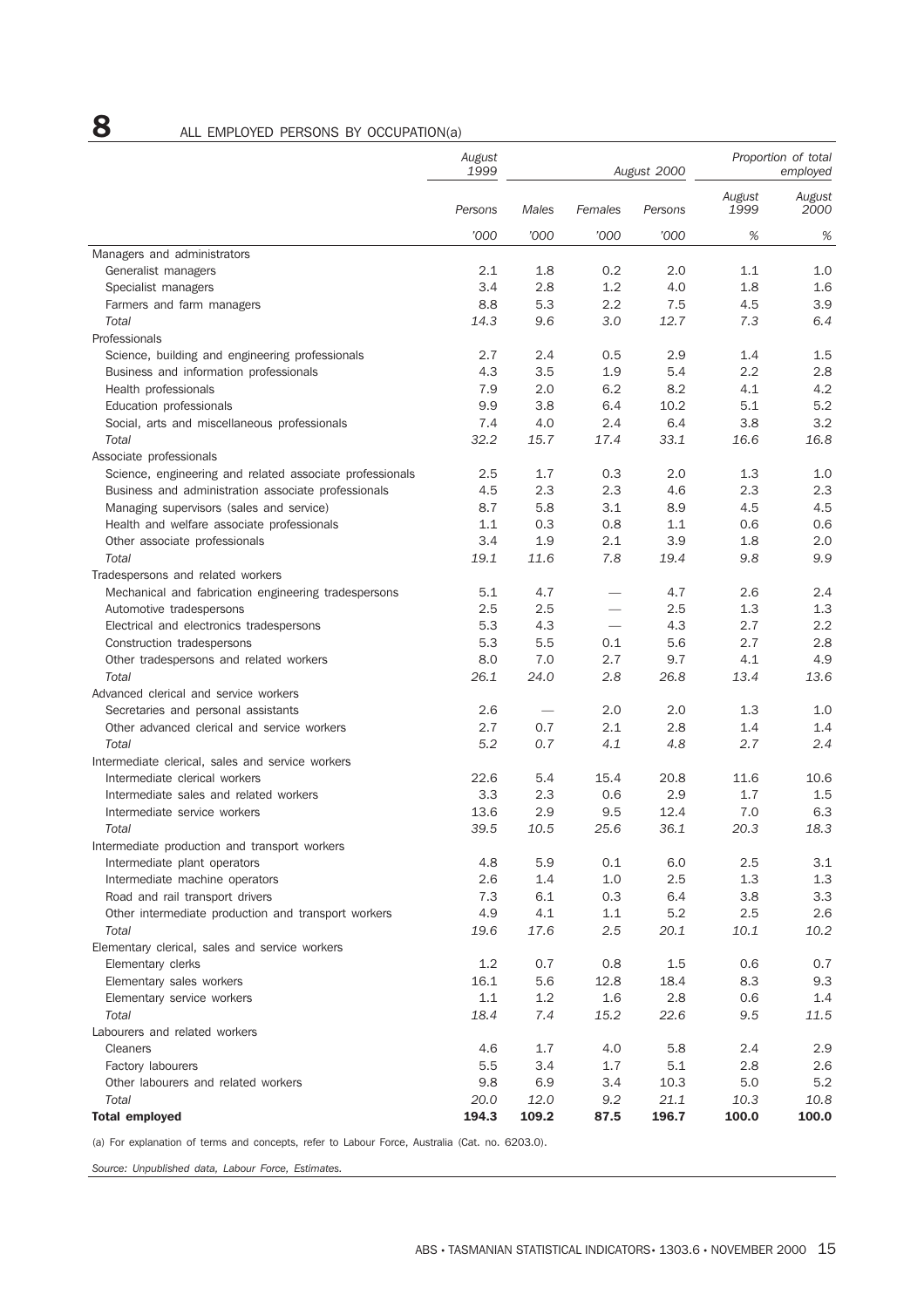# **9** WAGE AND SALARY EARNERS, SECTOR AND INDUSTRY(a)

|                                                     | Employees, May 2000 |        |       | Percentage distribution |          |  |
|-----------------------------------------------------|---------------------|--------|-------|-------------------------|----------|--|
|                                                     | Private             | Public | Total | May 1999                | May 2000 |  |
|                                                     | '000                | '000   | '000  | %                       |          |  |
| Agriculture, forestry & fishing                     | n.a.                | 0.6    | 0.6   | 0.4                     | 0.4      |  |
| Mining                                              | 1.7                 |        | 1.7   | 0.7                     | 1.1      |  |
| Manufacturing                                       | n.p.                | n.p.   | 20.4  | 14.0                    | 12.9     |  |
| Electricity, gas & water, Construction              | 4.0                 | 1.9    | 5.9   | 4.3                     | 3.7      |  |
| Wholesale & Retail trade                            | 34.2                |        | 34.2  | 22.8                    | 21.7     |  |
| Accommodation, cafes & restaurants                  | 9.7                 |        | 9.7   | 7.0                     | 6.2      |  |
| Transport & storage                                 | 5.5                 | 0.8    | 6.3   | 3.5                     | 4.0      |  |
| Communication services                              | n.p.                | n.p.   | 2.2   | 1.3                     | 1.4      |  |
| Finance, insurance, Property & business services    | 14.2                | 0.7    | 15.0  | 8.7                     | 9.5      |  |
| Government administration and defence               |                     | 9.4    | 9.4   | 6.0                     | 6.0      |  |
| Education                                           | 3.6                 | 14.4   | 18.0  | 11.0                    | 11.4     |  |
| Health and community services                       | 14.2                | 8.6    | 22.9  | 14.3                    | 14.5     |  |
| Cultural, recreational, Personal and other services | 8.3                 | 3.1    | 11.4  | 6.0                     | 7.2      |  |
| <b>Total all industries</b>                         | 116.2               | 41.5   | 157.7 | 100.0                   | 100.0    |  |

(a) For explanation of terms and concepts, refer to Wage and Salary Earners, Australia (Cat. no. 6248.0).

*Source: Wage and Salary Earners, Australia (Cat. no. 6248.0).*

# 10 AVERAGE HOURS WORKED

|          |       | Average weekly total hours worked, all employed persons(a) |         |
|----------|-------|------------------------------------------------------------|---------|
|          | Males | Females                                                    | Persons |
| 1999     |       |                                                            |         |
| May      | 38.8  | 28.0                                                       | 34.0    |
| August   | 39.2  | 28.1                                                       | 34.3    |
| November | 39.8  | 27.2                                                       | 34.1    |
| 2000     |       |                                                            |         |
| February | 37.1  | 24.7                                                       | 31.6    |
| May      | 38.9  | 28.1                                                       | 34.1    |
| August   | 38.1  | 26.7                                                       | 33.0    |

(a) For explanation of terms and concepts, refer to Labour Force, Australia (Cat. no. 6203.0).

*Source: Unpublished data.*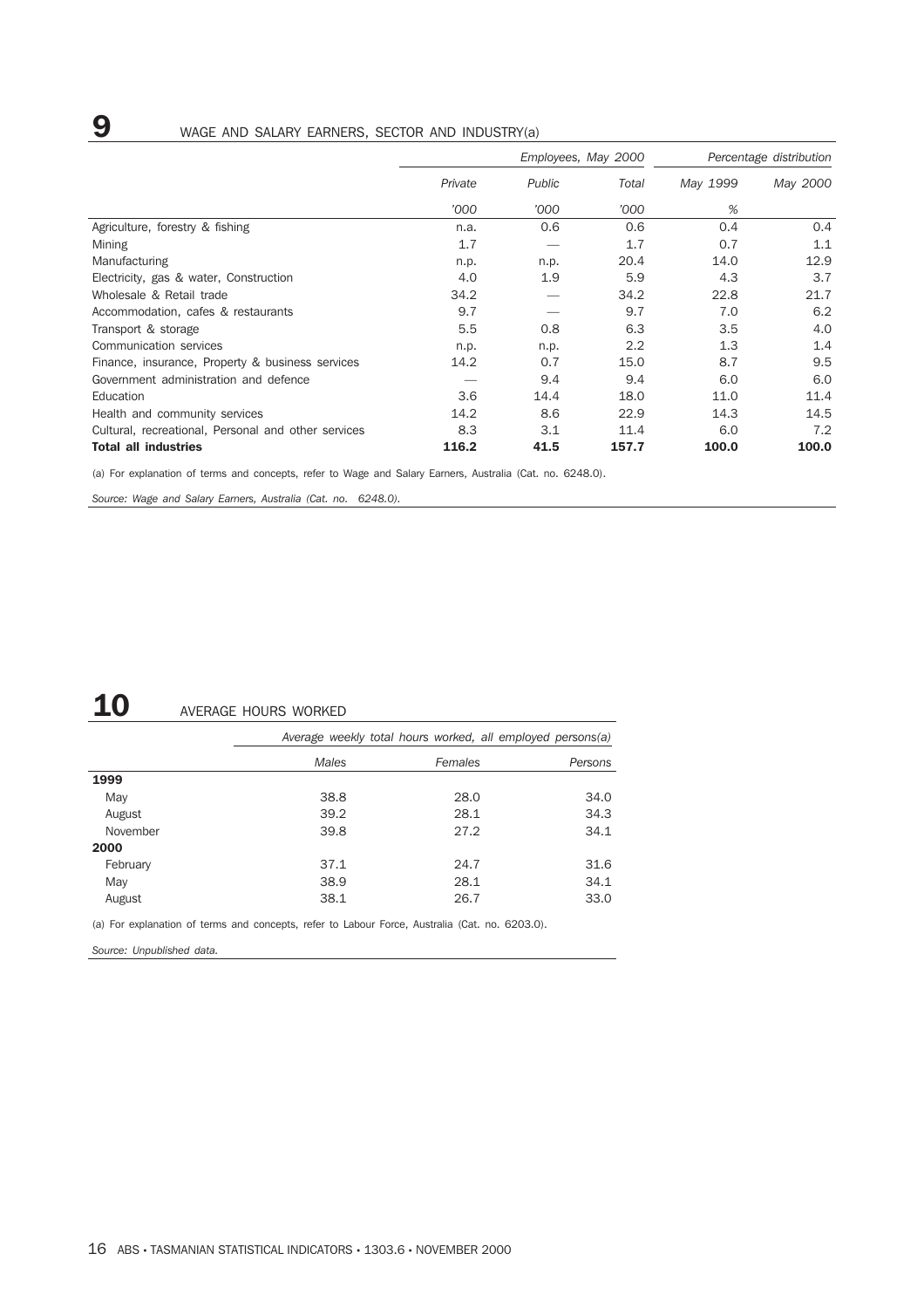# $11$  JOB VACANCIES(a)(b)

|          | no.  | rate(c) |
|----------|------|---------|
|          | '000 | $\%$    |
| 1999     |      |         |
| May      | 2.0  | 1.4     |
| August   | 1.7  | 1.0     |
| November | 2.2  | 1.3     |
| 2000     |      |         |
| February | 1.7  | 1.0     |
| May      | 1.3  | 0.8     |
| August   | 2.5  | 1.5     |

(a) For explanation of terms and concepts, refer to Job Vacancies, Australia (Cat. no. 6354.0).

(b) Care should be exercised in using these series as some estimates are subject to high sampling variability.

(c) Job vacancies are expressed as a percentage of the number of job vacancies divided by the number of employees plus job vacancies.

#### JOB VACANCIES



# **12** INDUSTRIAL DISPUTES(a)

|                                                                                                       | Working days |                  | Working days lost<br>per thousand |
|-------------------------------------------------------------------------------------------------------|--------------|------------------|-----------------------------------|
|                                                                                                       | lost         | Twelve<br>months | employees                         |
|                                                                                                       | '000         | ended            | no.                               |
| 1999                                                                                                  |              | 1999             |                                   |
| July                                                                                                  |              | July             | 14                                |
| August                                                                                                | 0.1          | August           | 6                                 |
| September                                                                                             |              | September        | 5                                 |
| October                                                                                               |              | October          | 5                                 |
| November                                                                                              |              | November         | 3                                 |
| December                                                                                              |              | December         | $\overline{2}$                    |
| 2000                                                                                                  |              | 2000             |                                   |
| January                                                                                               | 0.1          | January          | 3                                 |
| February                                                                                              |              | February         | 3                                 |
| March                                                                                                 | 0.2          | March            | 4                                 |
| April                                                                                                 | 0.2          | April            | 5                                 |
| May                                                                                                   | 0.2          | May              | 6                                 |
| June                                                                                                  | 0.2          | June             | 6                                 |
| July                                                                                                  |              | July             | 6                                 |
| <b>Twelve months ended</b>                                                                            |              |                  |                                   |
| <b>July 2000</b>                                                                                      | 1.0          |                  |                                   |
| (a) For explanation of terms and concepts, refer to Industrial Disputes, Australia (Cat. no. 6321.0). |              |                  |                                   |

ABS • TASMANIAN STATISTICAL INDICATORS• 1303.6 • NOVEMBER 2000 17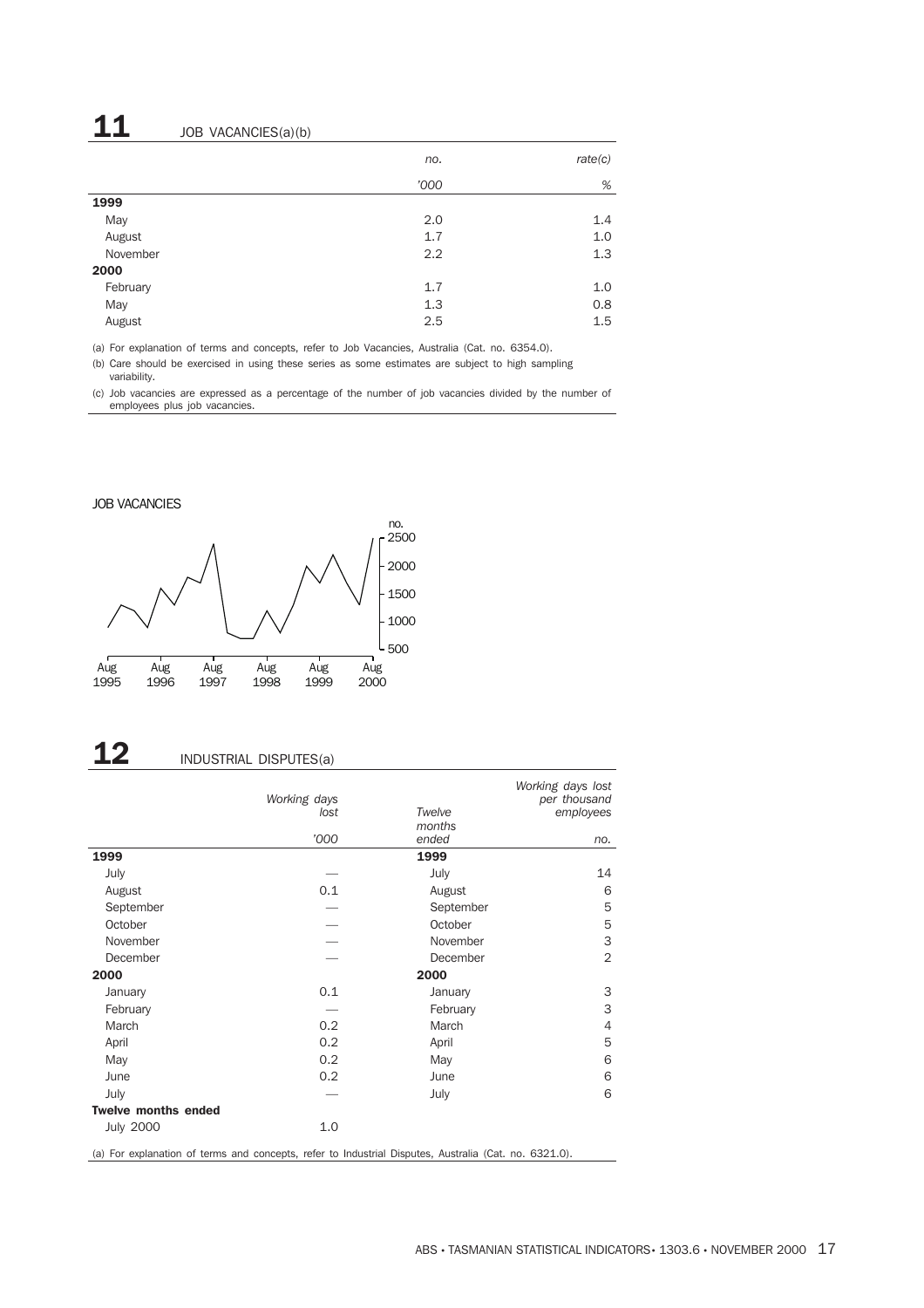# 13 AVERAGE WEEKLY EARNINGS OF EMPLOYEES(a)—ORIGINAL AND TREND

|          |                                        | Full time adult males       | All males                   |                                        | Full time adult females     | All females                 |                                        | Full time adult persons     | All employees               |
|----------|----------------------------------------|-----------------------------|-----------------------------|----------------------------------------|-----------------------------|-----------------------------|----------------------------------------|-----------------------------|-----------------------------|
|          | Weekly<br>ordinary<br>time<br>earnings | Weekly<br>total<br>earnings | Weekly<br>total<br>earnings | Weekly<br>ordinary<br>time<br>earnings | Weekly<br>total<br>earnings | Weekly<br>total<br>earnings | Weekly<br>ordinary<br>time<br>earnings | Weekly<br>total<br>earnings | Weekly<br>total<br>earnings |
|          | \$                                     | \$                          | \$                          | \$                                     | \$                          | \$                          | \$                                     | \$                          | \$                          |
|          |                                        |                             |                             |                                        | ORIGINAL                    |                             |                                        |                             |                             |
| 1999     |                                        |                             |                             |                                        |                             |                             |                                        |                             |                             |
| February | 747.40                                 | 803.10                      | 696.30                      | 619.90                                 | 632.20                      | 422.50                      | 705.10                                 | 746.40                      | 560.50                      |
| May      | 731.90                                 | 771.20                      | 657.80                      | 613.70                                 | 625.30                      | 421.00                      | 692.00                                 | 722.00                      | 539.60                      |
| August   | 749.70                                 | 778.50                      | 660.50                      | 619.10                                 | 629.90                      | 420.70                      | 703.60                                 | 726.10                      | 537.60                      |
| November | 761.00                                 | 801.60                      | 682.50                      | 641.30                                 | 658.90                      | 433.90                      | 719.00                                 | 751.50                      | 554.90                      |
| 2000     |                                        |                             |                             |                                        |                             |                             |                                        |                             |                             |
| February | 767.70                                 | 799.30                      | 686.20                      | 639.60                                 | 656.70                      | 444.20                      | 723.90                                 | 750.60                      | 566.70                      |
| May      | 788.10                                 | 828.20                      | 695.80                      | 643.40                                 | 659.10                      | 428.00                      | 737.20                                 | 768.80                      | 558.10                      |
|          |                                        |                             |                             |                                        | TREND(b)                    |                             |                                        |                             |                             |
| 1999     |                                        |                             |                             |                                        |                             |                             |                                        |                             |                             |
| February | 738.70                                 | 784.30                      | 672.80                      | 616.40                                 | 629.10                      | 417.10                      | 697.30                                 | 731.90                      | 544.60                      |
| May      | 743.00                                 | 784.20                      | 671.10                      | 618.80                                 | 630.90                      | 420.60                      | 700.80                                 | 732.30                      | 545.30                      |
| August   | 748.10                                 | 784.60                      | 670.40                      | 625.10                                 | 638.10                      | 427.30                      | 705.80                                 | 734.10                      | 547.10                      |
| November | 757.40                                 | 792.50                      | 675.50                      | 632.50                                 | 647.40                      | 432.00                      | 713.70                                 | 741.70                      | 551.40                      |
| 2000     |                                        |                             |                             |                                        |                             |                             |                                        |                             |                             |
| February | 710.60                                 | 805.60                      | 683.40                      | 639.20                                 | 655.60                      | 435.20                      | 724.30                                 | 752.90                      | 557.70                      |
| May      | 785.70                                 | 819.60                      | 689.40                      | 645.10                                 | 662.90                      | 436.30                      | 736.60                                 | 765.10                      | 562.60                      |

(a) For explanation of terms and concepts, refer to Average Weekly Earnings, States and Australia (Cat. no. 6302.0).

(b) ABS trend estimates for the most recent months are revised, see Notes on page 2.

*Source: Average Weekly Earnings, States and Australia (Cat. no. 6302.0).*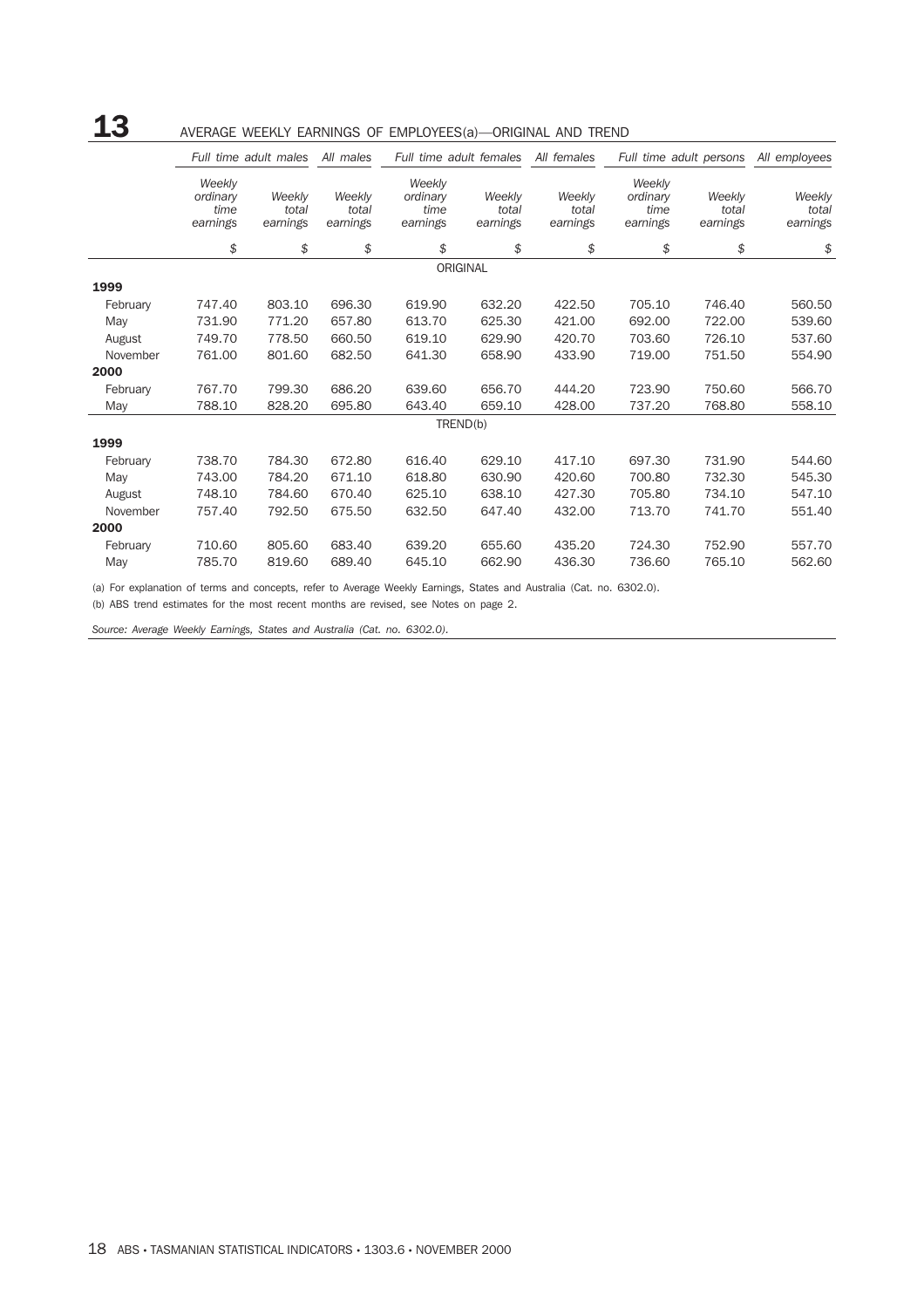## **14** INDEXES OF TOTAL HOURLY RATES OF PAY (EXCLUDING BONUSES)(a)(b)

|                                                | Index numbers    |                        |                 |                  |                                       |                                       | Percentage change                      |
|------------------------------------------------|------------------|------------------------|-----------------|------------------|---------------------------------------|---------------------------------------|----------------------------------------|
|                                                | Sept atr<br>1999 | Dec atr<br>1999        | Mar gtr<br>2000 | June atr<br>2000 | Sep qtr<br>1999 to<br>Dec qtr<br>1999 | Dec atr<br>1999 to<br>Mar qtr<br>2000 | Mar qtr<br>2000 to<br>June qtr<br>2000 |
|                                                |                  | SELECTED INDUSTRIES(c) |                 |                  |                                       |                                       |                                        |
| Manufacturing                                  | 105.2            | 105.8                  | 106.6           | 107.0            | 0.6                                   | 0.8                                   | 0.4                                    |
| Retail trade                                   | 105.1            | 105.7                  | 106.0           | 106.5            | 0.6                                   | 0.3                                   | 0.5                                    |
| Transport & storage                            | 107.2            | 107.6                  | 108.0           | n.a.             | 0.4                                   | 0.4                                   |                                        |
| Government administration and defence          | 104.4            | 104.7                  | 104.8           | 105.4            | 0.3                                   | 0.1                                   | 0.6                                    |
| Education                                      | 107.9            | 107.9                  | 108.3           | 108.5            |                                       | 0.4                                   | 0.2                                    |
| Health and community services                  | 103.8            | 104.7                  | 104.9           | 105.4            | 0.9                                   | 0.2                                   | 0.5                                    |
| Total all industries(d)                        | 105.5            | 106.0                  | 106.5           | 106.9            | 0.5                                   | 0.5                                   | 0.4                                    |
|                                                |                  | <b>OCCUPATION</b>      |                 |                  |                                       |                                       |                                        |
| Professionals                                  | 106.5            | 106.8                  | 107.2           | 107.5            | 0.3                                   | 0.4                                   | 0.3                                    |
| Associate Professionals                        | 105.5            | 105.9                  | 106.4           | 106.9            | 0.4                                   | 0.5                                   | 0.5                                    |
| Tradespersons & related workers                | 105.0            | 105.6                  | 106.2           | 106.5            | 0.6                                   | 0.6                                   | 0.3                                    |
| Intermediate clerical, sales & service workers | 105.1            | 105.7                  | 106.0           | 106.2            | 0.6                                   | 0.3                                   | 0.2                                    |
| Intermediate production & transport workers    | 105.4            | 105.8                  | 106.3           | 106.8            | 0.4                                   | 0.5                                   | 0.5                                    |
| Elementary clerical, sales & service workers   | 107.5            | 108.0                  | 108.6           | 109.3            | 0.5                                   | 0.6                                   | 0.6                                    |
| Labourers & related workers                    | 104.4            | 105.0                  | 105.5           | 105.8            | 0.6                                   | 0.5                                   | 0.3                                    |
| All occupations                                | 105.5            | 106.0                  | 106.5           | 106.9            | 0.5                                   | 0.5                                   | 0.4                                    |

(a) Base of each index: September quarter  $1997 = 100.0$ .

(b) These indexes are a measure of quarterly changes in wage and salary costs for employee jobs. They were compiled for the first time for the December quarter 1997. They are one of four sets of indexes that together comprise the Wage Cost Index. For explanation of terms and concepts, refer to Wage Cost Index, Australia (Cat. no. 6345.0).

(c) Industry is shown at the ANZSIC division level for selected divisions.

(d) Excludes Agriculture, forestry and fishing.

*Source: Unpublished data.*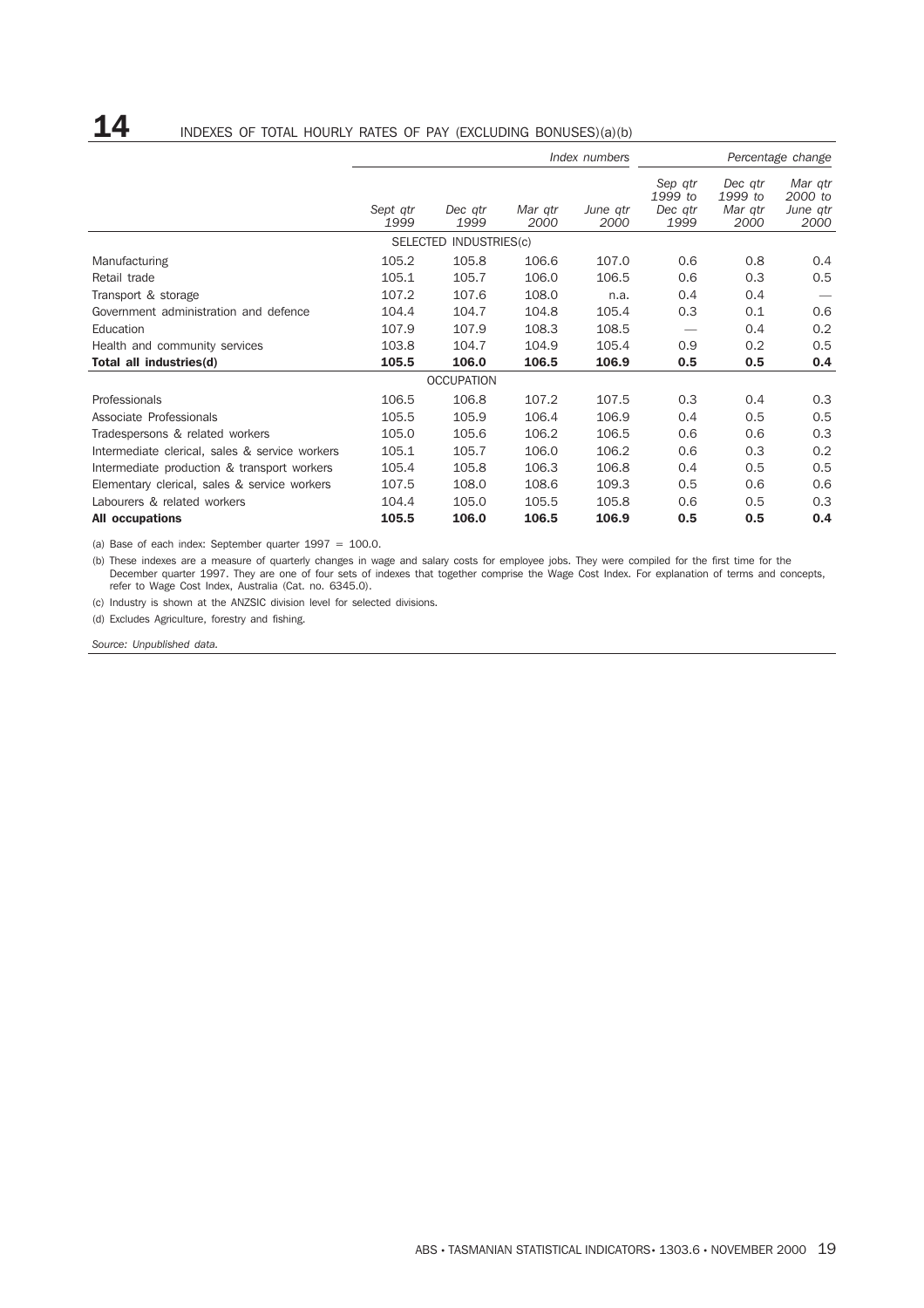### **15** SUMMARY OF ANNUAL MOVEMENTS IN WAGES AND PRICES(a)

|           | <b>CPI</b><br>all groups-Hobart | Price index of materials<br>used in house building<br>all groups-Hobart(b) | Price index of materials<br>used in building other<br>all groups-Hobart(b) | Average weekly total<br>than house building earnings, full-time adult<br>employees(c) |
|-----------|---------------------------------|----------------------------------------------------------------------------|----------------------------------------------------------------------------|---------------------------------------------------------------------------------------|
| 1997-98   | $-0.1$                          | 0.7                                                                        | 0.9                                                                        | 5.1                                                                                   |
| 1998-99   | 1.0                             | 1.0                                                                        | 0.9                                                                        | 2.4                                                                                   |
| 1999-2000 | 1.9                             | 1.3                                                                        | 0.4                                                                        | 2.5                                                                                   |
| 1998      |                                 |                                                                            |                                                                            |                                                                                       |
| June      | 0.6                             | 1.6                                                                        | 1.2                                                                        | 4.9                                                                                   |
| September | 1.8                             | 1.8                                                                        | 1.6                                                                        | 3.3                                                                                   |
| December  | 1.2                             | 1.4                                                                        | 1.2                                                                        | 3.3                                                                                   |
| 1999      |                                 |                                                                            |                                                                            |                                                                                       |
| March     | 0.5                             | 0.7                                                                        | 0.7                                                                        | 3.4                                                                                   |
| June      | 0.4                             | $-0.1$                                                                     | 0.2                                                                        | $-0.3$                                                                                |
| September | 0.4                             | $-0.3$                                                                     | 0.1                                                                        | 0.8                                                                                   |
| December  | 1.1                             | 0.2                                                                        | $-0.2$                                                                     | 2.3                                                                                   |
| 2000      |                                 |                                                                            |                                                                            |                                                                                       |
| March     | 2.6                             | 2.0                                                                        | 0.6                                                                        | 0.6                                                                                   |
| June      | 3.3                             | 3.4                                                                        | 1.2                                                                        | 6.5                                                                                   |

(a) Weekly award rates of pay collection has been discontinued from June 1997.

(b) Only quarterly data collected from June 1997. Earlier data has been re-compiled from monthly to quarterly.

(c) March, June, September and December data relates to February, May, August and November survey dates as published in 6302.2.

*Source: Consumer Price Index, Australia (Cat. no. 6401.0); Price Index of Materials Used in House Building, Six State Capital Cites (Cat. no. 6408.0), (quarterly from June 1997); Price Index of Materials Used in Other than House Building, Six State Capital Cites (Cat. no. 6407.0), (quarterly from June 1997); Average Weekly Earnings, States and Australia (Cat. no. 6302.0).*

# **16** HOUSE PRICE INDEX NUMBERS(a)(b)

|           |       | Established house price index |       | Project home price index |
|-----------|-------|-------------------------------|-------|--------------------------|
|           | Index | % change(c)                   | Index | % change(c)              |
| 1997-98   | 125.4 | $-2.4$                        | 123.3 |                          |
| 1998-99   | 123.2 | $-1.8$                        | 123.3 |                          |
| 1999-2000 | 129.0 | 4.7                           | 126.2 | 2.4                      |
| 1998      |       |                               |       |                          |
| June      | 124.8 | $-3.6$                        | 123.3 |                          |
| September | 123.8 | $-0.8$                        | 123.3 |                          |
| December  | 121.7 | $-1.7$                        | 123.3 |                          |
| 1999      |       |                               |       |                          |
| March     | 123.7 | 1.6                           | 123.3 |                          |
| June      | 123.6 | $-0.1$                        | 123.3 |                          |
| September | 125.3 | 1.4                           | 124.0 | 0.6                      |
| December  | 127.8 | 2.0                           | 125.4 | 1.1                      |
| 2000      |       |                               |       |                          |
| March     | 128.6 | 0.6                           | 127.5 | 1.7                      |
| June      | 134.2 | 4.4                           | 127.9 | 0.3                      |

(a) Base of each Index: 1989–90 = 100.

(b) Used in calculating the mortgage interest charges component of the Consumer Price Index.

(c) Percentage change over previous period.

*Source: House Price Indexes: Eight Capital Cities (Cat. no. 6416.0).*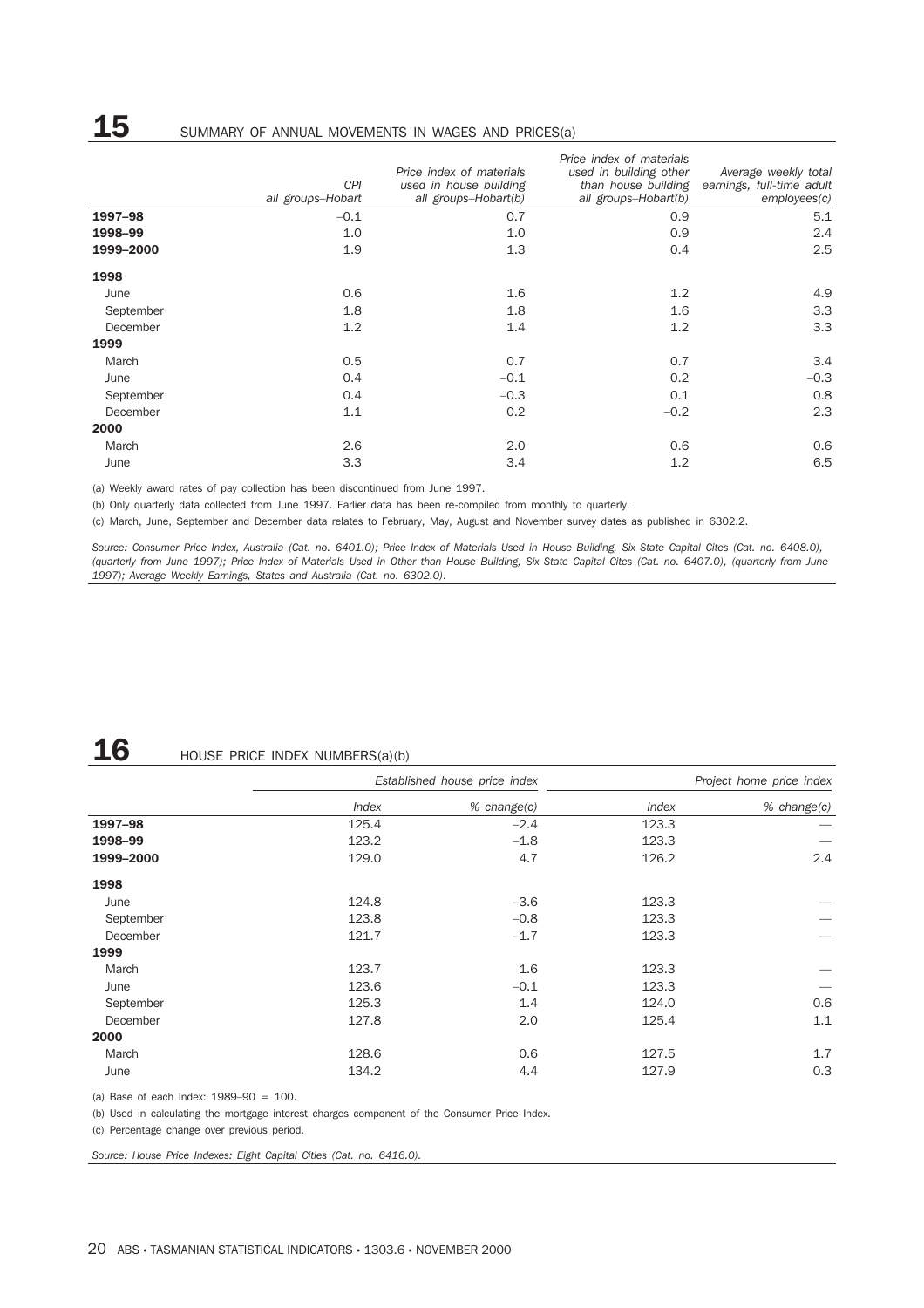|           |       |          |         |                                         |                | Hobart                 |
|-----------|-------|----------|---------|-----------------------------------------|----------------|------------------------|
|           | Food  | Clothing | Housing | Household<br>equipment and<br>operation | Transportation | Alcohol and<br>tobacco |
| 1997      |       |          |         |                                         |                |                        |
| March     | 120.7 | 105.7    | 101.9   | 120.1                                   | 122.8          | 153.1                  |
| June      | 121.0 | 105.3    | 98.4    | 120.1                                   | 121.7          | 153.5                  |
| September | 121.0 | 104.8    | 97.7    | 119.7                                   | 122.2          | 153.6                  |
| December  | 121.7 | 106.0    | 95.5    | 119.7                                   | 122.1          | 155.6                  |
| 1998      |       |          |         |                                         |                |                        |
| March     | 121.7 | 105.5    | 95.3    | 119.4                                   | 121.7          | 158.0                  |
| June      | 122.3 | 105.3    | 95.5    | 119.5                                   | 120.5          | 160.2                  |
| September | 124.7 | 105.1    | 95.6    | 120.4                                   | 120.4          | 159.6                  |
| December  | 125.0 | 105.7    | 95.4    | 120.8                                   | 118.6          | 159.1                  |
| 1999      |       |          |         |                                         |                |                        |
| March     | 125.5 | 104.7    | 95.8    | 119.5                                   | 118.4          | 161.5                  |
| June      | 126.8 | 104.6    | 95.9    | 119.4                                   | 120.4          | 160.0                  |
| September | 126.3 | 104.5    | 96.9    | 119.3                                   | 123.1          | 158.1                  |
| December  | 127.5 | 103.9    | 97.4    | 119.1                                   | 123.8          | 163.3                  |
| 2000      |       |          |         |                                         |                |                        |
| March     | 127.8 | 104.9    | 98.8    | 120.2                                   | 126.6          | 167.2                  |
| June      | 129.1 | 105.0    | 99.2    | 121.2                                   | 129.3          | 169.9                  |

*Weighted average of eight capital*

*cities*

*Hobart*

|           | Health and<br>personal care | Recreation and<br>education | Index, all<br>groups | % change over<br>previous period.<br>all groups | Index | % change over<br>previous period |
|-----------|-----------------------------|-----------------------------|----------------------|-------------------------------------------------|-------|----------------------------------|
| 1997      |                             |                             |                      |                                                 |       |                                  |
| March     | 159.4                       | 120.5                       | 121.9                | 0.5                                             | 120.5 | 0.2                              |
| June      | 162.6                       | 119.2                       | 121.3                | $-0.5$                                          | 120.2 | $-0.2$                           |
| September | 153.0                       | 119.2                       | 120.6                | $-0.6$                                          | 119.7 | $-0.4$                           |
| December  | 160.9                       | 120.6                       | 121.2                | 0.5                                             | 120.0 | 0.3                              |
| 1998      |                             |                             |                      |                                                 |       |                                  |
| March     | 162.7                       | 121.7                       | 121.5                | 0.2                                             | 120.3 | 0.3                              |
| June      | 166.1                       | 122.6                       | 122.0                | 0.4                                             | 121.0 | 0.6                              |
| September | 171.5                       | 122.5                       | 122.8                | 0.7                                             | 121.3 | 0.2                              |
| December  | 169.5                       | 124.2                       | 122.7                | $-0.1$                                          | 121.9 | 0.5                              |
| 1999      |                             |                             |                      |                                                 |       |                                  |
| March     | 154.4                       | 125.2                       | 122.1                | $-0.5$                                          | 121.8 | $-0.1$                           |
| June      | 154.9                       | 124.9                       | 122.5                | 0.3                                             | 122.3 | 0.4                              |
| September | 160.7                       | 125.6                       | 123.3                | 0.7                                             | 123.4 | 0.9                              |
| December  | 160.0                       | 125.6                       | 124.0                | 0.6                                             | 124.1 | 0.6                              |
| 2000      |                             |                             |                      |                                                 |       |                                  |
| March     | 161.9                       | 125.7                       | 125.3                | 1.0                                             | 125.2 | 0.9                              |
| June      | 164.3                       | 125.7                       | 126.5                | 1.0                                             | 126.2 | 0.8                              |
|           |                             |                             |                      |                                                 |       |                                  |

(a) Base year: 1989–90 = 100.

(b) Further information on construction of CPI indexes is contained in the bulletin Australian Consumer Price Index Concepts, Sources and Methods (Cat. no. 6461.0).

*Source: Consumer Price Index, Australia (Cat. no. 6401.0).*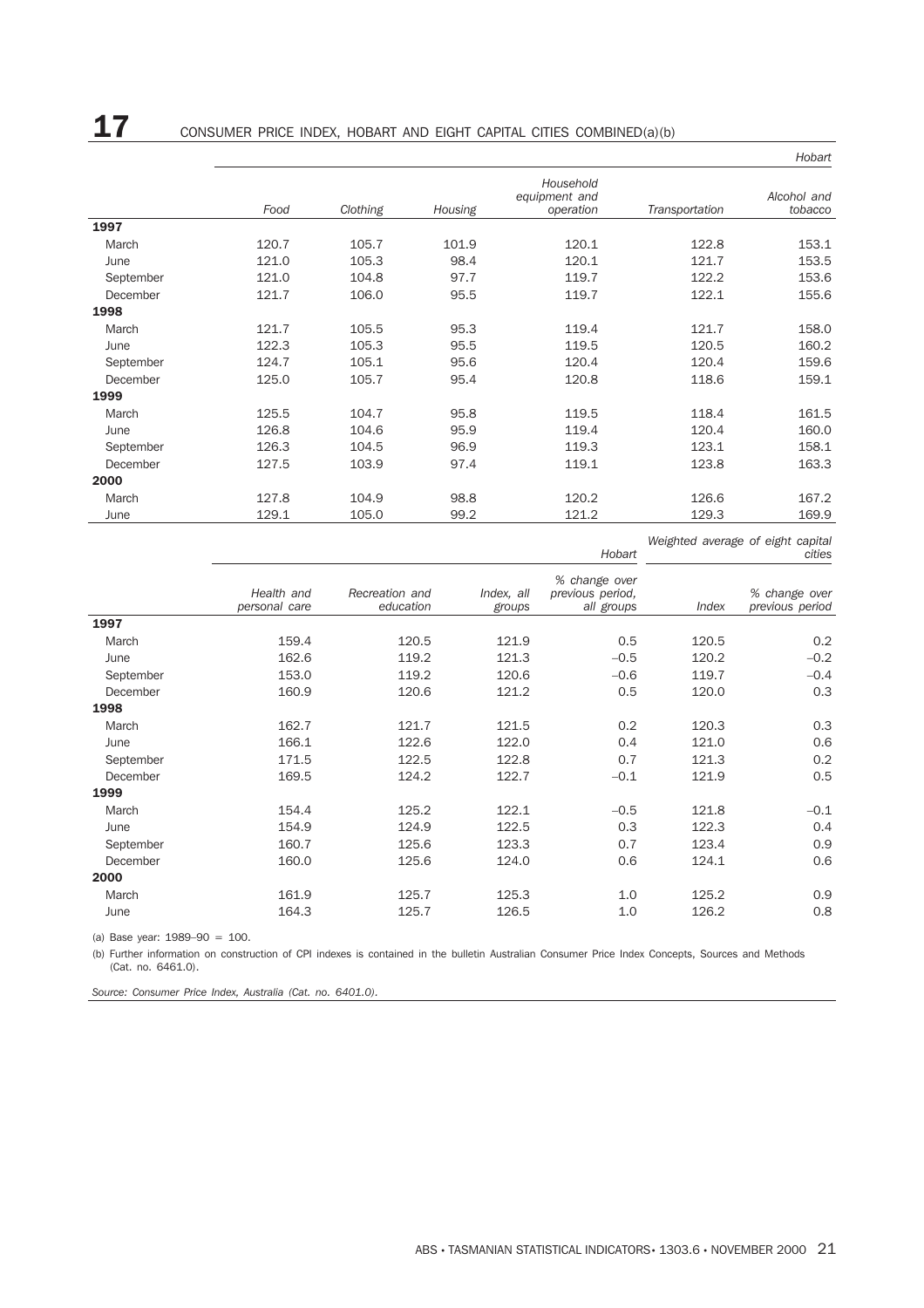# **18** PRICE INDEX OF MATERIALS USED IN BUILDING OTHER THAN HOUSE BUILDING, HOBART(a)(b)

|           |                   |             |                         |                              | Index numbers for selected major building materials |                  |
|-----------|-------------------|-------------|-------------------------|------------------------------|-----------------------------------------------------|------------------|
|           | Structural timber | Clay bricks | Ready mixed<br>concrete | Precast concrete<br>products | Steel decking.<br>cladding etc.                     | Structural steel |
| 1996-97   | 110.3             | 125.3       | 116.2                   | 132.2                        | 115.0                                               | 126.2            |
| 1997-98   | 108.9             | 129.0       | 118.0                   | 131.5                        | 117.8                                               | 127.2            |
| 1998-99   | 109.1             | 130.8       | 119.5                   | 131.6                        | 110.8                                               | 128.0            |
| 1998      |                   |             |                         |                              |                                                     |                  |
| March     | 109.2             | 129.4       | 120.4                   | 131.7                        | 118.9                                               | 127.4            |
| June      | 112.4             | 129.4       | 119.9                   | 131.7                        | 114.3                                               | 127.4            |
| September | 109.4             | 130.2       | 119.2                   | 131.7                        | 111.3                                               | 127.7            |
| December  | 108.9             | 131.1       | 120.6                   | 131.7                        | 111.3                                               | 128.1            |
| 1999      |                   |             |                         |                              |                                                     |                  |
| March     | 108.9             | 131.1       | 120.4                   | 131.5                        | 110.3                                               | 128.1            |
| June      | 109.2             | 130.8       | 117.9                   | 131.5                        | 110.3                                               | 128.1            |
| September | 108.2             | 126.9       | 119.4                   | 131.6                        | 113.7                                               | 128.8            |
| December  | 111.7             | 126.9       | 118.0                   | 131.6                        | 104.6                                               | 128.8            |
| 2000      |                   |             |                         |                              |                                                     |                  |
| March     | 116.9             | 130.9       | 117.5                   | 131.6                        | 110.1                                               | 128.8            |
| June      | 120.7             | 131.6       | 117.5                   | 131.6                        | 109.8                                               | 128.8            |

*Index numbers for selected major building materials*

|           | Reinforcing steel |           |                         |                 |           |                | Non-ferrous |
|-----------|-------------------|-----------|-------------------------|-----------------|-----------|----------------|-------------|
|           | bar, fabric and   | Aluminium | <b>Fabricated</b> steel | <b>Builders</b> | Sand and  | Paint and      | pipes and   |
|           | mesh              | windows   | products                | hardware        | aggregate | other coatings | fittings    |
| 1996-97   | 110.7             | 105.9     | 113.3                   | 117.2           | 132.7     | 126.6          | 165.2       |
| 1997-98   | 112.7             | 107.2     | 114.7                   | 113.7           | 124.5     | 127.3          | 164.3       |
| 1998-99   | 113.4             | 107.3     | 116.0                   | 113.4           | 127.9     | 133.3          | 161.2       |
| 1998      |                   |           |                         |                 |           |                |             |
| March     | 113.5             | 106.8     | 114.8                   | 112.8           | 127.5     | 130.5          | 162.9       |
| June      | 113.4             | 108.4     | 116.1                   | 114.0           | 127.5     | 130.7          | 162.6       |
| September | 113.4             | 108.4     | 116.1                   | 113.7           | 127.9     | 132.7          | 162.8       |
| December  | 113.3             | 106.7     | 116.1                   | 113.9           | 127.9     | 133.9          | 160.2       |
| 1999      |                   |           |                         |                 |           |                |             |
| March     | 113.4             | 106.9     | 116.1                   | 114.8           | 127.9     | 134.2          | 161.4       |
| June      | 113.4             | 107.0     | 115.6                   | 111.3           | 127.9     | 132.5          | 160.2       |
| September | 113.4             | 107.0     | 116.1                   | 110.8           | 135.4     | 131.7          | 162.4       |
| December  | 110.2             | 107.0     | 113.6                   | 114.8           | 139.4     | 133.5          | 166.0       |
| 2000      |                   |           |                         |                 |           |                |             |
| March     | 109.1             | 109.9     | 113.1                   | 120.2           | 150.4     | 135.2          | 167.2       |
| June      | 109.1             | 110.1     | 113.1                   | 118.1           | 150.9     | 134.2          | 177.0       |

(a) Base year: 1989–90 = 100.

(b) Index numbers in this table have been recompiled to reflect the change to a quarterly collection basis from June 1997.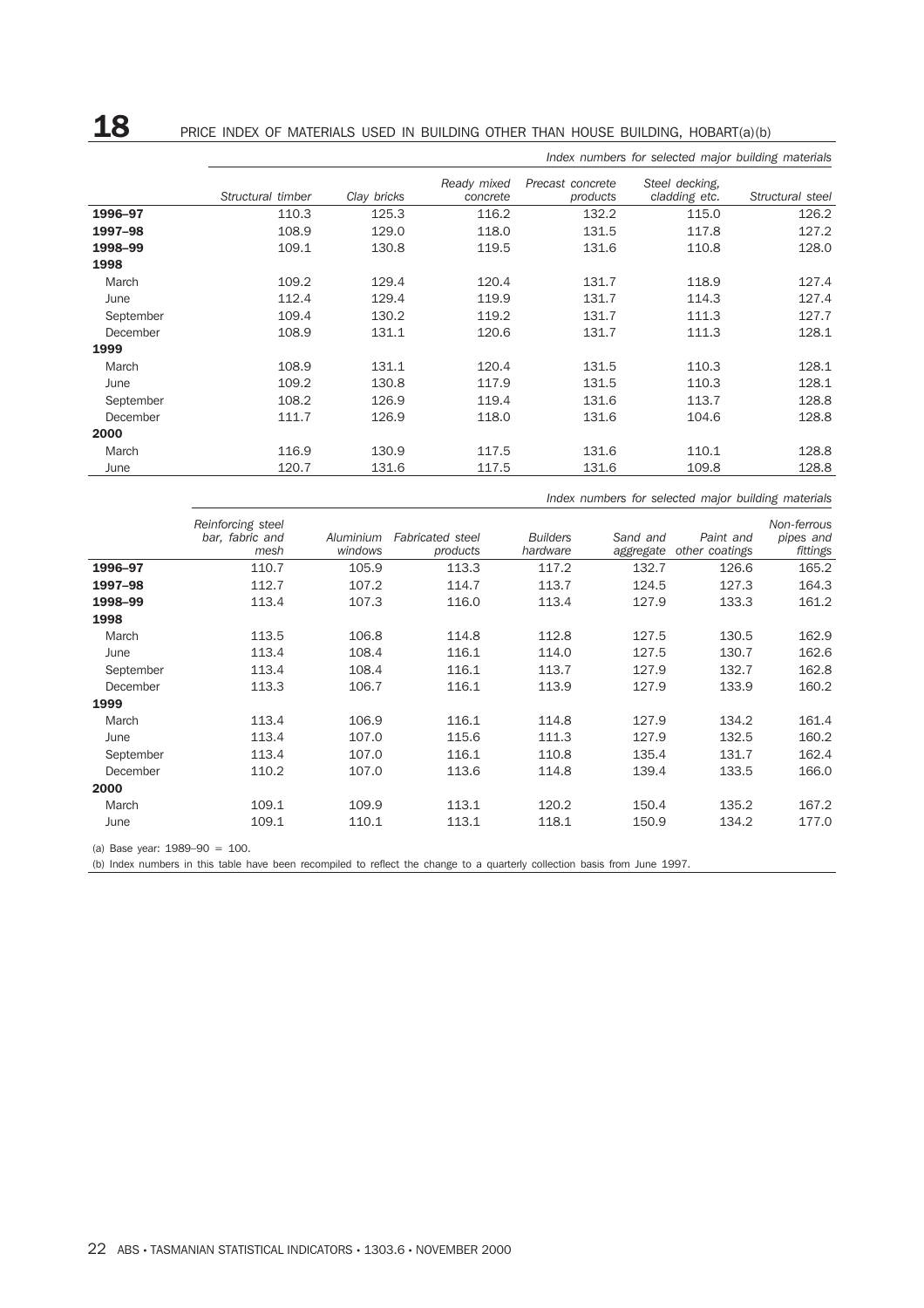#### **18** PRICE INDEX OF MATERIALS USED IN BUILDING OTHER THAN HOUSE BUILDING, HOBART(a)(b) —*continued*

|           |       | All electrical materials         |       | All mechanical services          |       | All plumbing materials           |  |
|-----------|-------|----------------------------------|-------|----------------------------------|-------|----------------------------------|--|
|           | Index | % change over<br>previous period | Index | % change over<br>previous period | Index | % change over<br>previous period |  |
| 1996-97   | 117.4 | $-1.0$                           | 117   | 1.7                              | 122.8 | $-3.8$                           |  |
| 1997-98   | 117.2 | $-0.2$                           | 117   |                                  | 121.9 | $-0.7$                           |  |
| 1998-99   | 115.8 | $-1.2$                           | 119   | 1.7                              | 124.5 | 2.1                              |  |
| 1998      |       |                                  |       |                                  |       |                                  |  |
| March     | 116.9 | $-0.8$                           | 117.4 | 0.5                              | 121.6 | $-0.3$                           |  |
| June      | 116.5 | $-0.3$                           | 117.1 | $-0.3$                           | 121   | $-0.5$                           |  |
| September | 116.1 | $-0.3$                           | 117.8 | 0.6                              | 124.9 | 3.2                              |  |
| December  | 116.8 | 0.6                              | 119.1 | 1.1                              | 124.1 | $-0.6$                           |  |
| 1999      |       |                                  |       |                                  |       |                                  |  |
| March     | 115.2 | $-1.4$                           | 119.4 | 0.3                              | 124.4 | 0.2                              |  |
| June      | 115.2 |                                  | 119.5 | 0.1                              | 124.5 | 0.1                              |  |
| September | 115.9 | 0.6                              | 119.3 | $-0.2$                           | 122.3 | $-1.8$                           |  |
| December  | 117.5 | 1.4                              | 119.8 | 0.4                              | 126.5 | 3.4                              |  |
| 2000      |       |                                  |       |                                  |       |                                  |  |
| March     | 118.3 | 0.7                              | 110.3 | 0.4                              | 128   | 1.2                              |  |
| June      | 118.7 | 0.3                              | 121.9 | 1.3                              | 131   | 2.3                              |  |

|           | All groups excluding electrical materials and | mechanical services              | All groups |                                  |  |
|-----------|-----------------------------------------------|----------------------------------|------------|----------------------------------|--|
|           | Index                                         | % change over previous<br>period | Index      | % change over previous<br>period |  |
| 1996-97   | 116.8                                         | 1.1                              | 116.3      | 1.0                              |  |
| 1997-98   | 118                                           | 1.0                              | 117.4      | 0.9                              |  |
| 1998-99   | 118.8                                         | 0.7                              | 118.5      | 0.9                              |  |
| 1998      |                                               |                                  |            |                                  |  |
| March     | 118.2                                         | 0.4                              | 117.7      | 0.4                              |  |
| June      | 118.9                                         | 0.6                              | 118.1      | 0.3                              |  |
| September | 119.1                                         | 0.2                              | 118.4      | 0.3                              |  |
| December  | 119                                           | $-0.1$                           | 118.6      | 0.2                              |  |
| 1999      |                                               |                                  |            |                                  |  |
| March     | 118.8                                         | $-0.2$                           | 118.5      | $-0.1$                           |  |
| June      | 118.4                                         | $-0.3$                           | 118.3      | $-0.2$                           |  |
| September | 118.8                                         | 0.3                              | 118.5      | 0.2                              |  |
| December  | 118.4                                         | $-0.3$                           | 118.4      | $-0.1$                           |  |
| 2000      |                                               |                                  |            |                                  |  |
| March     | 119.3                                         | 0.8                              | 119.2      | 0.7                              |  |
| June      | 119.7                                         | 0.3                              | 119.7      | 0.4                              |  |

(a) Base year: 1989–90 = 100.

(b) Index numbers in this table have been recompiled to reflect the change to a quarterly collection basis from June 1997.

*Source: Price Index of Materials Used in Other than House Building, Six State Capital Cities (Cat. no. 6407.0).*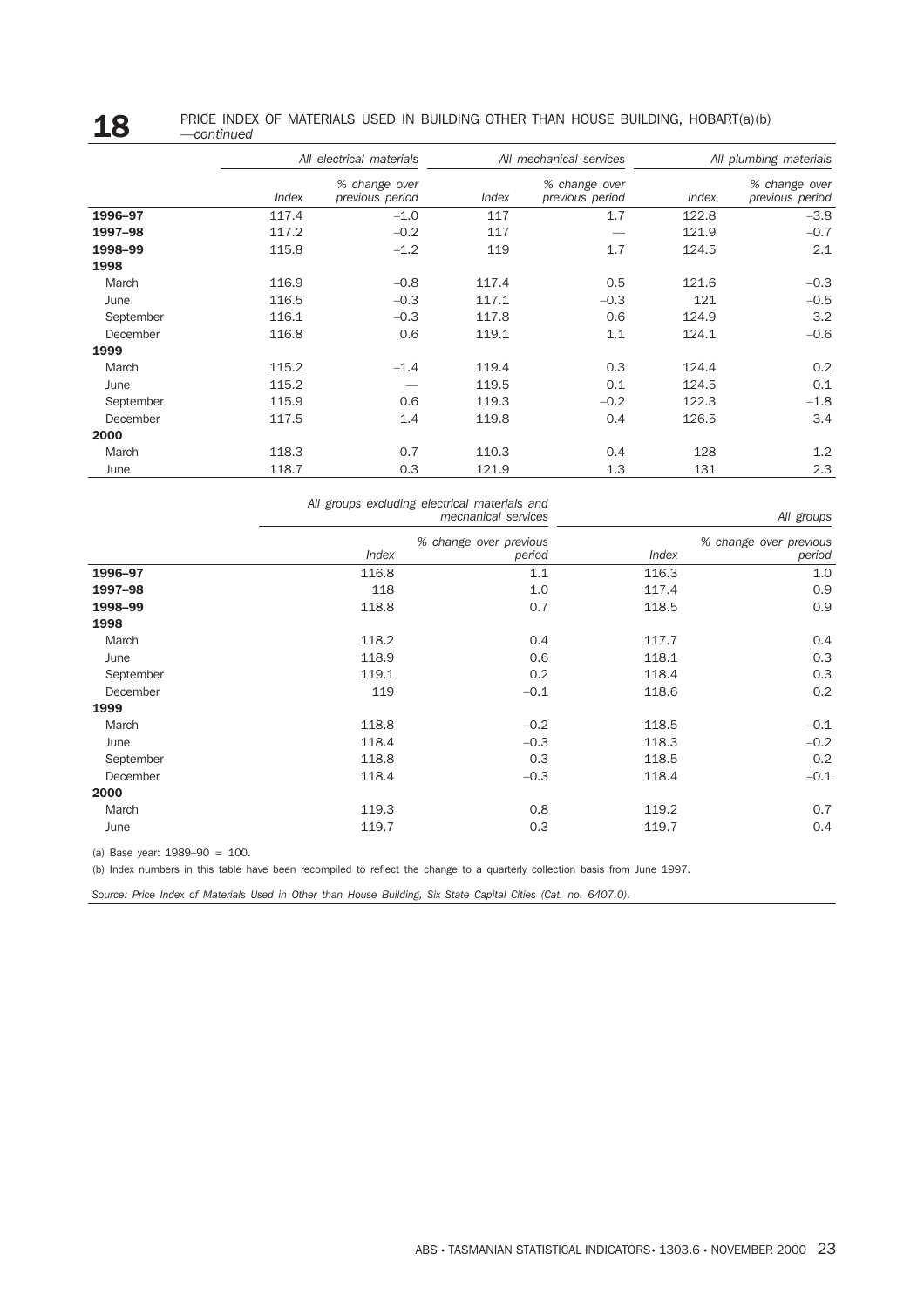### **19** PRODUCTION OF SELECTED COMMODITIES

|           |                |                   | Dairy products(a) | Staff hours worked       |                      |  |
|-----------|----------------|-------------------|-------------------|--------------------------|----------------------|--|
|           | Whole milk(b)  | Factory butter(c) | Factory cheese    | Textile manufacturing(d) | Vegetable preserving |  |
|           | million litres | tonnes            | tonnes            | '000                     | '000                 |  |
| 1997-98   | 542.8          | 8 7 4 5           | 26 835            | 1 1 2 5                  | 1 1 2 8              |  |
| 1998-99   | 603.4          | 11 546            | 29 973            | 1061                     | 1 0 8 4              |  |
| 1999-2000 | 608.6          | 8 2 0 9           | 33 331            | 1032                     | 1 0 1 9              |  |
| 1999      |                |                   |                   |                          |                      |  |
| August    | 25.2           | 244               | 1 1 6 1           |                          | 94<br>97             |  |
| September | 60.8           | 406               | 3 5 9 9           |                          | 96<br>62             |  |
| October   | 89.3           | 1 2 5 7           | 3850              |                          | 92<br>66             |  |
| November  | 87.1           | 1508              | 4 0 5 4           |                          | 94<br>104            |  |
| December  | 81.6           | 1562              | 4 7 1 4           |                          | 71<br>87             |  |
| 2000      |                |                   |                   |                          |                      |  |
| January   | 66.8           | 879               | 3 7 3 5           |                          | 43<br>60             |  |
| February  | 51.7           | 378               | 3 4 7 3           |                          | 96<br>90             |  |
| March     | 47.3           | 608               | 3 8 0 4           | 103                      | 92                   |  |
| April     | 38.0           | 363               | 2857              |                          | 75<br>88             |  |
| May       | 29.7           | 232               | 983               | 107                      | 107                  |  |
| June      | 17.5           | 465               | 670               |                          | 83<br>90             |  |
| July      | n.y.a.         | n.y.a.            | n.y.a.            |                          | 82<br>80             |  |
| August    | n.y.a.         | n.y.a.            | n.y.a.            |                          | 99<br>97             |  |
|           |                | Refined zinc      |                   | Metallurgical refining   | Electricity(f)       |  |
|           |                | '000 tonnes       |                   | Index(e)                 | million kW.h         |  |
| 1997-98   |                | 197.0             |                   | 116.6                    | 9 700                |  |
| 1998-99   |                | 214.3             |                   | 125.0                    | 9910                 |  |
| 1999-2000 |                | 231.7             |                   | 133.2                    | 10050.0              |  |
| 1999      |                |                   |                   |                          |                      |  |
| August    |                | 20.7              |                   | 138.2                    |                      |  |
| September |                | 19.1              |                   | 130.2                    | (Sept qtr) 2 680     |  |
| October   |                | 19.4              |                   | 130.5                    |                      |  |
| November  |                | 19.9              |                   | 130.3                    |                      |  |
| December  |                | 19.3              |                   | 129.6                    | (Dec qtr) 2 390      |  |
| 2000      |                |                   |                   |                          |                      |  |
| January   |                | 20.1              |                   | 130.3                    |                      |  |
| February  |                | 18.6              |                   | 126.4                    |                      |  |
| March     |                | 19.6              |                   | 141.2                    | (Mar qtr) 2 360      |  |
| April     |                | 18.7              |                   | 133.8                    |                      |  |
| May       |                | 18.7              |                   | 136.4                    |                      |  |
| June      |                | 18.7              |                   | 137.2                    | (June qtr) 2 620     |  |
| July      |                | 20.6              |                   | 144.0                    |                      |  |
| August    |                | 21.0              |                   | 143.8                    |                      |  |

(a) Source: Australian Dairy Corporation.

(b) Includes the whole milk equivalent of farm cream intake.

(c) Includes butter equivalent of butter oil.

(d) Includes spinning, weaving and carpet making. Reported by establishments which manufacture textiles only, or manufacture clothing and textiles in the one plant.

(e) Metallurgical refining index (Base year: 1979–80 = 100.0). Output from selected establishments covering the smelting and refining of ferro-alloys, zinc and aluminium. The weighting pattern is based on the establishments' value added as derived from the 1979–80 manufacturing Census. For multi product establishments, value added was apportioned to products on the basis of gross receipts from each product.

(f) Collected on a quarterly basis as from 1997.

*Source: Unpublished data.*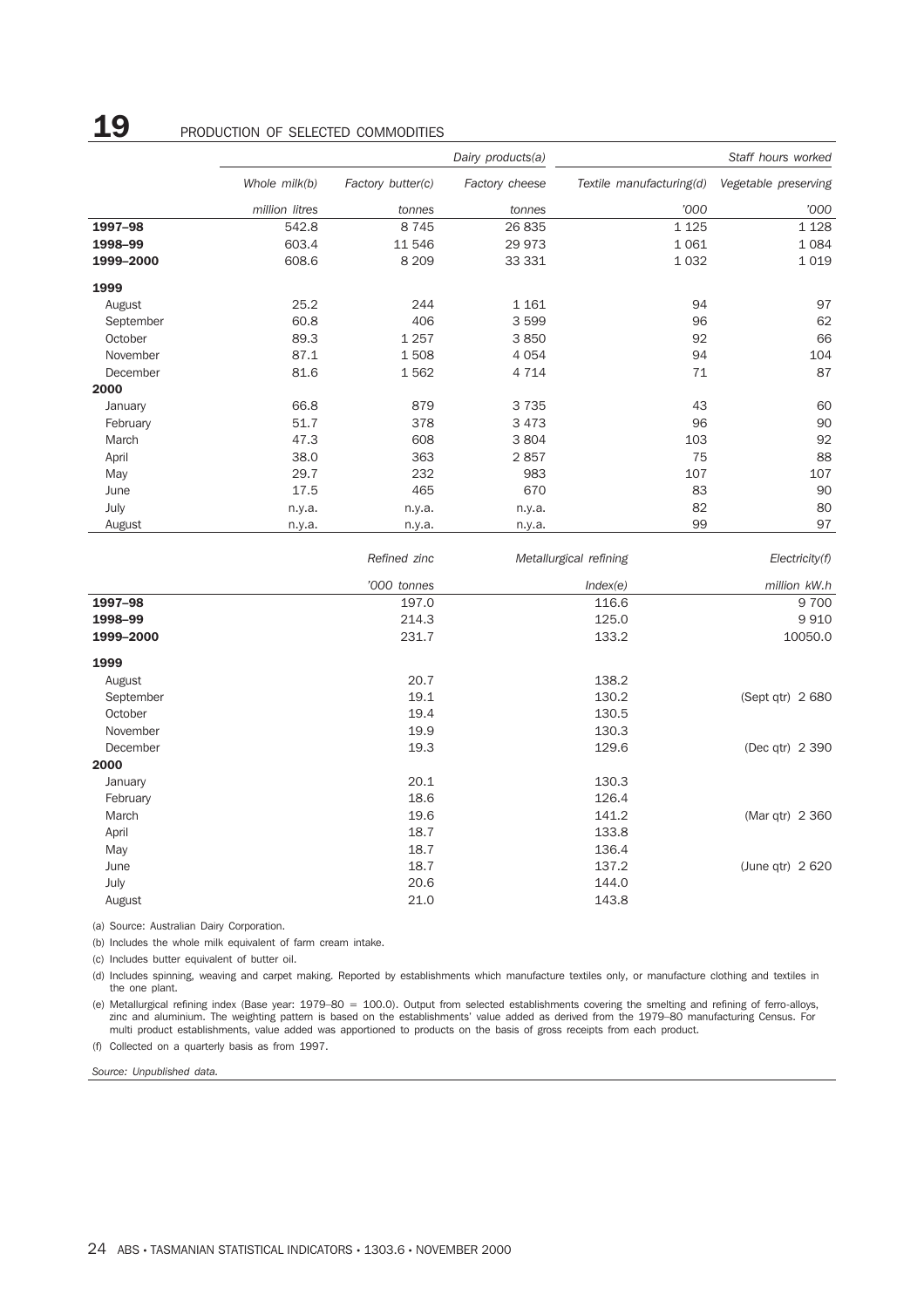### **20** LIVESTOCK SLAUGHTERING

|                           |                               | Cattle           |        |         |         |      |
|---------------------------|-------------------------------|------------------|--------|---------|---------|------|
|                           | Bulls, bullocks<br>and steers | Cows and heifers | Calves | Sheep   | Lambs   | Pigs |
|                           | '000                          | '000             | '000   | '000    | '000    | '000 |
| 1997-98                   | 93.4                          | 123.6            | 53.9   | 461.0   | 423.3   | 78.1 |
| 1998-99                   | 94.8                          | 116.3            | 61.0   | 439.9   | 480.1   | 81.2 |
| 1999-2000                 | r 109.0                       | r 108.9          | r 62.1 | r 589.9 | r 456.3 | 70.1 |
| 1998                      |                               |                  |        |         |         |      |
| August                    | 6.7                           | 5.3              | 18.7   | 13.6    | 33.2    | 5.9  |
| 1999                      |                               |                  |        |         |         |      |
| August                    | r 8.6                         | r 5.6            | r 18.7 | r 24.6  | r 29.3  | 6.5  |
| September                 | 8.0                           | 6.6              | 27.2   | 24.3    | 32.0    | 6.9  |
| October                   | 8.0                           | 7.8              | 7.7    | 38.7    | 33.6    | 4.5  |
| November                  | 8.4                           | 7.8              | 0.9    | 45.6    | 31.3    | 4.7  |
| December                  | 9.6                           | 10.1             | 0.2    | 67.5    | 36.5    | 7.2  |
| 2000                      |                               |                  |        |         |         |      |
| January                   | 8.9                           | 8.1              | 0.2    | 55.6    | 38.4    | 4.3  |
| February                  | 9.3                           | 10.1             | 0.2    | 68.0    | 46.0    | 5.3  |
| March                     | 11.7                          | 11.1             | 0.8    | 76.4    | 55.5    | 6.8  |
| April                     | 8.3                           | 8.5              | 1.4    | 53.1    | 32.3    | 4.9  |
| May                       | 9.0                           | 11.6             | 1.7    | 48.2    | 37.5    | 5.7  |
| June                      | 9.1                           | 12.9             | 0.9    | 51.5    | 44.1    | 6.7  |
| July                      | 7.0                           | 6.7              | 1.2    | 23.0    | 36.2    | 5.0  |
| August                    | 5.7                           | 3.7              | 15.2   | 17.9    | 39.1    | 4.8  |
| Source: Unpublished data. |                               |                  |        |         |         |      |

# **21** LIVESTOCK SLAUGHTERING—SEASONALLY ADJUSTED(a) AND TREND(b)

|           |                   |                 | Seasonally adjusted | Trend             |                 |      |
|-----------|-------------------|-----------------|---------------------|-------------------|-----------------|------|
|           | Cattle and calves | Sheep and lambs | Pigs                | Cattle and calves | Sheep and lambs | Pigs |
|           | '000              | '000            | '000                | '000              | '000            | '000 |
| 1998      |                   |                 |                     |                   |                 |      |
| August    | 23.2              | 82.8            | 6.9                 | 23.5              | 68.4            | 7.0  |
| 1999      |                   |                 |                     |                   |                 |      |
| August    | 25.5              | 98.6            | 7.5                 | 24.4              | 85.8            | 6.4  |
| September | 24.7              | 84.5            | 6.4                 | 24.0              | 86.4            | 6.2  |
| October   | 23.9              | 95.4            | 5.3                 | 23.6              | 85.7            | 6.0  |
| November  | 22.1              | 82.2            | 5.7                 | 23.3              | 84.7            | 5.8  |
| December  | 19.8              | 79.1            | 5.7                 | 23.2              | 84.1            | 5.7  |
| 2000      |                   |                 |                     |                   |                 |      |
| January   | 25.7              | 80.9            | 5.6                 | 23.3              | 84.3            | 5.7  |
| February  | 23.9              | 85.9            | 6.0                 | 23.6              | 85.0            | 5.7  |
| March     | 26.1              | 93.5            | 5.8                 | 23.5              | 85.8            | 5.6  |
| April     | 20.1              | 82.4            | 5.4                 | 22.9              | 86.4            | 5.5  |
| May       | 22.1              | 85.2            | 5.2                 | 21.7              | 86.2            | 5.3  |
| June      | 22.2              | 92.0            | 5.1                 | 20.4              | 85.6            | 5.1  |
| July      | 18.6              | 75.3            | 5.1                 | 19.1              | 85.1            | 5.0  |
| August    | 16.2              | 89.1            | 4.6                 | 18.0              | 84.4            | 4.8  |

(a) Seasonally adjusted factors are reviewed annually to take account of each additional year's original data. The results of the review are used to compile revised seasonally adjusted and trend estimates; see Notes page 2.

(b) ABS trend estimates for the most recent months are revised; see Notes page 2.

*Source: Unpublished data.*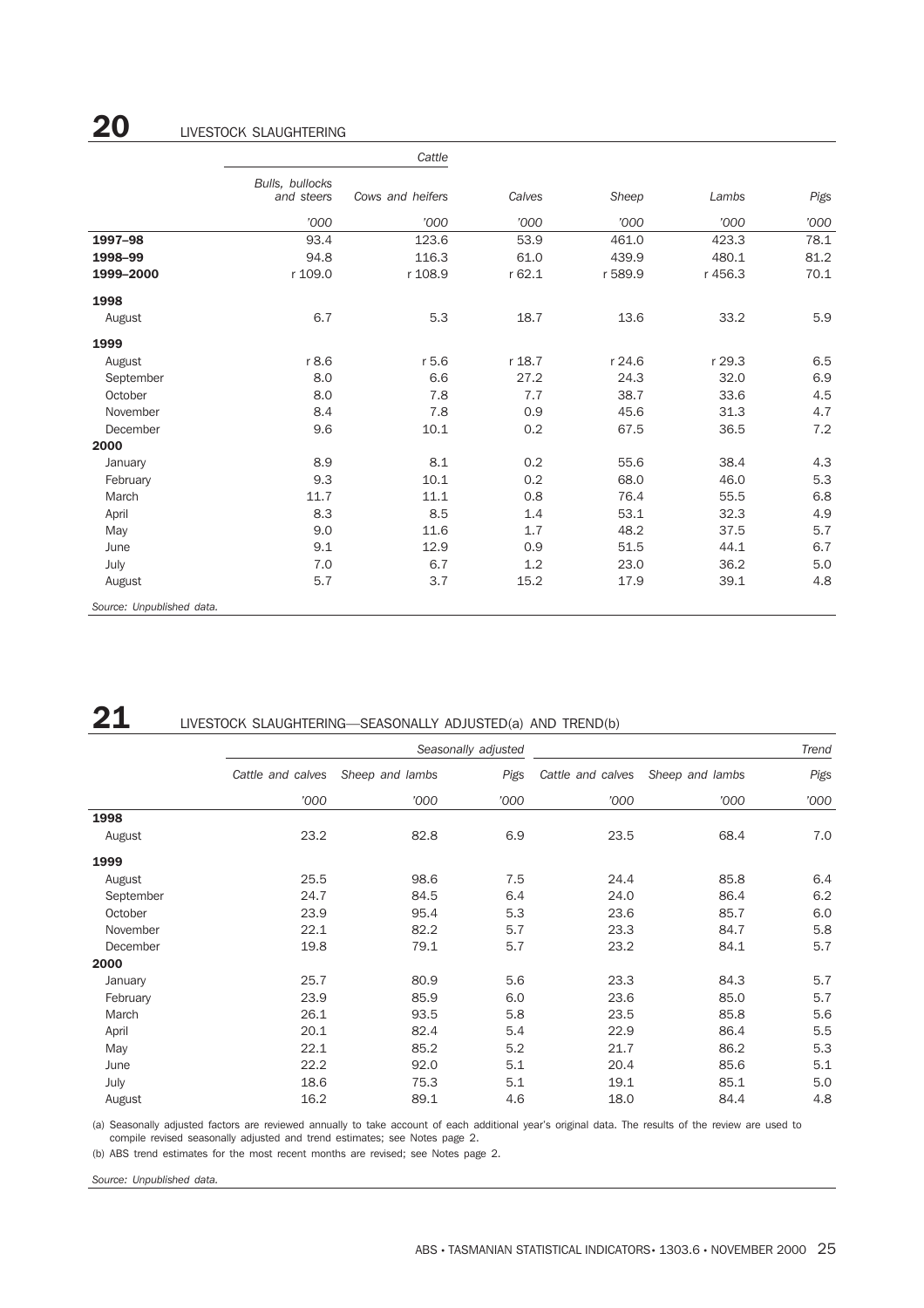## **22** MEAT PRODUCTION(a)

|           | Beef     | Veal           | <b>Mutton</b> | Lamb    | Pigmeat(b) | Total    |
|-----------|----------|----------------|---------------|---------|------------|----------|
|           | tonnes   | tonnes         | tonnes        | tonnes  | tonnes     | tonnes   |
| 1997-98   | 53 061   | 1 1 4 8        | 9840          | 8072    | 4915       | 77 042   |
| 1998-99   | 53 273   | 1 2 4 2        | 8 7 2 5       | 9 2 2 3 | 5 2 4 1    | 77 701   |
| 1999-2000 | r 57 559 | r 1 235        | r 11 797      | r 8 835 | 4 4 0 3    | r 83 825 |
| 1998      |          |                |               |         |            |          |
| August    | 2 7 7 2  | 372            | 268           | 640     | 376        | 4 4 2 8  |
| 1999      |          |                |               |         |            |          |
| August    | r 3 556  | r 364          | r 486         | r 592   | 396        | r 5 393  |
| September | 3897     | 524            | 480           | 621     | 439        | 5961     |
| October   | 4 187    | 154            | 754           | 650     | 282        | 6 0 2 6  |
| November  | 4 3 4 8  | 19             | 926           | 601     | 286        | 6 1 8 0  |
| December  | 5 2 7 7  | 6              | 1414          | 695     | 424        | 7816     |
| 2000      |          |                |               |         |            |          |
| January   | 4 6 6 2  | 7              | 1 1 2 0       | 731     | 269        | 6789     |
| February  | 5 1 5 4  | $\overline{7}$ | 1 3 6 4       | 884     | 333        | 7741     |
| March     | 6 0 9 1  | 20             | 1518          | 1071    | 425        | 9 1 25   |
| April     | 4 4 5 5  | 31             | 1 0 5 2       | 619     | 308        | 6465     |
| May       | 5 3 1 7  | 37             | 949           | 729     | 366        | 7 3 9 9  |
| June      | 5 5 2 9  | 20             | 1 0 1 2       | 867     | 436        | 7863     |
| July      | 3581     | 26             | 445           | 693     | 324        | 5 0 68   |
| August    | 2528     | 293            | 338           | 771     | 299        | 4 2 3 0  |

(a) Carcass weight.

(b) Includes pork used for production of bacon and ham.

*Source: Unpublished data.*

### 23 PRINCIPAL MINERAL CONCENTRATES PRODUCED

|                                                                                         | Copper      | Iron (pellets) | Lead        | Lead-zinc   | Tin         | Zinc        |  |  |  |
|-----------------------------------------------------------------------------------------|-------------|----------------|-------------|-------------|-------------|-------------|--|--|--|
|                                                                                         | '000 tonnes | '000 tonnes    | '000 tonnes | '000 tonnes | '000 tonnes | '000 tonnes |  |  |  |
| 1997-98                                                                                 | 109.6       | 820.8          | 84.6        | 26.2        | 16.2        | 335.4       |  |  |  |
| 1998-99                                                                                 | 113.5       | 1816.1         | 101.8       | 12.6        | 12.5        | 382.3       |  |  |  |
| 1999-2000                                                                               | 104.3       | r 2 068.3      | 98.7        | 7.9         | 14.8        | 311.9       |  |  |  |
| 1998                                                                                    |             |                |             |             |             |             |  |  |  |
| June                                                                                    | 27.8        | 402.5          | 18.1        | 6.0         | 4.4         | 80.1        |  |  |  |
| September                                                                               | 25.8        | 453.3          | 21.5        | 5.6         | 1.3         | 92.0        |  |  |  |
| December                                                                                | 29.9        | 478.2          | 26.1        | 3.2         | 4.0         | 95.3        |  |  |  |
| 1999                                                                                    |             |                |             |             |             |             |  |  |  |
| March                                                                                   | 30.5        | 481.2          | 29.5        | 2.5         | 3.7         | 97.1        |  |  |  |
| June                                                                                    | 27.3        | 403.4          | 24.7        | 1.5         | 3.6         | 98.0        |  |  |  |
| September                                                                               | 27.5        | 479.5          | 28.4        | 2.7         | 3.9         | 94.8        |  |  |  |
| December                                                                                | 26.9        | 568.2          | 28.1        | 2.5         | 4.0         | 86.2        |  |  |  |
| 2000                                                                                    |             |                |             |             |             |             |  |  |  |
| March                                                                                   | 26.2        | 517.7          | 22.4        | 1.4         | 3.3         | 70.4        |  |  |  |
| June                                                                                    | 23.8        | r 502.9        | 19.8        | 1.3         | 3.6         | 60.4        |  |  |  |
| Source: Mineral Resources Tasmania, Department of Infrastructure, Energy and Resources. |             |                |             |             |             |             |  |  |  |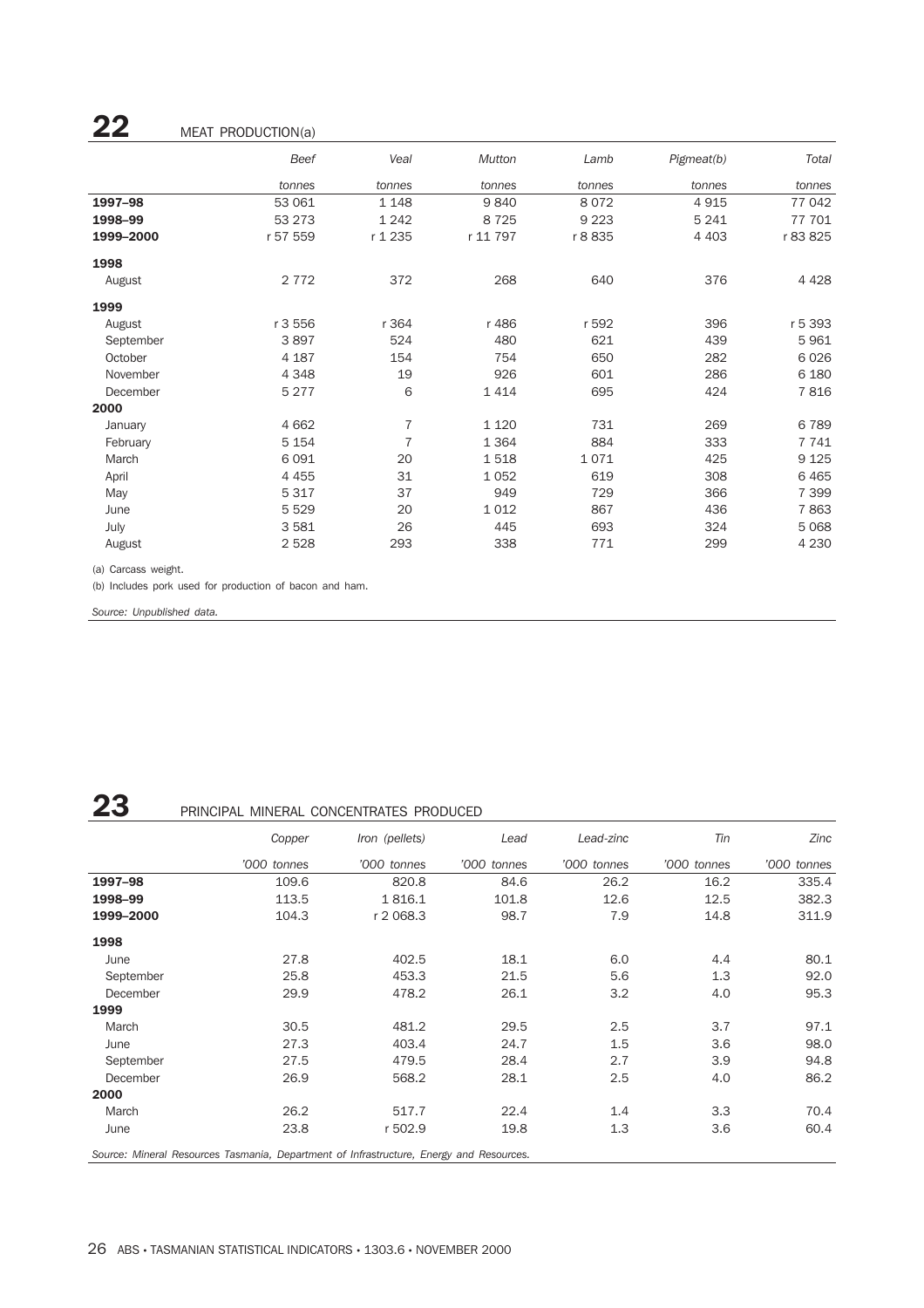### 24 SAWMILLS AND PLYWOOD MILLS, LOGS DELIVERED AND TIMBER PRODUCED

|           | Tasmanian-grown logs delivered |                                         |                                 |                             |               | Sawn, peeled and sliced timber produced(a) |                                         |                                 |                             |               |
|-----------|--------------------------------|-----------------------------------------|---------------------------------|-----------------------------|---------------|--------------------------------------------|-----------------------------------------|---------------------------------|-----------------------------|---------------|
|           | Eucalypts                      | Hardwoods,<br>excluding<br>eucalypts(b) | Plant-<br>ation(c)<br>softwoods | Native<br>soft-<br>woods(d) | Total         | Eucalypts                                  | Hardwoods,<br>excluding<br>eucalypts(b) | Plant-<br>ation(c)<br>softwoods | Native<br>soft-<br>woods(d) | Total         |
|           | $'000 \; m^3$                  | $1000 \, m^3$                           | $1000 \; \text{m}^3$            | $'000 \; m^3$               | $'000 \, m^3$ | $1000 \; \text{m}^3$                       | $1000 \, m^3$                           | $1000 \; \mathrm{m}^3$          | $1000 \; \text{m}^3$        | $'000 \; m^3$ |
| 1997-98   | 496.8                          | 24.3                                    | 357.7                           | 1.6                         | 880.3         | 171.1                                      | 5.3                                     | 167.3                           | 0.4                         | 344.2         |
| 1998-99   | 499.9                          | 22.6                                    | 351.9                           | 1.0                         | 875.4         | 159.7                                      | 5.1                                     | 169.7                           | 0.3                         | 334.8         |
| 1999-2000 | 510.1                          | 28.8                                    | 396.2                           | 0.9                         | 936.9         | 169.7                                      | 5.3                                     | 190.6                           | 0.4                         | 366.0         |
| 1998      |                                |                                         |                                 |                             |               |                                            |                                         |                                 |                             |               |
| June      | 128.9                          | 4.6                                     | 86.5                            | 0.6                         | 220.6         | 41.1                                       | 1.6                                     | 39.1                            | 0.1                         | 81.9          |
| September | 129.9                          | 3.8                                     | 88.7                            | 0.2                         | 222.7         | 43.9                                       | 1.4                                     | 41.5                            |                             | 86.8          |
| December  | 134.6                          | 2.9                                     | 81.3                            | 0.2                         | 218.9         | 40.8                                       | 1.2                                     | 42.5                            | 0.1                         | 84.7          |
| 1999      |                                |                                         |                                 |                             |               |                                            |                                         |                                 |                             |               |
| March     | 110.8                          | 9.7                                     | 90.7                            | 0.2                         | 211.4         | 35.4                                       | 0.8                                     | 42.6                            |                             | 78.9          |
| June      | 124.6                          | 6.1                                     | 91.3                            | 0.3                         | 222.3         | 39.6                                       | 1.7                                     | 43.1                            | 0.1                         | 84.5          |
| September | 136.0                          | 6.3                                     | 109.4                           | 0.2                         | 252.0         | 46.2                                       | 1.3                                     | 49.1                            | 0.1                         | 96.8          |
| December  | 132.5                          | 5.1                                     | 87.8                            | 0.2                         | 225.6         | 45.8                                       | 1.5                                     | 46.5                            | 0.1                         | 93.9          |
| 2000      |                                |                                         |                                 |                             |               |                                            |                                         |                                 |                             |               |
| March     | 104.3                          | 10.0                                    | 100.7                           | 0.4                         | 215.3         | 37.8                                       | 1.3                                     | 47.8                            | 0.1                         | 87.0          |
| June      | 137.3                          | 7.3                                     | 98.2                            | 0.2                         | 243.1         | 39.8                                       | 1.3                                     | 47.3                            | 0.1                         | 88.3          |

(a) Includes plywood, veneer and sliced timber production converted to an equivalent cubic measurement.

(b) Includes blackwood, myrtle, sassafras etc.

(c) Radiata pine.

(d) Includes Huon pine, celery top pine and King William pine.

*Source: Unpublished data.*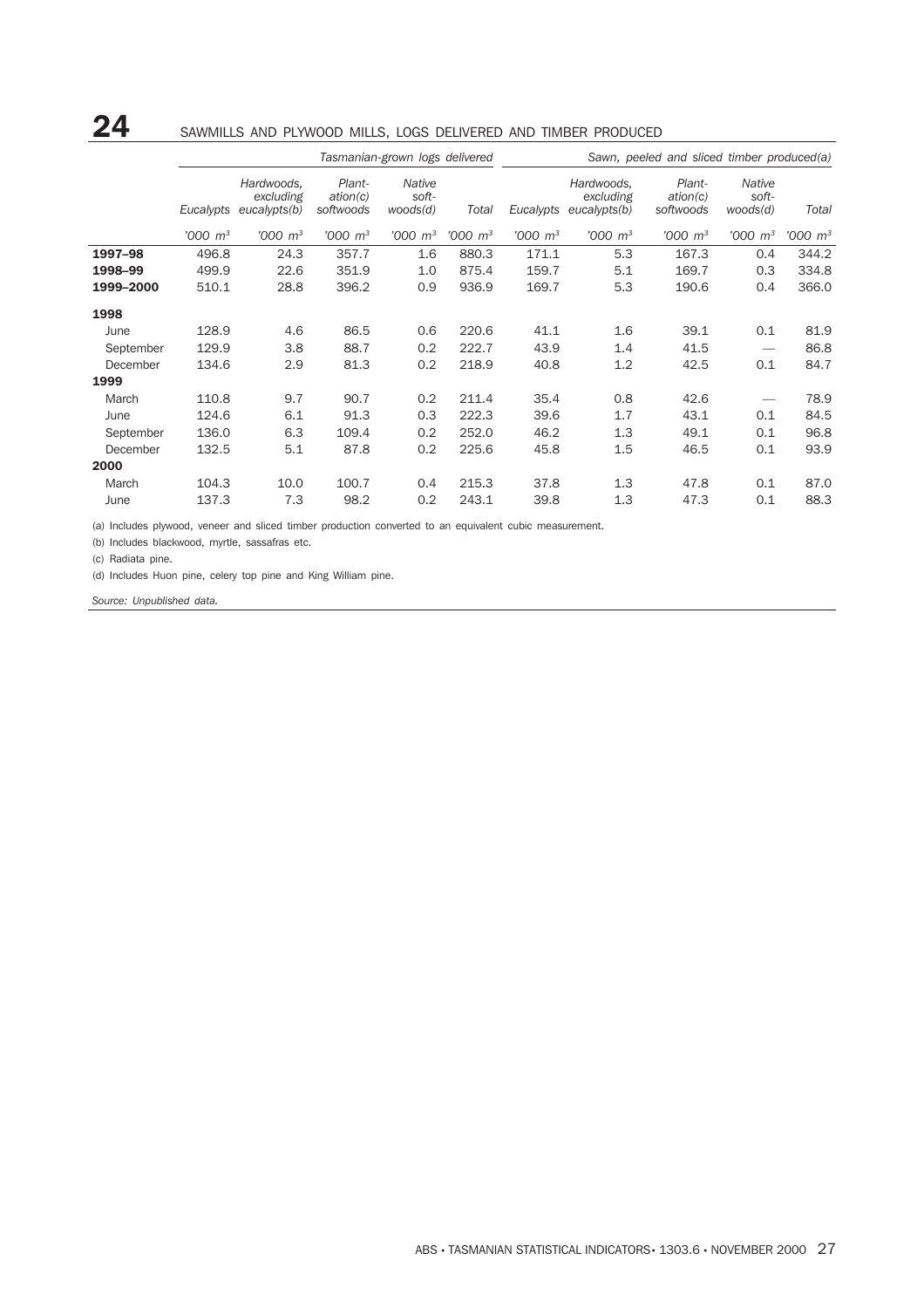|           | Producing locations(b) | Logs delivered(d) | Sawmill offcuts | Chipped and ground<br>wood production |
|-----------|------------------------|-------------------|-----------------|---------------------------------------|
|           |                        | $'000 \; m^3$     | $1000 \, m^3$   | '000 tonnes green                     |
|           | no.                    |                   |                 | weight                                |
| 1997-98   | 28                     | 3 998.1           | 457.9           | 4 4 4 0.1                             |
| 1998-99   | 29                     | 3 4 5 9.6         | 373.4           | 3 9 2 9.9                             |
| 1999-2000 | 30                     | 4 5 2 6.8         | 452.5           | 5 145.3                               |
| 1998      |                        |                   |                 |                                       |
| June      | 28                     | 1 0 4 8.0         | 120.9           | 1 1 18.3                              |
| September | 29                     | 872.5             | 87.3            | 981.5                                 |
| December  | 29                     | 798.3             | 112.0           | 889.5                                 |
| 1999      |                        |                   |                 |                                       |
| March     | 29                     | 862.9             | 79.2            | 997.7                                 |
| June      | 29                     | 925.9             | 94.9            | 1 0 6 1.1                             |
| September | 30                     | 1 0 5 6.8         | 134.1           | r 1 225.3                             |
| December  | 30                     | r 1 103.8         | 96.4            | 1 207.3                               |
| 2000      |                        |                   |                 |                                       |
| March     | 30                     | 1 152.1           | r 104.6         | 1 308.7                               |
| June      | 30                     | 1 2 1 4 . 1       | 117.4           | 1 404.0                               |

(a) Both hardwoods and softwoods, separate details are not available.

(b) Capable of producing at end of year or actually producing during quarter.

(c) Data reported by weight, converted to cubic measure by the factor of 0.95  $m^3$  per tonne.

(d) Includes log equivalent of limbwood and billets.

*Source: Unpublished data.*

### **26** LOGS DELIVERED FOR MILLING OR CHIPPING

|           |                  | Sawmilling and plywood milling |               | Chipping and grinding(a) |                        |                        | Total            |                        |                      |
|-----------|------------------|--------------------------------|---------------|--------------------------|------------------------|------------------------|------------------|------------------------|----------------------|
|           | Crown<br>land(b) | Private<br>land                | Total         | Crown<br>land(b)         | Private land           | Total                  | Crown<br>land(b) | Private land           | Total                |
|           | $1000 \, m^3$    | $1000 \; \mathrm{m}^3$         | $1000 \, m^3$ | $1000 \, m^3$            | $1000 \; \mathrm{m}^3$ | $1000 \; \mathrm{m}^3$ | $1000 \, m^3$    | $1000 \; \mathrm{m}^3$ | $1000 \; \text{m}^3$ |
| 1997-98   | 750.7            | 129.6                          | 880.3         | 1894.9                   | 2 103.1                | 3 998.1                | 2 645.7          | 2 2 3 2.7              | 4878.3               |
| 1998-99   | 754.2            | 121.2                          | 875.4         | 1 562.6                  | 1897.0                 | 3 4 5 9.6              | 2 3 1 6.7        | 2 0 18.2               | 4 3 3 4 .9           |
| 1999-2000 | 834.4            | 101.6                          | 935.9         | 2 440.5                  | 2 0 8 6.3              | 4 5 2 6.8              | 3 2 7 4 .9       | 2 187.8                | 5 4 6 2.7            |
| 1998      |                  |                                |               |                          |                        |                        |                  |                        |                      |
| June      | 191.2            | 29.4                           | 220.6         | 478.5                    | 569.5                  | 1 0 4 8.0              | 669.7            | 598.9                  | 1 268.6              |
| September | 188.3            | 34.3                           | 222.7         | 341.0                    | 531.5                  | 872.5                  | 529.4            | 565.8                  | 1 0 9 5.2            |
| December  | 185.5            | 33.4                           | 218.9         | 422.4                    | 375.9                  | 798.3                  | 607.9            | 409.3                  | 1 0 1 7 . 2          |
| 1999      |                  |                                |               |                          |                        |                        |                  |                        |                      |
| March     | 184.1            | 27.3                           | 211.4         | 367.0                    | 495.8                  | 862.9                  | 551.1            | 523.2                  | 1 0 7 4 . 3          |
| June      | 196.2            | 26.1                           | 222.3         | 432.1                    | 493.8                  | 925.9                  | 628.3            | 519.9                  | 1 1 48.2             |
| September | 221.8            | 30.2                           | 252.0         | 554.0                    | 502.7                  | 1056.8                 | 775.8            | 532.9                  | 1 308.7              |
| December  | 202.5            | 23.1                           | 225.6         | 643.1                    | r 460.7                | r 1 103.8              | 845.6            | r 483.8                | r 1 329.4            |
| 2000      |                  |                                |               |                          |                        |                        |                  |                        |                      |
| March     | 192.1            | 23.2                           | 215.3         | 585.3                    | 566.9                  | 1 152.1                | 777.3            | 590.1                  | 1 3 6 7 . 4          |
| June      | 218.0            | 25.1                           | 243.1         | 658.1                    | 555.9                  | 1 2 1 4 . 1            | 876.1            | 581.0                  | 1 457.1              |

(a) Logs used are generally below sawmilling standard: includes log equivalent of limbwood and billets.

(b) Comprises all areas (including concession areas) from which royalties are payable to Forestry Tasmania.

*Source: Unpublished data.*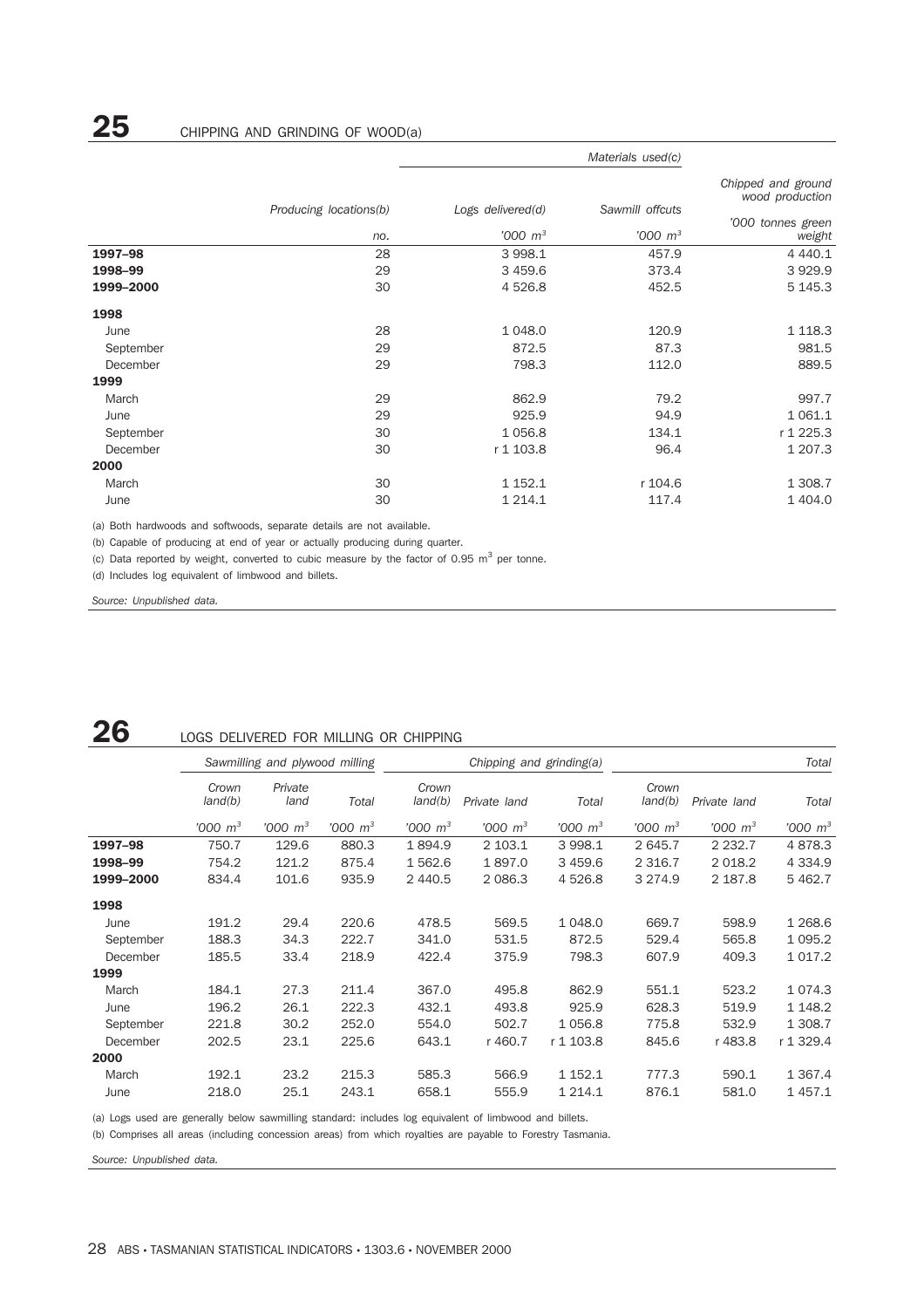|           |                             |                                                 |                                                            | Dwelling units                    | Non-residential<br>buildings             |                                                                       |                  |                |                                 |
|-----------|-----------------------------|-------------------------------------------------|------------------------------------------------------------|-----------------------------------|------------------------------------------|-----------------------------------------------------------------------|------------------|----------------|---------------------------------|
|           | <b>New</b><br>houses<br>no. | New other<br>residential<br>buildings(a)<br>no. | Other dwelling<br>units created<br>(conversions<br>etc.(b) | Total<br>dwelling<br>units<br>no. | <b>New</b><br>dwelling<br>units<br>\$m\$ | Alterations<br>and additions<br>to residential<br>buildings(c)<br>\$m | Private<br>\$m\$ | Total<br>\$m\$ | Total of all<br>building<br>\$m |
| 1997-98   | 1 4 1 9                     | 219                                             | 5                                                          | 1643                              | 142.4                                    | 38.4                                                                  | 82.8             | 125.5          | 306.3                           |
| 1998-99   | 1 2 9 7                     | 104                                             | 9                                                          | 1 4 1 0                           | 131.2                                    | 36.8                                                                  | 115.8            | 174.6          | 342.6                           |
| 1999-2000 | 1608                        | 230                                             | 55                                                         | 1893                              | 193.4                                    | 50.7                                                                  | 120.7            | 160.6          | 404.7                           |
| 1999      |                             |                                                 |                                                            |                                   |                                          |                                                                       |                  |                |                                 |
| August    | 101                         | 16                                              | 1                                                          | 118                               | 11.8                                     | 3.9                                                                   | 8.2              | 10.2           | 25.8                            |
| September | 115                         | $\overline{4}$                                  |                                                            | 119                               | 11.9                                     | 3.3                                                                   | 23.1             | 23.3           | 38.5                            |
| October   | 142                         | 19                                              | $\overline{\phantom{0}}$                                   | 161                               | 15.6                                     | 4.2                                                                   | 8.8              | 9.8            | 29.7                            |
| November  | 155                         | 26                                              | 2                                                          | 183                               | 15.7                                     | 4.0                                                                   | 4.3              | 6.2            | 25.8                            |
| December  | 160                         | 20                                              |                                                            | 180                               | 18.4                                     | 2.6                                                                   | 8.2              | 13.1           | 34.1                            |
| 2000      |                             |                                                 |                                                            |                                   |                                          |                                                                       |                  |                |                                 |
| January   | 139                         | 28                                              | 13                                                         | 180                               | 21.2                                     | 4.3                                                                   | 5.8              | 6.4            | 31.9                            |
| February  | 135                         | 33                                              | 0                                                          | 168                               | 16.4                                     | 4.3                                                                   | 20.7             | 21.4           | 42.2                            |
| March     | 149                         | 14                                              | 3                                                          | 166                               | 17.5                                     | 4.1                                                                   | 7.0              | 9.8            | 31.4                            |
| April     | 122                         | 12                                              | 2                                                          | 136                               | 13.8                                     | 3.9                                                                   | 2.3              | 8.0            | 25.7                            |
| May       | 159                         | 45                                              | 29                                                         | 233                               | 25.8                                     | 8.0                                                                   | 10.7             | 17.1           | 50.8                            |
| June      | 84                          | $\overline{4}$                                  | З                                                          | 91                                | 10.3                                     | 4.2                                                                   | 6.4              | 16.7           | 31.2                            |
| July      | 83                          |                                                 | 1                                                          | 84                                | 7.9                                      | 2.6                                                                   | 4.3              | 7.3            | 17.7                            |
| August    | 82                          |                                                 | 1                                                          | 83                                | 8.9                                      | 4.1                                                                   | 4.7              | 10.7           | 23.7                            |

*Value*

(a) New individual dwelling units (e.g. flats, home units and villa units).

(b) From alterations and additions to residential building, conversions of non-residential building to residential building etc.

(c) Valued at \$10,000 and over. Includes conversions and dwelling units approved as part of alterations and additions or as part of the construction of non-residential building.

(d) Comprises non-residential building (new plus alterations and additions) valued at \$50,000 and over.

(e) Value data from July 2000 reference month onward are recorded inclusive of GST See Cat no. 8731.0 or page 2 of this publication for more details.

*Source: Building Approvals, Australia (Cat. no. 8731.0).*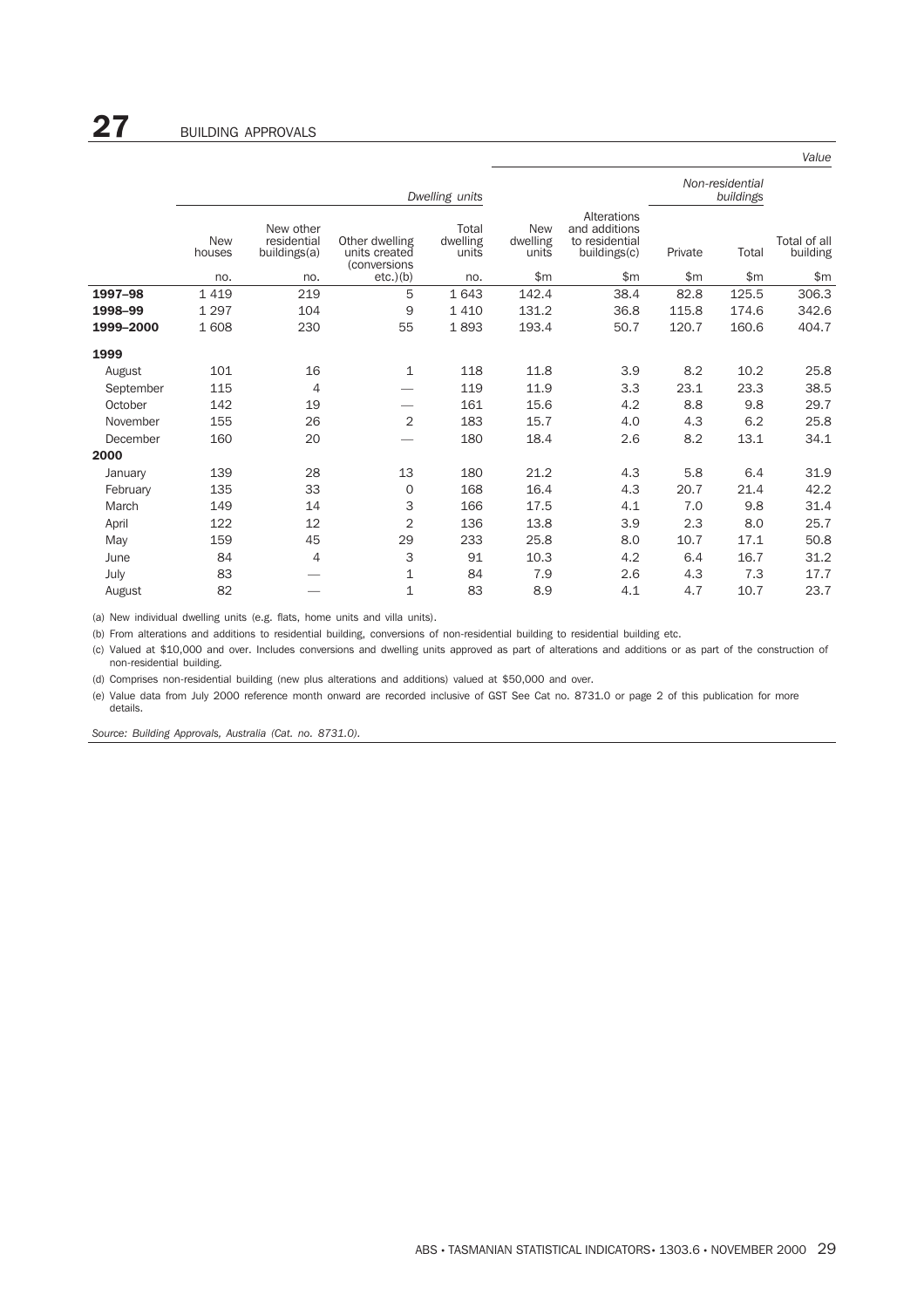### 28 SECURED HOUSING COMMITMENTS—ORIGINAL, SEASONALLY ADJUSTED AND TREND

|           |          | Total number of dwellings(a) |         | Total value of commitments(b) |                     |       |  |
|-----------|----------|------------------------------|---------|-------------------------------|---------------------|-------|--|
|           | Original | Seasonally adjusted          | Trend   | Original                      | Seasonally adjusted | Trend |  |
|           | no.      | no.                          | no.     | \$m                           | \$m\$               | \$m\$ |  |
| 1999      |          |                              |         |                               |                     |       |  |
| August    | 859      | 848                          | 859     | 68                            | 66                  | 67    |  |
| September | 888      | 857                          | 870     | 69                            | 64                  | 68    |  |
| October   | 869      | 929                          | 872     | 67                            | 70                  | 68    |  |
| November  | 923      | 930                          | 856     | 76                            | 74                  | 68    |  |
| December  | 774      | 772                          | 829     | 67                            | 67                  | 68    |  |
| 2000      |          |                              |         |                               |                     |       |  |
| January   | 634      | 751                          | 802     | 53                            | 62                  | 67    |  |
| February  | 850      | 859                          | 793     | 71                            | 72                  | 66    |  |
| March     | 880      | 753                          | 815     | 73                            | 63                  | 67    |  |
| April     | 751      | 782                          | 864     | 61                            | 66                  | 70    |  |
| May       | 1 1 3 5  | 1018                         | 924     | 87                            | 77                  | 73    |  |
| June      | 946      | 943                          | 981     | 71                            | 77                  | 76    |  |
| July      | 1070     | 1 1 2 7                      | 1031    | 78                            | 80                  | 78    |  |
| August    | 1 1 1 2  | 1 0 2 4                      | 1 0 6 8 | 83                            | 78                  | 80    |  |

(a) Includes new dwellings, established dwellings and refinancing. Excludes alterations and additions.

(b) Commitment is a firm offer of housing finance. It either has been, or is normally expected to be, accepted. Includes commitments to provide housing finance to employees and commitments accepted and cancelled in the same month. Excludes alterations and additions. Includes refinancing.

*Source: Housing Finance for Owner Occupation, Australia (Cat. no. 5609.0).*

## **29** PRIVATE NEW CAPITAL EXPENDITURE BY TYPE OF ASSET(a)(b)

|           | Buildings and structures | Equipment, plant and machinery | Total |
|-----------|--------------------------|--------------------------------|-------|
|           | \$m\$                    | \$m\$                          | \$m\$ |
| 1998-99   | 130                      | 345                            | 475   |
| 1999-2000 | 71                       | 388                            | 459   |
| 1998      |                          |                                |       |
| June      | 42                       | 102                            | 145   |
| September | 40                       | 101                            | 141   |
| December  | 25                       | 70                             | 95    |
| 1999      |                          |                                |       |
| March     | 30                       | 85                             | 115   |
| June      | 35                       | 89                             | 124   |
| September | 14                       | 83                             | 97    |
| December  | 15                       | 98                             | 114   |
| 2000      |                          |                                |       |
| March     | 14                       | 74                             | 88    |
| June      | 28                       | 132                            | 160   |

(a) Estimates based on a sample survey and therefore subject to sampling variability. Covers selected industries only—mining, manufacturing, finance, property and other selected industries.

(b) Current prices.

*Source: State Estimates of Private New Capital Expenditure, (Cat. no. 5646.0.).*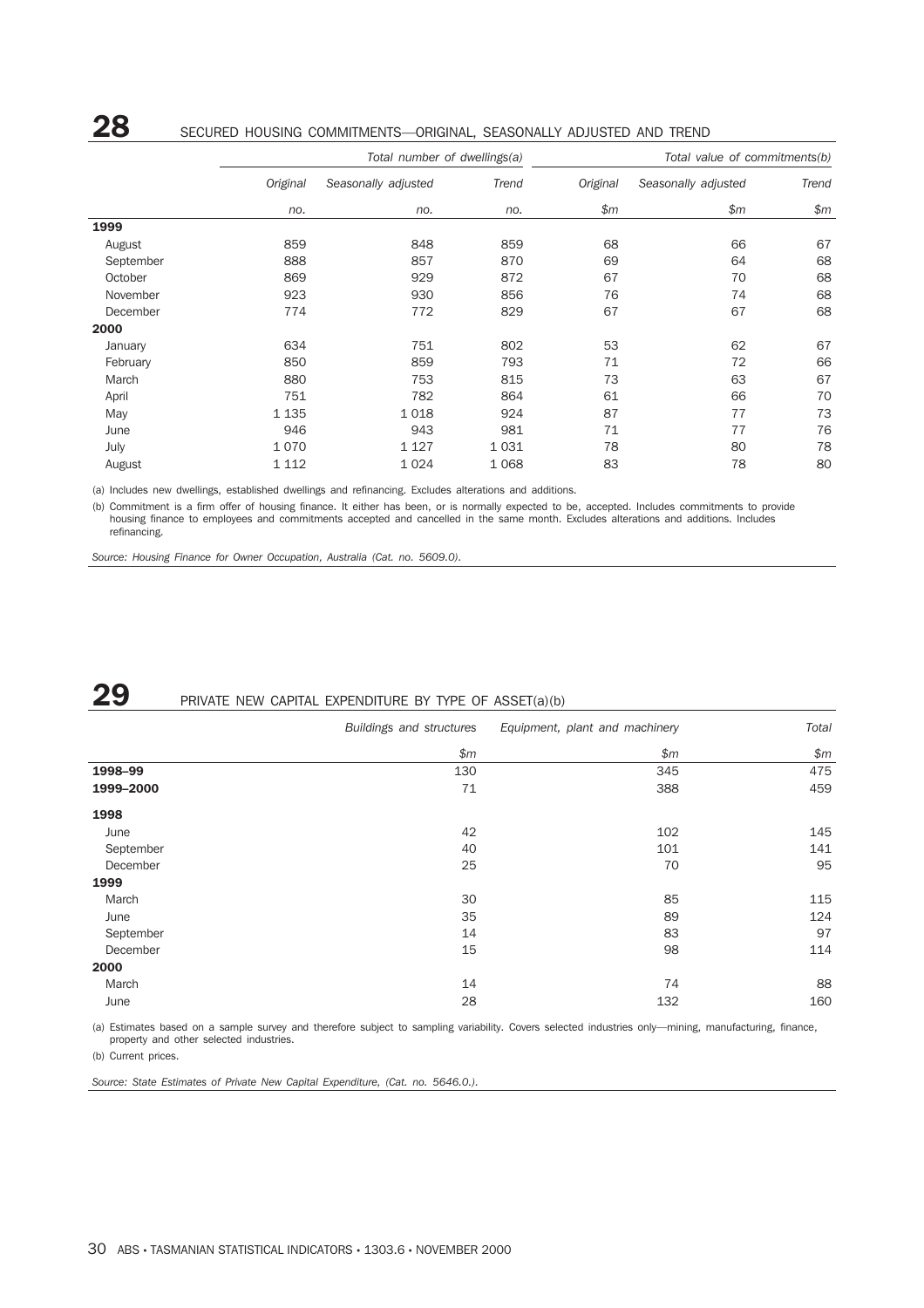# **30** BANKING STATISTICS(a)

|           |                             |                                 |         |                                | Deposits                      |  |
|-----------|-----------------------------|---------------------------------|---------|--------------------------------|-------------------------------|--|
|           | Current bearing<br>interest | Current not bearing<br>interest | Fixed   | Investment savings<br>accounts | Statement savings<br>accounts |  |
|           | \$m\$                       | \$m\$                           | \$m\$   | \$m\$                          | \$m                           |  |
| 1999      |                             |                                 |         |                                |                               |  |
| August    | 783                         | 246                             | 1992    | 614                            | 278                           |  |
| September | 796                         | 243                             | 2 0 0 6 | 610                            | 280                           |  |
| October   | 819                         | 249                             | 2 0 1 5 | 608                            | 279                           |  |
| November  | 850                         | 252                             | 1951    | 604                            | 281                           |  |
| December  | 870                         | 269                             | 1602    | 599                            | 283                           |  |
| 2000      |                             |                                 |         |                                |                               |  |
| January   | 861                         | 260                             | 1 0 9 8 | 599                            | 283                           |  |
| February  | 862                         | 260                             | 1 0 3 9 | 595                            | 282                           |  |
| March     | 878                         | 276                             | 1 1 0 6 | 593                            | 283                           |  |
| April     | 863                         | 282                             | 1 1 1 3 | 587                            | 284                           |  |
| May       | 1088                        | 268                             | 1 1 0 8 | 429                            | 249                           |  |
| June      | 1 2 4 1                     | 274                             | 1 1 0 8 | 299                            | 226                           |  |
| July      | 1 2 5 0                     | 264                             | 1 2 0 2 | 275                            | 228                           |  |
| August    | 1 2 8 0                     | 259                             | 1 2 2 2 | 280                            | 243                           |  |

|           |                                     |       | Deposits |          |  |
|-----------|-------------------------------------|-------|----------|----------|--|
|           | Passbook/school savings<br>accounts | Other | Total    | Loans(b) |  |
|           | \$m\$                               | \$m\$ | \$m\$    | \$m\$    |  |
| 1999      |                                     |       |          |          |  |
| August    | 89                                  | 93    | 4 0 9 3  | 4 7 6 5  |  |
| September | 78                                  | 91    | 4 1 0 3  | 4987     |  |
| October   | 88                                  | 84    | 4 1 4 3  | 4972     |  |
| November  | 87                                  | 84    | 4 1 0 9  | 4 9 8 4  |  |
| December  | 83                                  | 84    | 3 7 9 2  | 4 9 6 2  |  |
| 2000      |                                     |       |          |          |  |
| January   | 83                                  | 82    | 3 2 6 6  | 4 9 5 0  |  |
| February  | 82                                  | 82    | 3 2 0 2  | 5039     |  |
| March     | 81                                  | 82    | 3 3 0 1  | 5056     |  |
| April     | 80                                  | 83    | 3 2 9 2  | 5 0 2 1  |  |
| May       | 54                                  | 84    | 3 2 8 1  | 5 1 1 6  |  |
| June      | 37                                  | 84    | 3 2 6 9  | 5 1 2 8  |  |
| July      | 39                                  | 83    | 3 3 4 1  | 5 2 2 9  |  |
| August    | 39                                  | 86    | 3 4 0 8  | 5 1 4 3  |  |

(a) Details are the averages of weekly figures for each month. The figures are derived from returns submitted by banks authorised under the Banking Act together with similar returns voluntarily submitted by the State banks; they exclude the Reserve Bank.

(b) Excludes non-resident loans.

*Source: Reserve Bank of Australia.*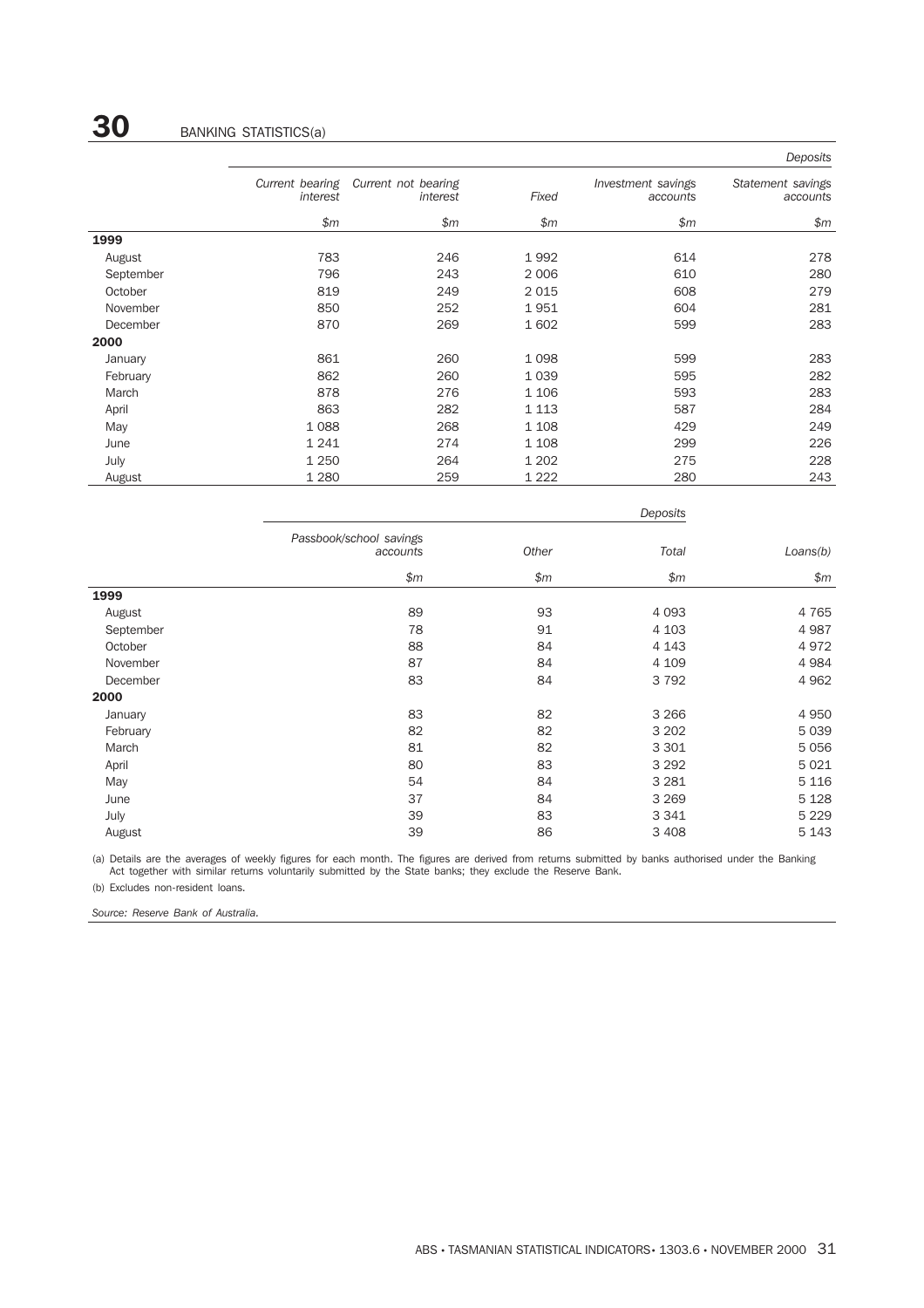### **31** ACCOMMODATION ESTABLISHMENTS(a)

|          | Establish-<br>ments | Guest<br>rooms | Bed<br>spaces | Persons<br>employed | Room<br>nights<br>occupied  | Room<br>occupancy<br>rate               | Guest<br>nights | <b>Bed</b><br>occupancy<br>rate | Guest<br>arrivals | Takings from<br>accommodation |
|----------|---------------------|----------------|---------------|---------------------|-----------------------------|-----------------------------------------|-----------------|---------------------------------|-------------------|-------------------------------|
|          | no.                 | no.            | no.           | no.                 | '000                        | no.                                     | '000            | %                               | '000              | \$'000                        |
|          |                     |                |               |                     |                             | LICENSED HOTELS WITH FACILITIES         |                 |                                 |                   |                               |
| 1999     |                     |                |               |                     |                             |                                         |                 |                                 |                   |                               |
| June gtr | 54                  | 2 9 0 0        | 7950          | 2 7 2 3             | 127.1                       | 48.1                                    | 207.1           | 28.6                            | 115.1             | 10 658                        |
| 2000     |                     |                |               |                     |                             |                                         |                 |                                 |                   |                               |
| April    | n.a.                | n.a.           | n.a.          | n.a.                | 47.2                        | 54.8                                    | 79.7            | 33.8                            | 46.7              | 3 9 8 8                       |
| May      | n.a.                | n.a.           | n.a.          | n.a.                | 46.9                        | 52.7                                    | 71.7            | 29.4                            | 38.6              | 4 1 3 1                       |
| June     | n.a.                | n.a.           | n.a.          | n.a.                | 34.5                        | 40.0                                    | 54.3            | 23.0                            | 29.4              | 2978                          |
| June qtr | 55                  | 2871           | 7870          | 2813                | 128.5                       | 49.2                                    | 205.7           | 28.7                            | 114.7             | 11 098                        |
|          |                     |                |               |                     |                             | MOTELS AND GUEST HOUSES WITH FACILITIES |                 |                                 |                   |                               |
| 1999     |                     |                |               |                     |                             |                                         |                 |                                 |                   |                               |
| June gtr | 51                  | 1746           | 5444          | 608                 | 172.1                       | 45.4                                    | 134.9           | 27.2                            | 78.2              | 5516                          |
| 2000     |                     |                |               |                     |                             |                                         |                 |                                 |                   |                               |
| April    | n.a.                | n.a.           | n.a.          | n.a.                | 30.8                        | 58.7                                    | 60.3            | 37.1                            | 34.4              | 2522                          |
| May      | n.a.                | n.a.           | n.a.          | n.a.                | 25.3                        | 46.7                                    | 44.2            | 26.3                            | 24.7              | 1967                          |
| June     | n.a.                | n.a.           | n.a.          | n.a.                | 18.3                        | 35.0                                    | 33.2            | 20.4                            | 18.0              | 1 3 9 1                       |
| June gtr | 51                  | 1 7 4 9        | 5 4 2 0       | 671                 | 74.5                        | 46.8                                    | 137.8           | 27.9                            | 77.1              | 5880                          |
|          |                     |                |               |                     | SERVICED APARTMENTS         |                                         |                 |                                 |                   |                               |
| 1999     |                     |                |               |                     |                             |                                         |                 |                                 |                   |                               |
| June gtr | 24                  | 864            | 3 3 8 6       | 378                 | 39.5                        | 50.2                                    | 82.8            | 26.9                            | 40.9              | 3952                          |
| 2000     |                     |                |               |                     |                             |                                         |                 |                                 |                   |                               |
| April    | n.a.                | n.a.           | n.a.          | n.a.                | 18.3                        | 69.5                                    | 42.1            | 42.3                            | 17.1              | 1944                          |
| May      | n.a.                | n.a.           | n.a.          | n.a.                | 14.9                        | 55.0                                    | 29.3            | 28.5                            | 12.2              | 1488                          |
| June     | n.a.                | n.a.           | n.a.          | n.a.                | 12.3                        | 46.8                                    | 26.8            | 26.9                            | 11.0              | 1 2 9 3                       |
| June qtr | 25                  | 876            | 3 3 1 7       | 437                 | 45.5                        | 57.1                                    | 98.1            | 32.5                            | 40.2              | 4 7 2 4                       |
|          |                     |                |               |                     | <b>TOTAL ESTABLISHMENTS</b> |                                         |                 |                                 |                   |                               |
| 1999     |                     |                |               |                     |                             |                                         |                 |                                 |                   |                               |
| June qtr | 129                 | 5 5 1 0        | 16 780        | 3 7 1 1             | 238.6                       | 47.6                                    | 424.9           | 27.8                            | 234.2             | 20 1 25                       |
| 2000     |                     |                |               |                     |                             |                                         |                 |                                 |                   |                               |
| April    | n.a.                | n.a.           | n.a.          | n.a.                | 96.2                        | 58.4                                    | 182.1           | 36.6                            | 98.1              | 8 4 5 4                       |
| May      | n.a.                | n.a.           | n.a.          | n.a.                | 87.1                        | 51.1                                    | 145.2           | 28.2                            | 75.4              | 7 5 8 6                       |
| June     | n.a.                | n.a.           | n.a.          | n.a.                | 65.1                        | 39.5                                    | 114.4           | 23.0                            | 58.4              | 5 6 6 2                       |
| June qtr | 131                 | 5 4 9 6        | 16 607        | 3 9 2 1             | 248.5                       | 49.7                                    | 441.6           | 29.2                            | 232.0             | 21 702                        |

(a) Comprising establishments with 15 or more rooms or units. For explanation of terms and concepts refer to Tourist Accommodation, Australia (Cat. no. 8635.0).

(b) For the four quarters of 2000, the scope of the Survey of Tourist Accommodation (STA) has been expanded. Over this period the following accommodation sectors will be covered: hotels, motels, guest houses and serviced apartments with 15 or more rooms; holiday flats, units and houses operated by owners, managers or real estate agents who have sole letting rights to at least 15 flats, units or houses for short term letting; caravan parks with 40 or more powered sites, cabins, etc; and visitor hostels with 25 or more bed spaces.

*Source: Tourist Accommodation, Australia (Cat. no. 8635.0). For more detailed information, see Tourist Accommodation, Small Area Data, Tasmania (Cat. no. 8635.6.40.001).*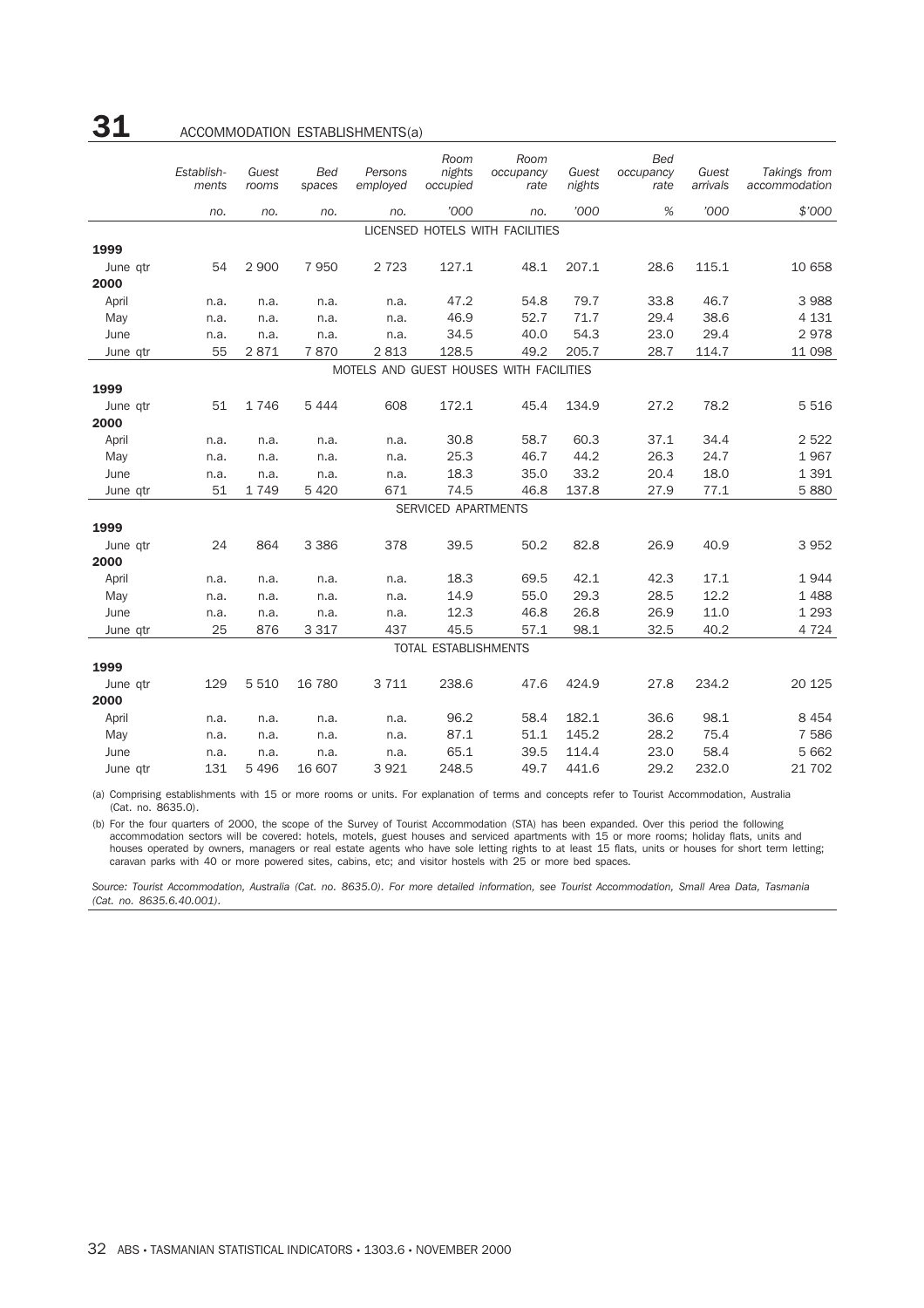|           |                                     |                                      |              |             |                                 | Tasmanian National Park attendance           |                                    |
|-----------|-------------------------------------|--------------------------------------|--------------|-------------|---------------------------------|----------------------------------------------|------------------------------------|
|           | Cradle<br>Mountain(b)<br>Lake Dove) | Lake<br>St Clair(b)<br>(Cynthia Bay) | Freycinet(b) | Mt Field(b) | Narawntapu(c)<br>(Bakers Beach) | Mole Creek<br>Karst(d)<br>Marakoopa<br>Cave) | Maria<br>Island(e)<br>(Darlington) |
|           | no.                                 | no.                                  | no.          | no.         | no.                             | no.                                          | no.                                |
| 1999-2000 | 200 700                             | 111 600                              | 308 500      | 130 700     | 33 200                          | 29 460                                       | 13 213                             |
| 1999      |                                     |                                      |              |             |                                 |                                              |                                    |
| September | 14 600                              | 6 0 0 0                              | 14 800       | 7800        | 1800                            | 2 1 9 3                                      | 1 0 0 2                            |
| October   | 15 300                              | 8700                                 | 18 200       | 9 2 0 0     | 2800                            | 2 0 8 0                                      | 1070                               |
| November  | 16 600                              | 10 600                               | 25 600       | 9800        | 2 600                           | 2837                                         | 1 0 6 0                            |
| December  | 22 500                              | 10 300                               | 32 600       | 14 6 20     | 4 700                           | 4 0 4 9                                      | 1 3 0 5                            |
| 2000      |                                     |                                      |              |             |                                 |                                              |                                    |
| January   | 33 100                              | 19 400                               | 48 200       | 22 100      | 6 4 0 0                         | 4 3 2 0                                      | 2 3 1 5                            |
| February  | 22 300                              | 14 400                               | 33 400       | 16 400      | 3 700                           | 2 5 9 1                                      | 1617                               |
| March     | 21 800                              | 15 000                               | 31 700       | 13 500      | 3 3 0 0                         | 2 7 5 0                                      | 1642                               |
| April     | 23 000                              | 13 100                               | 44 000       | 14 000      | 2 600                           | 3 2 2 5                                      | 1615                               |
| May       | 8 3 0 0                             | 5 500                                | 21 700       | 5 600       | 1 100                           | 1 3 5 0                                      | 603                                |
| June      | 8 600                               | 3 3 0 0                              | 17 400       | 6 0 0 0     | 1 400                           | 1576                                         | 526                                |
| July      | 6 600                               | 2800                                 | r 10 000     | 5 200       | 1 0 0 0                         | 1 0 2 3                                      | 62                                 |
| August    | 7 600                               | 2 600                                | r 10 600     | 6 300       | 1 200                           | 1 1 4 0                                      | 313                                |
| September | 10 600                              | 6 200                                | 16 500       | 9800        | 2 100                           | n.v.a.                                       | 929                                |

(a) A 'person entry' occurs whenever a visitor enters a National Park. Measurement occurs at the designated sites in brackets.

(b) Estimated through a combination of traffic and booth counts.

(c) Estimated through traffic counts.

(d) Number of people taken on a guided tour.

(e) The sum of ferry arrivals and estimated plane passengers.

*Source: Tasmanian Parks and Wildlife Service, Department of Primary Industries, Water and Environment.*

|           | TRACKS IN NATIONAL PARKS, WALKER REGISTRATIONS(a) |                |              |               |                |  |  |  |  |  |  |
|-----------|---------------------------------------------------|----------------|--------------|---------------|----------------|--|--|--|--|--|--|
|           | Overland(b)                                       | South Coast(c) | Freycinet(d) | Port Davey(c) | Frenchmans Cap |  |  |  |  |  |  |
|           | no.                                               | no.            | no.          | no.           | no.            |  |  |  |  |  |  |
| 1999-2000 | 7 3 3 9                                           | 1011           | 2 7 8 4      | 272           | 807            |  |  |  |  |  |  |
| 1999      |                                                   |                |              |               |                |  |  |  |  |  |  |
| September | 144                                               | 10             | 114          | 2             | 24             |  |  |  |  |  |  |
| October   | 215                                               | 16             | 196          | $\mathbf{1}$  | 22             |  |  |  |  |  |  |
| November  | 727                                               | 56             | 251          | 10            | 37             |  |  |  |  |  |  |
| December  | 1 4 4 0                                           | 227            | 386          | 99            | 113            |  |  |  |  |  |  |
| 2000      |                                                   |                |              |               |                |  |  |  |  |  |  |
| January   | 1518                                              | 328            | 587          | 75            | 218            |  |  |  |  |  |  |
| February  | 1 2 0 9                                           | 173            | 335          | 34            | 161            |  |  |  |  |  |  |
| March     | 1 3 0 9                                           | 133            | 317          | 26            | 110            |  |  |  |  |  |  |
| April     | 704                                               | 60             | 282          | 25            | 58             |  |  |  |  |  |  |
| May       | 111                                               | 2              | 39           |               | 15             |  |  |  |  |  |  |
| June      | 104                                               | 1              | 65           |               | 20             |  |  |  |  |  |  |
| July      | p 33                                              | 3              | 89           | 2             | 15             |  |  |  |  |  |  |
| August    | p 55                                              |                | 35           |               | 5              |  |  |  |  |  |  |
| September | p 117                                             | 12             | 163          | 4             | p 15           |  |  |  |  |  |  |

(a) Numbers include only walkers who registered and represented their intention.

(b) Sum of registrations at Cradle Mt and Lake St Clair.

(c) Sum of registrations to walk the length of the track in any direction, irrespective of starting point.

(d) All overnight walkers registered in the park.

*Source: Tasmanian Parks and Wildlife Service, Department of Primary Industries, Water and Environment.*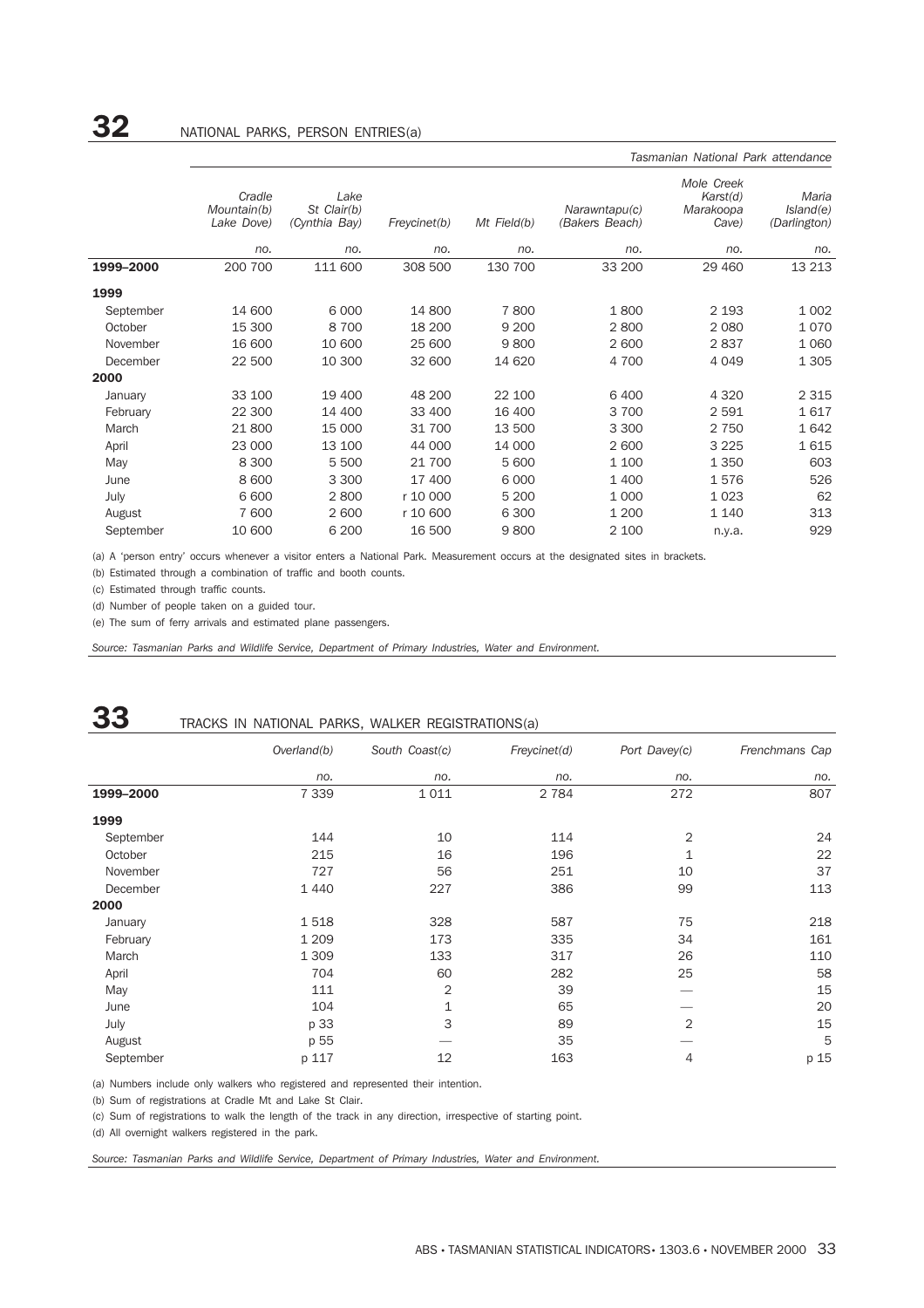|           |                    |                   |                              | Vehicles registered by          |              |  |
|-----------|--------------------|-------------------|------------------------------|---------------------------------|--------------|--|
|           | Passenger vehicles | Other vehicles(b) | Total(excl. motor<br>cycles) | vehicle rental<br>businesses(c) | Motor cycles |  |
|           | no.                | no.               | no.                          | no.                             | no.          |  |
| 1997-98   | 13 2 32            | 2 7 4 0           | 15972                        | 2 5 4 4                         | 542          |  |
| 1998-99   | 12 3 5 9           | 2 7 8 6           | 15 145                       | 1771                            | 568          |  |
| 1999-2000 | 11 373             | 3 1 8 3           | 14 556                       | 2 0 9 3                         | 563          |  |
| 1999      |                    |                   |                              |                                 |              |  |
| August    | 1026               | 244               | 1 2 7 0                      | 235                             | 29           |  |
| September | 1 2 4 0            | 218               | 1458                         | 470                             | 42           |  |
| October   | 885                | 245               | 1 1 3 0                      | 138                             | 65           |  |
| November  | 964                | 292               | 1 2 5 6                      | 151                             | 49           |  |
| December  | 1626               | 273               | 1899                         | 835                             | 58           |  |
| 2000      |                    |                   |                              |                                 |              |  |
| January   | 748                | 204               | 952                          | 59                              | 29           |  |
| February  | 782                | 210               | 992                          | 1                               | 52           |  |
| March     | 888                | 240               | 1 1 2 8                      | 10                              | 44           |  |
| April     | 704                | 233               | 937                          | 19                              | 41           |  |
| May       | 786                | 340               | 1 1 2 6                      | 3                               | 74           |  |
| June      | 665                | 394               | 1059                         | $\mathbf{1}$                    | 27           |  |
| July      | 1 0 0 1            | 204               | 1 2 0 5                      | 81                              | 47           |  |
| August    | 1 2 2 8            | 244               | 1472                         | n.y.a.                          | 70           |  |

(a) Includes State and Commonwealth Government owned motor vehicles and other than those belonging to the defence services. Excludes tractors, plant and equipment, caravans and trailers.

(b) Comprises utilities, panel vans, rigid and articulated trucks and other truck type vehicles (i.e. motor vehicles designed for purposes other than freight carrying, e.g. campervans, tow trucks, ambulances and hearses) and buses.

(c) These figures are included in previous columns.

*Source: New Motor Vehicle Registrations, Australia (Cat. no. 9303.0.40.003) and unpublished data.*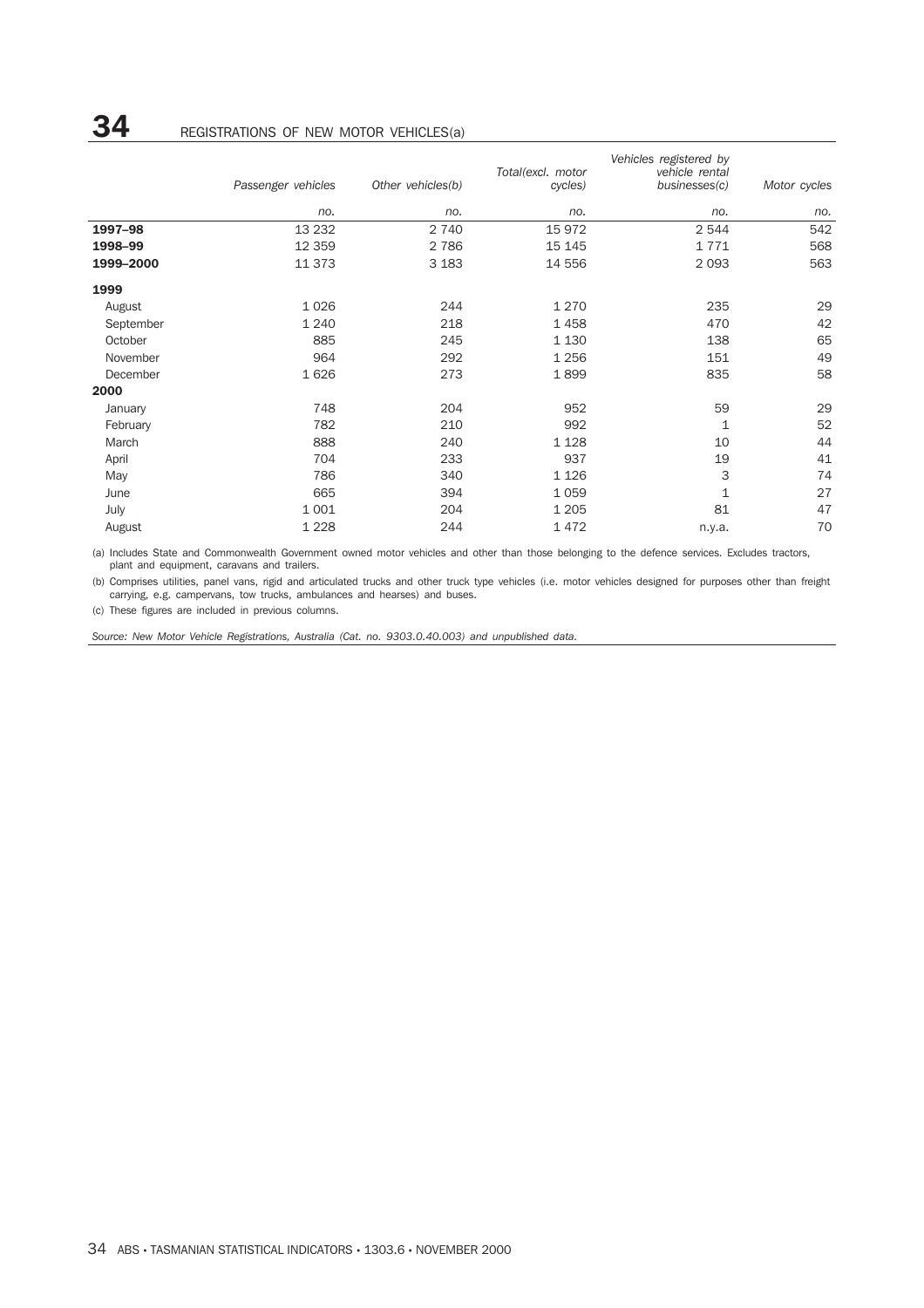|             |           |                   |                                           |                             |                                |                             |            | Seasonally adjusted(c)                                    |
|-------------|-----------|-------------------|-------------------------------------------|-----------------------------|--------------------------------|-----------------------------|------------|-----------------------------------------------------------|
|             |           |                   |                                           |                             |                                |                             |            | Total(d)                                                  |
|             | Original  | Food<br>retailing | Clothing<br>and soft<br>good<br>retailing | Household<br>good retailing | Recreational<br>good retailing | Hospitality<br>and services |            | Change from<br>corresponding<br>month of previous<br>year |
|             | \$m       | \$m               | \$m                                       | \$m                         | \$m                            | \$m                         | \$m        | $\%$                                                      |
| 1997-98     | 3 149.4   | 1 3 5 0.9         | 186.0                                     | 321.6                       | 215.2                          | 434.2                       | 3 150.8    | $\ddot{\phantom{0}}$                                      |
| 1998-99     | 3 170.1   | 1 3 5 0.8         | 186.2                                     | 341.2                       | 200.4                          | 433.2                       | 3 174.8    | . .                                                       |
| 1999-2000 r | 3 2 7 8.4 | 1 3 9 8.4         | 163.8                                     | 371.8                       | 211.7                          | 477.6                       | 3 2 6 4 .9 | $\ddot{\phantom{0}}$                                      |
| 1999        |           |                   |                                           |                             |                                |                             |            |                                                           |
| August r    | 259.3     | 116.4             | 14.6                                      | 31.5                        | 17.2                           | 39.2                        | 275.6      | 6.9                                                       |
| September r | 263.7     | 116.6             | 14.8                                      | 31.2                        | 17.9                           | 37.9                        | 274.1      | 5.7                                                       |
| October r   | 272.1     | 118.5             | 13.9                                      | 29.2                        | 18.1                           | 38.1                        | 271.9      | 4.4                                                       |
| November r  | 279.0     | 118.5             | 13.5                                      | 29.0                        | 17.7                           | 39.7                        | 272.3      | 4.6                                                       |
| December r  | 368.9     | 119.8             | 13.4                                      | 28.4                        | 17.4                           | 39.7                        | 274.0      | 7.0                                                       |
| 2000        |           |                   |                                           |                             |                                |                             |            |                                                           |
| January r   | 260.9     | 115.6             | 13.5                                      | 31.6                        | 18.2                           | 41.6                        | 269.1      | 0.7                                                       |
| February r  | 257.4     | 118.8             | 13.5                                      | 29.3                        | 17.4                           | 41.8                        | 270.6      | 0.5                                                       |
| March r     | 272.8     | 118.4             | 12.7                                      | 30.4                        | 16.9                           | 43.0                        | 271.0      | $-2.4$                                                    |
| April r     | 256.8     | 114.4             | 12.2                                      | 32.1                        | 17.8                           | 40.1                        | 268.6      | $-0.2$                                                    |
| May r       | 258.2     | 113.2             | 12.8                                      | 31.7                        | 17.4                           | 39.5                        | 267.0      | $-0.7$                                                    |
| June r      | 264.8     | 113.6             | 14.0                                      | 37.5                        | 17.6                           | 38.8                        | 277.5      | 2.8                                                       |
| July r      | 247.7     | 115.8             | 12.4                                      | 31.5                        | 16.3                           | 39.0                        | 264.1      | $-3.3$                                                    |
| August      | 261.6     | 116.6             | 13.7                                      | 34.0                        | 16.7                           | 35.9                        | 271.2      | $-1.6$                                                    |

(a) Excludes motor vehicles, parts, petrol, etc.

(b) For April 2000, changed frame maintenance procedures have resulted in an increase in the level of retail turnover, but the increases have been phased in so that current and historical month to month movements have been limited.

(c) Includes Department stores and Other retailing.

(d) Data from July 2000 reference month onwards are recorded inclusive of GST. The trend series on current price terms has been suspended as at June 2000. See Cat no. 8501.0 and page 2 of this publication for more details.

*Source: Retail Trade, Australia (Cat. no. 8501.0).*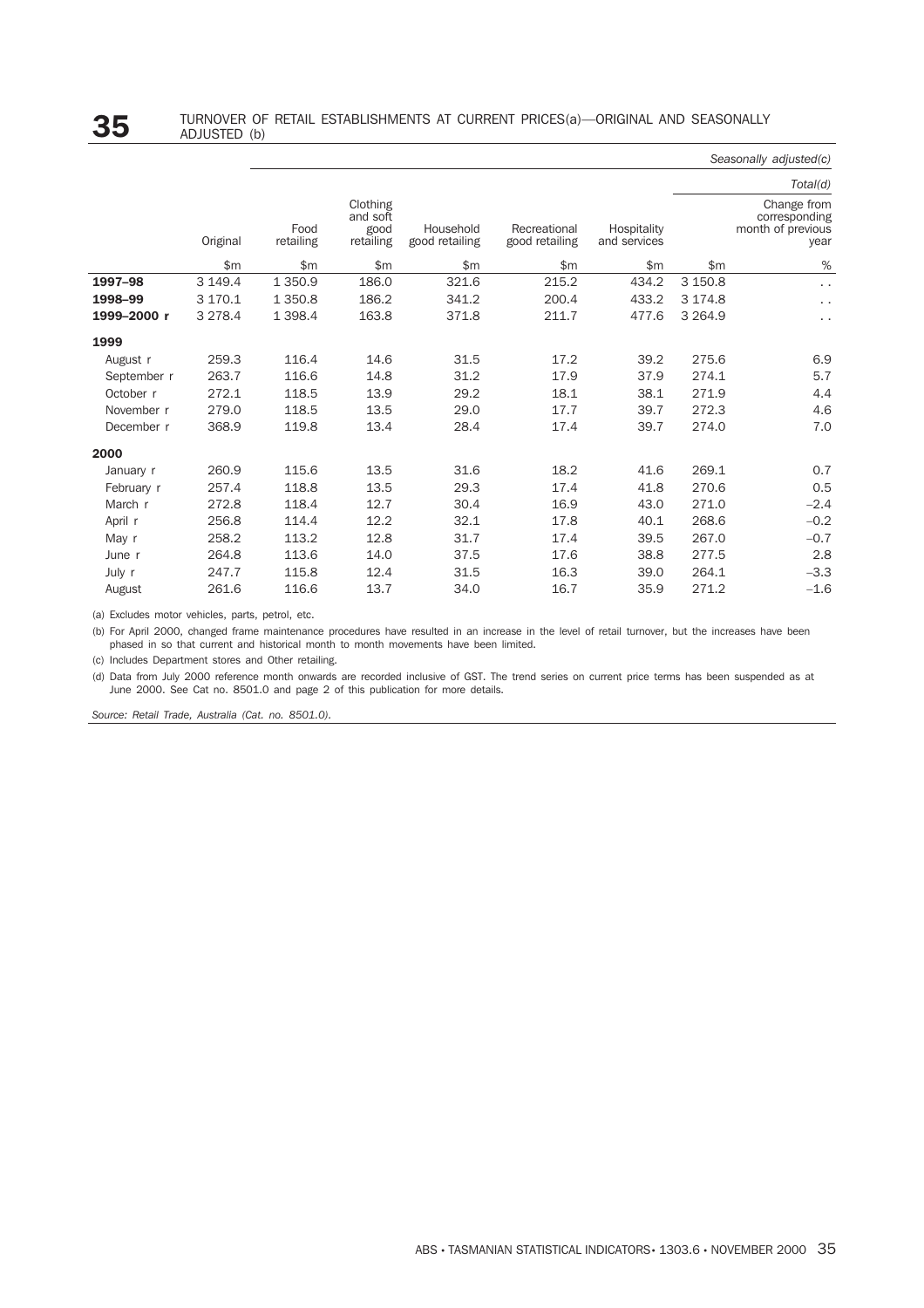# **36** VALUE OF OVERSEAS TRADE(a), TASMANIA AND AUSTRALIA

|           |                |                                                      |         | Tasmania                                      | Australia      |                                                      |            |                                               |  |
|-----------|----------------|------------------------------------------------------|---------|-----------------------------------------------|----------------|------------------------------------------------------|------------|-----------------------------------------------|--|
|           | <i>Imports</i> | <i>Imports</i><br>change over<br>preceding<br>period | Exports | Exports<br>change over<br>preceding<br>period | <i>Imports</i> | <i>Imports</i><br>change over<br>preceding<br>period | Exports(b) | Exports<br>change over<br>preceding<br>period |  |
|           | \$m\$          | $\%$                                                 | \$m\$   | $\%$                                          | \$m\$          | $\%$                                                 | \$m\$      | $\%$                                          |  |
| 1997-98   | 385            | $-3$                                                 | 2 1 3 6 | 25                                            | 90 684         | 15                                                   | 87 768     | 11                                            |  |
| 1998-99   | 407            | 6                                                    | 2 0 1 9 | $-6$                                          | 97 611         | 8                                                    | 85 991     | $-2$                                          |  |
| 1999-2000 | 440            | 8                                                    | r 2 215 | 10                                            | r 110 132      | 13                                                   | r 97 274   | 13                                            |  |
| 1999      |                |                                                      |         |                                               |                |                                                      |            |                                               |  |
| August    | 32             | $-19$                                                | 150     | $-5$                                          | 8871           | 8                                                    | 7 3 4 7    | 3                                             |  |
| September | 43             | 35                                                   | 115     | $-23$                                         | 8965           | 1                                                    | r 7 393    | $1\,$                                         |  |
| October   | 32             | $-26$                                                | 222     | 93                                            | 10 216         | 14                                                   | r 7 984    | 8                                             |  |
| November  | 33             | 4                                                    | 155     | $-30$                                         | 9 7 0 1        | $-5$                                                 | r 8 473    | 6                                             |  |
| December  | 31             | $-6$                                                 | 165     | $\overline{7}$                                | 8922           | $-8$                                                 | r 8 375    | $-1$                                          |  |
| 2000      |                |                                                      |         |                                               |                |                                                      |            |                                               |  |
| January   | 35             | 12                                                   | 231     | 40                                            | 8 1 1 0        | $-9$                                                 | r 6 831    | $-18$                                         |  |
| February  | 35             | $-1$                                                 | 185     | $-20$                                         | r 8 653        | $\overline{7}$                                       | r 8 233    | 21                                            |  |
| March     | 36             | 3                                                    | 198     | $\overline{7}$                                | r 9648         | 12                                                   | r 8 814    | $\overline{7}$                                |  |
| April     | 33             | $-7$                                                 | 172     | $-13$                                         | r 8 004        | $-17$                                                | r 8 271    | $-6$                                          |  |
| May       | 58             | 73                                                   | 287     | 67                                            | r 10 414       | 30                                                   | r 9 214    | 11                                            |  |
| June      | 33             | $-44$                                                | 175     | $r - 39$                                      | r 10 447       | $\circ$                                              | r 9 183    | $\mathbf 0$                                   |  |
| July      | 47             | 44                                                   | r 165   | $-6$                                          | r 9 772        | $-7$                                                 | r 9 362    | $\overline{2}$                                |  |
| August    | 56             | 19                                                   | 179     | 9                                             | 10 749         | 10                                                   | 9 3 7 2    | $\mathbf 0$                                   |  |

(a) It is difficult to get a complete picture of Tasmania's trade performance as imports recorded by the ABS include only goods imported directly into the State from overseas, and reported by the Australian Customs Service. Many of Tasmania's goods imported for direct consumption, or input into further processing industries, arrive via interstate ports, and are not included in this table.

(b) Includes re-exports.

# **37** MERCHANDISE EXPORTS, BY COUNTRY

|           |                                                                                                                            | European Community       |                                |          |         |           |                  | East Asia |                        |
|-----------|----------------------------------------------------------------------------------------------------------------------------|--------------------------|--------------------------------|----------|---------|-----------|------------------|-----------|------------------------|
|           | <b>United States</b><br>of America                                                                                         | <b>United</b><br>Kingdom | Total<br>European<br>Community | Japan    | Korea   |           | Taiwan Hong Kong | ASEAN(a)  | Total all<br>countries |
|           | \$7000                                                                                                                     | \$'000                   | \$7000                         | \$'000   | \$7000  | \$'000    | \$7000           | \$7000    | \$7000                 |
| 1997-98   | 176 175                                                                                                                    | 25 063                   | 338 791                        | 549 048  | 67801   | 150 405   | 132 551          | 399 472   | 2 136 171              |
| 1998-99   | 235 787                                                                                                                    | 28 691                   | 278 037                        | 466 626  | 101 177 | 150 071   | 152 533          | 353 441   | 2 0 1 9 1 8 2          |
| 1999-2000 | r 202 799                                                                                                                  | r 19 228                 | r 309 084                      | 489 037  | 133 562 | r 207 243 | r 201349         | r 383 698 | r 2 215 250            |
| 1999      |                                                                                                                            |                          |                                |          |         |           |                  |           |                        |
| August    | 13 943                                                                                                                     | 792                      | 5 1 0 8                        | 41 207   | 7 3 8 9 | 16 731    | 18 708           | 25 7 69   | 150 059                |
| September | 11 467                                                                                                                     | 916                      | 6846                           | 28 4 86  | 7 0 9 3 | 14 051    | 9514             | 19 7 19   | 115 078                |
| October   | 15 629                                                                                                                     | 3 3 8 4                  | 82 623                         | 45827    | 8844    | 12 201    | 9 0 6 6          | 24 584    | 222 321                |
| November  | 8 3 6 7                                                                                                                    | 1 1 4 1                  | 6 2 1 0                        | 40 317   | 12 089  | 15 7 38   | 13 761           | 32 597    | 155 142                |
| December  | 14 110                                                                                                                     | 364                      | 6495                           | 40 126   | 13 507  | 14 7 7 2  | 17 715           | 28 969    | 165 338                |
| 2000      |                                                                                                                            |                          |                                |          |         |           |                  |           |                        |
| January   | 15 158                                                                                                                     | 1 2 1 4                  | 76 008                         | 37 408   | 9 1 8 0 | 16 4 85   | 17 086           | 29 980    | 230 891                |
| February  | 21 25 6                                                                                                                    | 923                      | 11 232                         | 48 4 66  | 13 507  | 18 177    | 20 529           | 32 952    | 185 180                |
| March     | 14 953                                                                                                                     | 1559                     | 12 2 28                        | 37 558   | 14 667  | 17 750    | 22 177           | r 48 051  | r 198 453              |
| April     | 20 607                                                                                                                     | 2088                     | 9 1 0 2                        | 41 176   | 10 164  | 19 4 9 9  | 18893            | 32 636    | r 171 808              |
| May       | 22 7 16                                                                                                                    | r 1916                   | r 71 610                       | 53 804   | 17804   | r 29 469  | 18 987           | 41 285    | r 287 119              |
| June      | r 19 394                                                                                                                   | 2 0 9 6                  | r 7 508                        | 48 785   | 9834    | r 18 454  | r 17 196         | r 36 139  | r 175 206              |
| July      | r 15 635                                                                                                                   | r 4656                   | r 9 294                        | r 37 275 | r 9 219 | r 12 850  | r 21 192         | r 27 681  | r 164 525              |
| August    | 20 554                                                                                                                     | 1690                     | 5805                           | 48 175   | 17 513  | 14 744    | 20 045           | 36 342    | 179 483                |
|           | (a) ASEAN member countries are: Brunei, Indonesia, Laos, Malaysia, Myanmar, Philippines, Singapore, Thailand and Viet Nam. |                          |                                |          |         |           |                  |           |                        |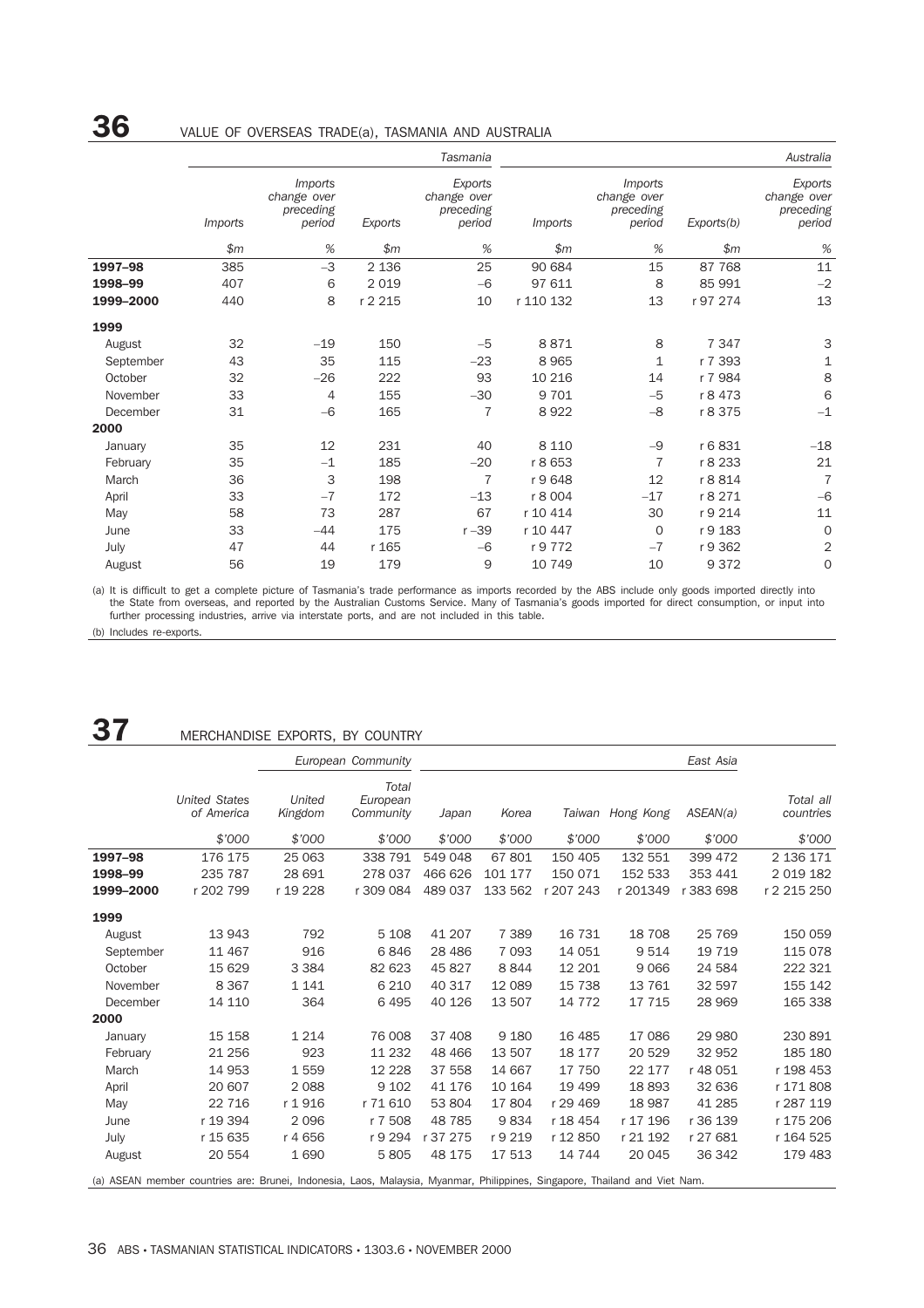# **38** MERCHANDISE EXPORTS, BY COMMODITY

|           | Meat and meat<br>preparations | Dairy<br>products | Fish,<br>crustaceans and<br>molluscs | Vegetables and<br>fruit | Wood and<br>woodchips | Textile fibres<br>and wastes | Metallic ores<br>and metal<br>scrap |
|-----------|-------------------------------|-------------------|--------------------------------------|-------------------------|-----------------------|------------------------------|-------------------------------------|
|           | \$'000                        | \$'000            | \$'000                               | \$'000                  | \$7000                | \$'000                       | \$'000                              |
| 1997-98   | 71918                         | 133 675           | 141 205                              | 55 24 2                 | 311 359               | 29 641                       | 254 054                             |
| 1998-99   | 65 0 26                       | 102 709           | 136 268                              | 54 907                  | 296 164               | 24 999                       | 278 001                             |
| 1999-2000 | r 88 265                      | 64 571            | 145 484                              | r 44 686                | r 303 432             | 22 3 5 8                     | r 243 216                           |
| 1999      |                               |                   |                                      |                         |                       |                              |                                     |
| August    | 5 6 5 0                       | 3 0 5 3           | 13 590                               | 2 5 6 8                 | 31 991                | 891                          | 15 297                              |
| September | 5 0 0 8                       | 2 5 0 3           | 14 4 68                              | 1 3 9 7                 | 19 172                | 2051                         | 12 218                              |
| October   | 5 3 3 0                       | 4 2 5 6           | 9 2 4 0                              | 446                     | 27 681                | 1 1 1 1                      | 23 997                              |
| November  | 5977                          | 4 4 9 4           | r 12 775                             | 442                     | 24 706                | 1604                         | 29 618                              |
| December  | 7 3 0 7                       | 3 7 2 3           | 16 011                               | 422                     | 23 389                | 3913                         | 28 970                              |
| 2000      |                               |                   |                                      |                         |                       |                              |                                     |
| January   | 6 2 9 6                       | 7 3 6 6           | 11 677                               | 754                     | 32 062                | 1 4 6 0                      | 21 084                              |
| February  | r 8 376                       | 5 6 8 0           | 11 507                               | 3 0 6 6                 | r 31 878              | 1812                         | 14 065                              |
| March     | 9595                          | 7 7 2 6           | 12 692                               | 8 1 0 8                 | r 26 189              | 4519                         | r 19 320                            |
| April     | 8834                          | 6 5 5 2           | r 9 401                              | 10 282                  | r 35 667              | 1772                         | r 11 085                            |
| May       | 11 354                        | 9 2 1 7           | 13 7 22                              | 9 0 6 3                 | 32 315                | 592                          | 26 793                              |
| June      | r 7 937                       | 6 5 8 0           | 6 2 3 6                              | r 4 420                 | r 1 344               | 1 0 9 4                      | r 21 483                            |
| July      | r 6 301                       | r 7 559           | r 15 964                             | r 4 261                 | r 3836                | 1 3 6 3                      | r 20 609                            |
| August    | 5679                          | 5 2 5 5           | 15 389                               | 3 3 8 3                 | 3521                  | 534                          | 12 597                              |
|           |                               |                   |                                      |                         |                       | Other and                    |                                     |

|           | Medical and<br>pharmaceutical<br>products | Paper and<br>paperboard | Iron and<br>steel | Non-ferrous<br>metals | Road vehicles<br>and transport<br>equipment | combined<br>confidential<br>items | Total all<br>commodity<br>groups |
|-----------|-------------------------------------------|-------------------------|-------------------|-----------------------|---------------------------------------------|-----------------------------------|----------------------------------|
|           | \$'000                                    | \$'000                  | \$'000            | \$'000                | \$7000                                      | \$'000                            | \$'000                           |
| 1997-98   | 34 755                                    | 21 222                  | 76 463            | 557 126               | 280 251                                     | 169 261                           | 2 136 171                        |
| 1998-99   | 52 330                                    | 4 1 3 0                 | 95 265            | 544 311               | 173 015                                     | 192 057                           | 2 0 19 18 2                      |
| 1999-2000 | 67 353                                    | r 9 932                 | r 10 216          | r 681 910             | 213 836                                     | r 319 993                         | r 2 215 250                      |
| 1999      |                                           |                         |                   |                       |                                             |                                   |                                  |
| August    | 7 100                                     | 405                     | 75                | 49 879                | 495                                         | 19 065                            | 150 059                          |
| September | 4 0 9 6                                   | 62                      | 61                | 37 870                | 1 0 0 8                                     | 15 165                            | 115 078                          |
| October   | 4 9 6 3                                   | 223                     | r 201             | 44 314                | 70 784                                      | 29 7 7 6                          | 222 321                          |
| November  | 5 1 5 3                                   | 972                     | 60                | 52 096                | r 277                                       | 16 968                            | 155 142                          |
| December  | 2 1 4 6                                   | 1 3 1 6                 | 2 1 5 6           | r 51 889              | 50                                          | 24 046                            | r 165 338                        |
| 2000      |                                           |                         |                   |                       |                                             |                                   |                                  |
| January   | 3 3 6 7                                   | 535                     | 169               | 55 551                | 72 222                                      | 18 347                            | 230 891                          |
| February  | 6425                                      | 1704                    | 178               | 68 007                | 636                                         | 31 846                            | 185 180                          |
| March     | 8 3 4 3                                   | r 1 518                 | r 322             | 74 371                | 1 3 3 3                                     | 24 4 18                           | r 198 453                        |
| April     | 8 1 3 3                                   | r 773                   | 100               | 55 293                | 1520                                        | 22 397                            | r 171 808                        |
| May       | 6 7 1 1                                   | r 1664                  | 694               | r 63 632              | 64 934                                      | r 46 429                          | r 287 119                        |
| June      | 5 6 1 3                                   | r 596                   | r 782             | r 64 115              | 521                                         | r 54 485                          | r 175 206                        |
| July      | 7800                                      | r 377                   | 458               | r 47 434              | 251                                         | r 48 312                          | r 164 525                        |
| August    | 10 757                                    | 557                     | 234               | 61 186                | 134                                         | 60 257                            | 179 483                          |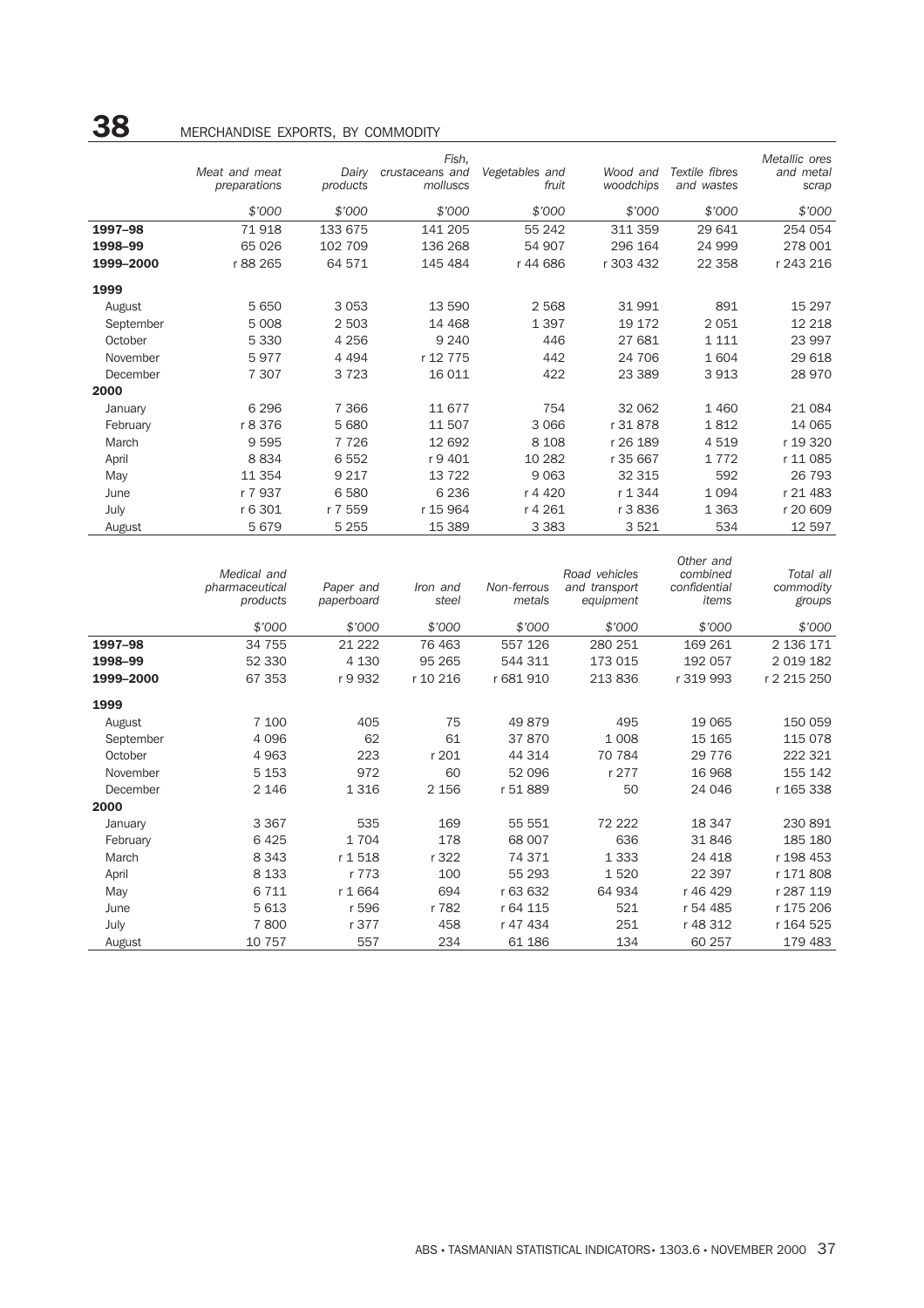# **39** MAJOR STATISTICAL INDICATORS—AUSTRALIA AND STATE COMPARISONS

|                                                                                                              | <b>NSW</b> | Vic.        | Old     | <b>SA</b> | <b>WA</b> | Tas.    | Aust.(a)  |
|--------------------------------------------------------------------------------------------------------------|------------|-------------|---------|-----------|-----------|---------|-----------|
| <b>Population</b>                                                                                            |            |             |         |           |           |         |           |
| Estimated resident population,<br>March 2000 ('000) p                                                        | 6448.8     | 4 7 5 3 . 9 | 3 549.3 | 1 4 9 6.1 | 1877.5    | 470.3   | 19 104.6  |
| Proportion of Australian population,<br>March 2000 (%) p                                                     | 33.8       | 24.9        | 18.6    | 7.8       | 9.8       | 2.5     | 100.0     |
| Population growth rate, 12 months<br>to March 2000 (%) p                                                     | 1.1        | 1.2         | 1.6     | 0.3       | 1.4       | $-0.2$  | 1.1       |
| <b>Labour force</b>                                                                                          |            |             |         |           |           |         |           |
| Employment growth, 12 months<br>to September 2000 (trend series) (%)                                         |            |             |         |           |           |         |           |
| Males                                                                                                        | 2.5        | 3.5         | 2.8     | 2.4       | 1.1       | 0.4     | 2.6       |
| Females                                                                                                      | 5.9        | 4.4         | 4.0     | 2.1       | 2.8       | 2.0     | 4.3       |
| Persons                                                                                                      | 4.0        | 3.9         | 3.3     | 2.3       | 1.9       | 1.0     | 3.3       |
| Unemployment rate (trend series),<br>September 2000 (%)                                                      | 5.4        | 6.2         | 7.5     | 7.6       | 6.0       | 9.7     | 6.3       |
| Unemployment growth, 12 months<br>to September 2000 (trend series) (%)                                       | $-11.5$    | $-10.8$     | $-5.7$  | $-7.0$    | $-8.6$    | 6.5     | $-9.0$    |
| Participation rate (trend series),<br>September 2000 (%)                                                     | 62.8       | 63.9        | 65.4    | 61.1      | 66.3      | 59.4    | 63.9      |
| Job vacancy rate, August 2000 (%)                                                                            | 1.8        | 2.3         | 0.9     | 1.0       | 1.5       | 1.5     | 1.7       |
| Working days lost through industrial<br>disputes, 12 months to July 2000<br>(days per '000 employees)        | 141        | 112         | 64      | 41        | 85        | 6       | 100       |
| <b>Wages and prices</b>                                                                                      |            |             |         |           |           |         |           |
| Average weekly total earnings, full-time adult<br>employees (trend series) May 2000 (\$)                     |            |             |         |           |           |         |           |
| <b>Males</b>                                                                                                 | 944.3      | 851.2       | 819.8   | 831.9     | 922.5     | 819.6   | 886.9     |
| Females                                                                                                      | 738.7      | 719.6       | 662.6   | 669.2     | 688.9     | 662.9   | 713.2     |
| Persons                                                                                                      | 865.6      | 804.8       | 761.4   | 772.1     | 837.0     | 765.1   | 821.7     |
| Average weekly total earnings, full-time<br>adult employees, growth (trend),<br>12 months to May 2000 (%)    | 4.1        | 3.6         | 3.5     | 3.8       | 5.5       | 4.5     | 4.2       |
| Consumer price index, all groups, annual                                                                     |            |             |         |           |           |         |           |
| growth to June qtr $2000$ $(\%)$ (b)                                                                         | 3.3        | 3.4         | 2.7     | 3.2       | 2.6       | 3.3     | 3.2       |
| <b>Building</b>                                                                                              |            |             |         |           |           |         |           |
| % change in the number of total<br>dwelling units approved (original)<br>in the 12 months ended August 2000, |            |             |         |           |           |         |           |
| over the same period previous year                                                                           | $-13.3$    | 12.5        | 10.9    | 20.4      | $-1.0$    | 24.1    | 2.0       |
| August 1999 to August 2000                                                                                   | $-45.9$    | $-42.3$     | $-12.2$ | $-32.3$   | $-38.4$   | $-29.7$ | $-36.7$   |
| For footnotes see end of table.                                                                              |            |             |         |           |           |         | continued |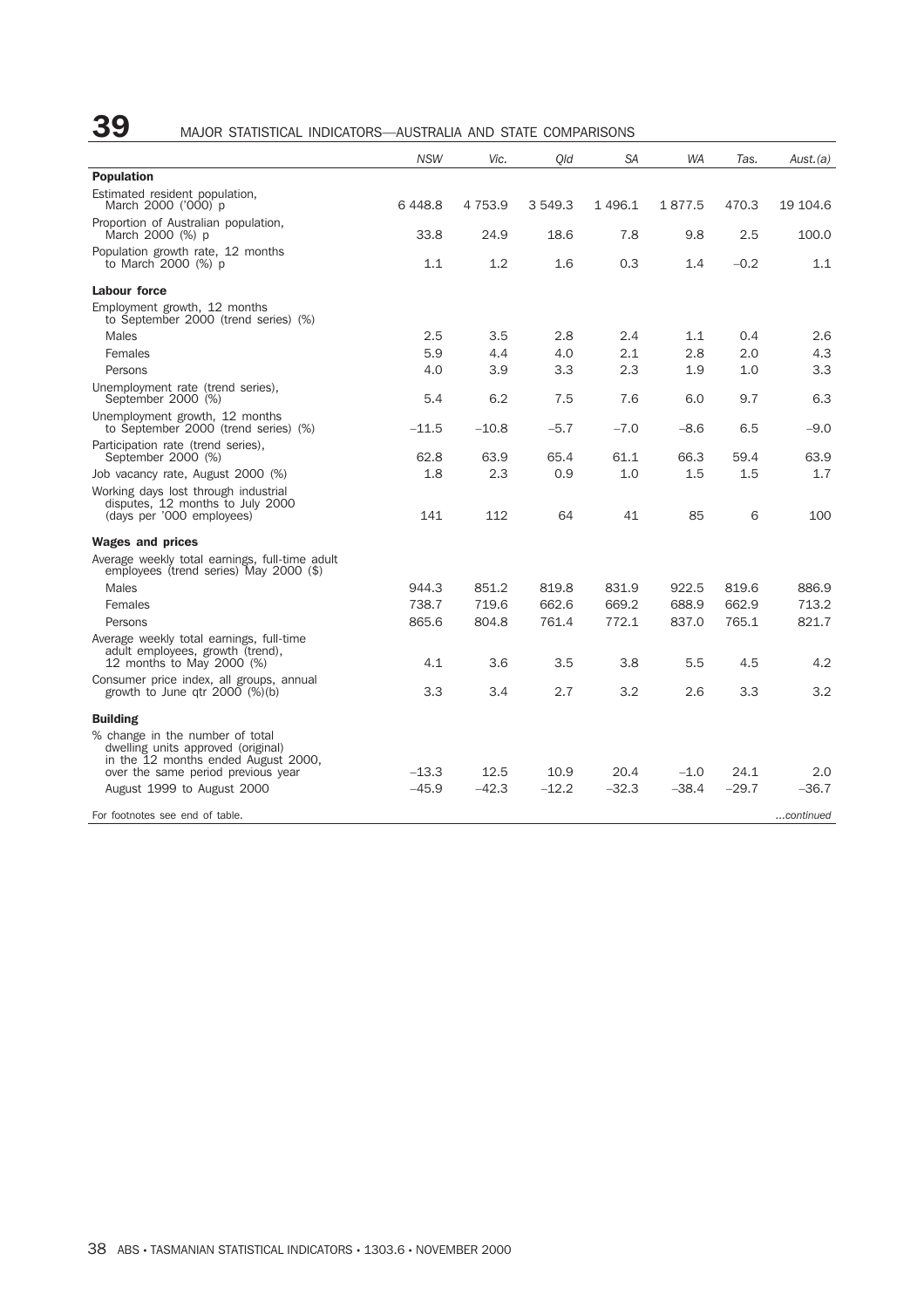### **39** MAJOR STATISTICAL INDICATORS—AUSTRALIA AND STATE COMPARISONS—*continued*

|                                                                                                                                                             | <b>NSW</b> | Vic.   | Old    | <b>SA</b> | <b>WA</b> | Tas.   | Aust.(a) |
|-------------------------------------------------------------------------------------------------------------------------------------------------------------|------------|--------|--------|-----------|-----------|--------|----------|
| Private investment and retail trade                                                                                                                         |            |        |        |           |           |        |          |
| % change in private new capital expenditure,<br>12 months ended June 2000, over the<br>same period previous year (original)                                 | 2.7        | $-3.0$ | $-0.9$ | 7.8       | $-24.2$   | $-3.4$ | $-4.9$   |
| % change in seasonally adjusted estimates<br>turnover of retail establishments, August 2000<br>(change from corresponding month<br>of the previous year)    | 6.1        | $-0.8$ | 6.2    | 4.9       | 5.5       | $-1.6$ | 4.2      |
| <b>Transport</b>                                                                                                                                            |            |        |        |           |           |        |          |
| % change in number of new motor vehicles<br>(excluding motorcycles) registered in the 12<br>months ended August 2000,<br>over the same period previous year | $-1.5$     | $-1.4$ | $-4.0$ | $-6.0$    | $-8.3$    | $-2.0$ | $-2.9$   |
| <b>Agriculture</b>                                                                                                                                          |            |        |        |           |           |        |          |
| % change in the number of livestock slaughtered<br>12 months ended August 2000 over the<br>same period previous year (original)                             |            |        |        |           |           |        |          |
| Cattle and calves                                                                                                                                           | $-6.9$     | $-9.8$ | 1.9    | 9.7       | $-8.2$    | $-6.0$ | $-3.8$   |
| Sheep and lambs                                                                                                                                             | 0.4        | 14.9   | 8.7    | $-2.0$    | 2.3       | 8.3    | 5.8      |
| Tourism-room occupancy rates                                                                                                                                |            |        |        |           |           |        |          |
| Hotels, motels & guest houses, &<br>serviced apartments with facilities,                                                                                    | 58.1       | 57.1   | 56.5   | 56.4      | 54.4      | 49.7   | 57.1     |
| June quarter 2000 (%)                                                                                                                                       |            |        |        |           |           |        |          |
| <b>Australian National and State Accounts</b>                                                                                                               |            |        |        |           |           |        |          |
| % change in Domestic (State) Final Demand(c),<br>Chain Volume measures (trend series)                                                                       |            |        |        |           |           |        |          |
| Mar gtr 2000 to Jun gtr 2000                                                                                                                                | 0.9        | 1.1    | 1.0    | 1.0       | $-0.1$    | 1.5    | 1.0      |
| Jun qtr 1999 to Jun qtr 2000                                                                                                                                | 4.9        | 5.0    | 6.0    | 5.9       | 1.1       | 5.3    | 4.5      |

(a) Australian totals include the ACT and NT, with the exception of Agriculture, which excludes both.

(b) CPI applies to State capitals.

(c) Total of four types of expenditure: Private investment, Private consumption, Government investment, Government consumption.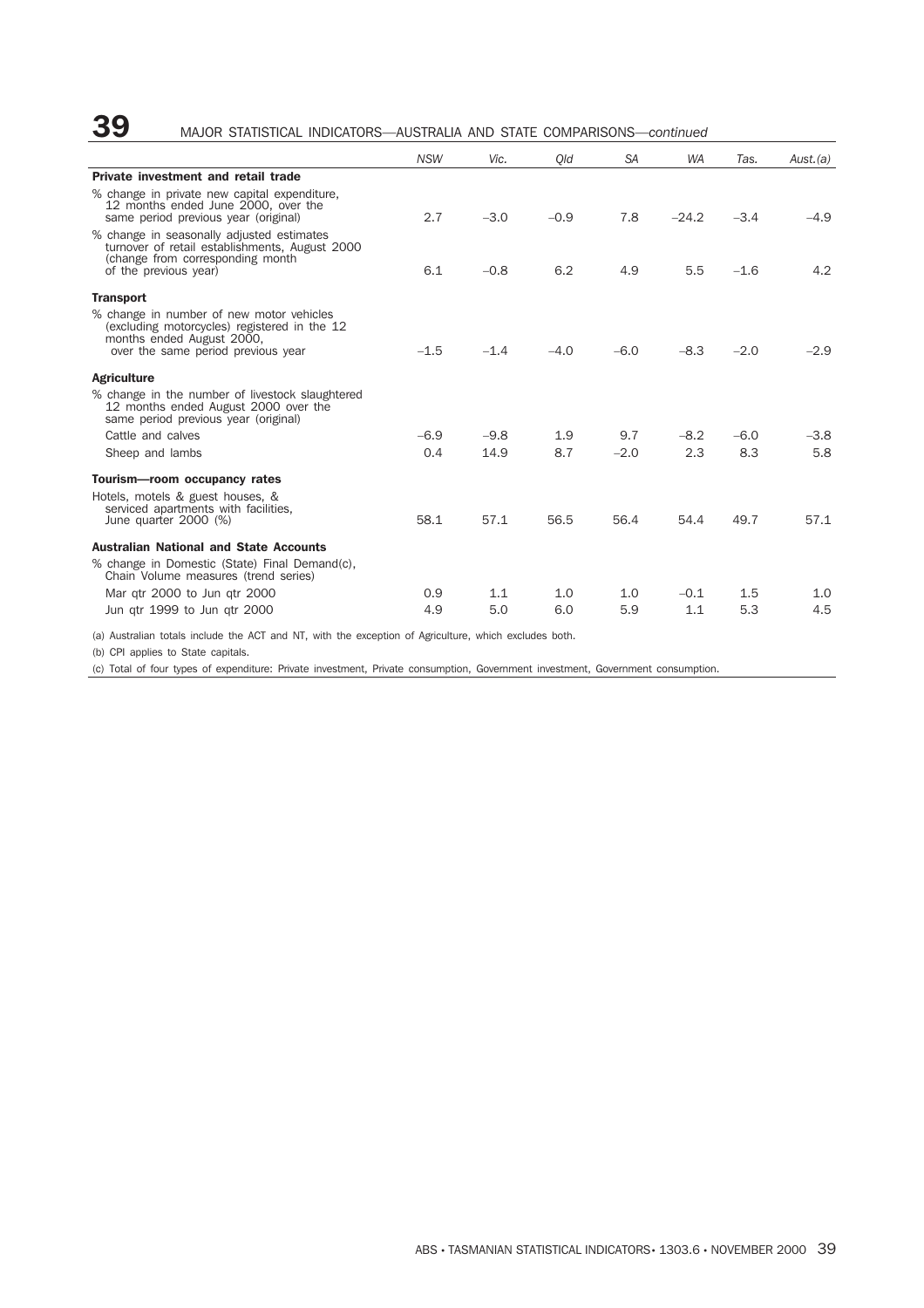# **40** MAJOR STATISTICAL INDICATORS—TASMANIAN STATISTICAL INDICATORS

|                                                                                 | Unit            | Greater Hobart<br>and Southern<br><b>Statistical</b><br><b>Divisions</b> | Northern<br><b>Statistical</b><br>Division | Mersey-Lyell<br><b>Statistical</b><br><b>Division</b> | Tasmania  |
|---------------------------------------------------------------------------------|-----------------|--------------------------------------------------------------------------|--------------------------------------------|-------------------------------------------------------|-----------|
| Area, at 30 June 1996                                                           | km <sup>2</sup> | 25 5 21                                                                  | 19 935                                     | 22 507                                                | 67 964    |
|                                                                                 |                 |                                                                          |                                            |                                                       |           |
| <b>Population</b><br>Estimated resident population, 30 June 1996                | no.             | 230 187                                                                  | 134 047                                    | 110 209                                               | 474 443   |
| Estimated resident population, 30 June 1999                                     | no.             | 228 855                                                                  | 133 016                                    | 108 390                                               | 470 261   |
| Births 1998(a)                                                                  | no.             | 2828                                                                     | 1621                                       | 1515                                                  | 5974      |
| Deaths 1998(a)                                                                  | no.             | 1798                                                                     | 975                                        | 823                                                   | 3 5 9 6   |
|                                                                                 |                 |                                                                          |                                            |                                                       |           |
| Labour force (original), September 2000                                         |                 |                                                                          |                                            |                                                       |           |
| Total employed                                                                  | no.             | 98 200                                                                   | 59 400                                     | 41 000                                                | 198 600   |
| Total unemployed                                                                | no.             | 10 500                                                                   | 5 500                                      | 5 300                                                 | 21 200    |
| Unemployment rate                                                               | $\frac{1}{2}$   | 9.7                                                                      | 8.4                                        | 11.4                                                  | 9.7       |
| Participation rate                                                              | $\frac{1}{2}$   | 59.7                                                                     | 60.5                                       | 56.5                                                  | 59.2      |
| <b>Schools. 1999(b)</b>                                                         |                 |                                                                          |                                            |                                                       |           |
| Government                                                                      | no.             | 100                                                                      | 57                                         | 59                                                    | 216       |
| Non-government                                                                  | no.             | 32                                                                       | 17                                         | 16                                                    | 65        |
| School students, 1999(b)(c)                                                     |                 |                                                                          |                                            |                                                       |           |
| Government                                                                      |                 |                                                                          |                                            |                                                       |           |
| <b>Males</b>                                                                    | no.             | 15 529.8                                                                 | 9 2 5 4 . 0                                | 7867.3                                                | 32 651.1  |
| Females                                                                         | no.             | 14 785.4                                                                 | 9 2 9 1.5                                  | 7 650.5                                               | 31 727.4  |
| Total                                                                           | no.             | 30 315.2                                                                 | 18 545.5                                   | 15 517.8                                              | 64 378.5  |
| Non-government                                                                  |                 |                                                                          |                                            |                                                       |           |
| Males                                                                           | no.             | 5866.0                                                                   | 2474                                       | 2047                                                  | 10 387.4  |
| Females                                                                         | no.             | 6 170.8                                                                  | 2 3 7 5 . 1                                | 1979.7                                                | 10 525.6  |
| Total                                                                           | no.             | 12 036.8                                                                 | 4 849.1                                    | 4 0 27.1                                              | 20 913.0  |
| Educational qualification, 1996 Census(d)                                       |                 |                                                                          |                                            |                                                       |           |
| Bachelor degree or higher(e)                                                    | no.             | 17 058                                                                   | 7 1 5 2                                    | 3 9 0 8                                               | 28 184    |
| Undergraduate diploma                                                           | no.             | 5893                                                                     | 3 2 6 8                                    | 2 181                                                 | 11 374    |
| Associate diploma                                                               | no.             | 3773                                                                     | 1902                                       | 1466                                                  | 7 1 8 4   |
| Skilled vocational                                                              | no.             | 16 255                                                                   | 10 040                                     | 8841                                                  | 35 238    |
| Basic vocational                                                                | no.             | 4548                                                                     | 2632                                       | 2 3 0 5                                               | 9 5 1 5   |
|                                                                                 |                 |                                                                          |                                            |                                                       |           |
| <b>Agriculture</b><br>Establishments with agricultural activity, 1998–99 season | no.             | 1 1 2 9                                                                  | 1583                                       | 1734                                                  | 4 4 4 6   |
| Total area of establishments                                                    | ha.             | 744 493                                                                  | 855 423                                    | 327 938                                               | 1927854   |
| Crops, production, 1998–99 season                                               |                 |                                                                          |                                            |                                                       |           |
| Potatoes                                                                        | tonnes          | 7019                                                                     | 135 661                                    | 184 802                                               | 327 482   |
| Onions                                                                          | tonnes          | 949                                                                      | 13 5 27                                    | 45 996                                                | 60 471    |
| Apples                                                                          | tonnes          | 46 296                                                                   | 4847                                       | 11 128                                                | 62 271    |
| <b>Barley</b>                                                                   | tonnes          | 8 1 8 0                                                                  | 19 327                                     | 2 5 3 7                                               | 30 044    |
| Livestock, 1998-99 season                                                       |                 |                                                                          |                                            |                                                       |           |
| Beef cattle                                                                     | no.             | 77 760                                                                   | 191 042                                    | 222 641                                               | 491 443   |
| Dairy cattle                                                                    | no.             | 7 3 0 7                                                                  | 84 985                                     | 140 630                                               | 232 922   |
| Sheep and lambs                                                                 | no.             | 1 664 194                                                                | 1958201                                    | 178 740                                               | 3 801 135 |
| Pigs                                                                            | no.             | 2 796                                                                    | 13 2 8 9                                   | 5821                                                  | 21 906    |
| Gross value of agricultural production, 1998-99 prel.                           | \$m             | n.y.a.                                                                   | n.y.a.                                     | n.y.a.                                                | 699       |
| For footnotes see end of table.                                                 |                 |                                                                          |                                            |                                                       | continued |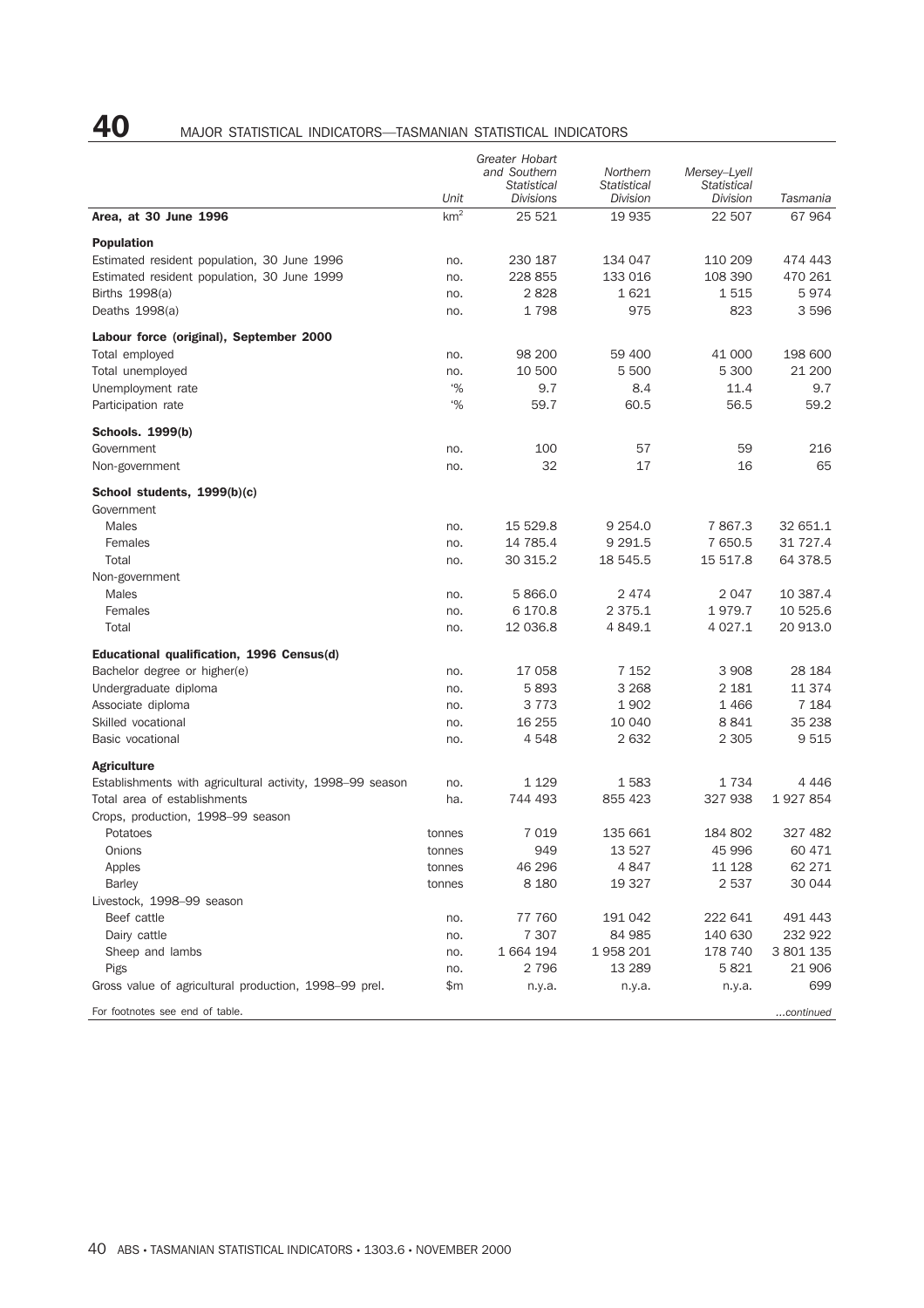# **40** MAJOR STATISTICAL INDICATORS—TASMANIAN STATISTICAL INDICATORS—*continued*

|                                              |        | Greater Hobart<br>and Southern<br><b>Statistical</b> | Northern<br><b>Statistical</b> | Mersey-Lyell<br><b>Statistical</b> |          |
|----------------------------------------------|--------|------------------------------------------------------|--------------------------------|------------------------------------|----------|
|                                              | Unit   | <b>Divisions</b>                                     | Division                       | Division                           | Tasmania |
| <b>Business locations, September 1998</b>    |        |                                                      |                                |                                    |          |
| Locations with manufacturing activity        |        |                                                      |                                |                                    |          |
| Less than 20 employees                       | no.    | 424                                                  | 327                            | 257                                | 1 0 0 8  |
| 20 or more employees                         | no.    | 83                                                   | 67                             | 48                                 | 198      |
| Total                                        | no.    | 507                                                  | 394                            | 305                                | 1 2 0 6  |
| Locations with retail activity               |        |                                                      |                                |                                    |          |
| Less than 20 employees                       | no.    | 2046                                                 | 1 3 4 6                        | 1 1 3 3                            | 4 5 2 5  |
| 20 or more employees                         | no.    | 82                                                   | 43                             | 35                                 | 160      |
| Total                                        | no.    | 2 1 2 8                                              | 1 3 8 9                        | 1 1 6 8                            | 4 6 8 5  |
| Building, 1999-2000                          |        |                                                      |                                |                                    |          |
| Total dwelling units approved                | no.    | 1 0 3 7                                              | 537                            | 319                                | 1893     |
| Value of total residential building approved | \$'000 | 138 309                                              | 66 632                         | 39 163                             | 244 104  |
| Value of total building approved             | \$'000 | 226 094                                              | 115 050                        | 63 554                             | 404 699  |
| Dwellings, Census 1996(d)                    |        |                                                      |                                |                                    |          |
| Total dwellings                              | no.    | 98 815                                               | 57 467                         | 45 529                             | 201 820  |
| Occupied private dwellings                   | no.    | 85 255                                               | 49 759                         | 40 183                             | 175 197  |
| Fully owned                                  | no.    | 34 338                                               | 21 5 63                        | 18 359                             | 74 260   |

(a) Births and deaths are based on usual residence year of registration. Total Tasmania includes usual residences other than Tasmanian Statistical Divisions.

(b) Source: DETYA and Tasmanian Department of Eductaion.

(c) Full-time equivalent.

(d) Total includes migratory statistical division.

(e) Includes higher degree, postgraduate diploma and bachelor degree.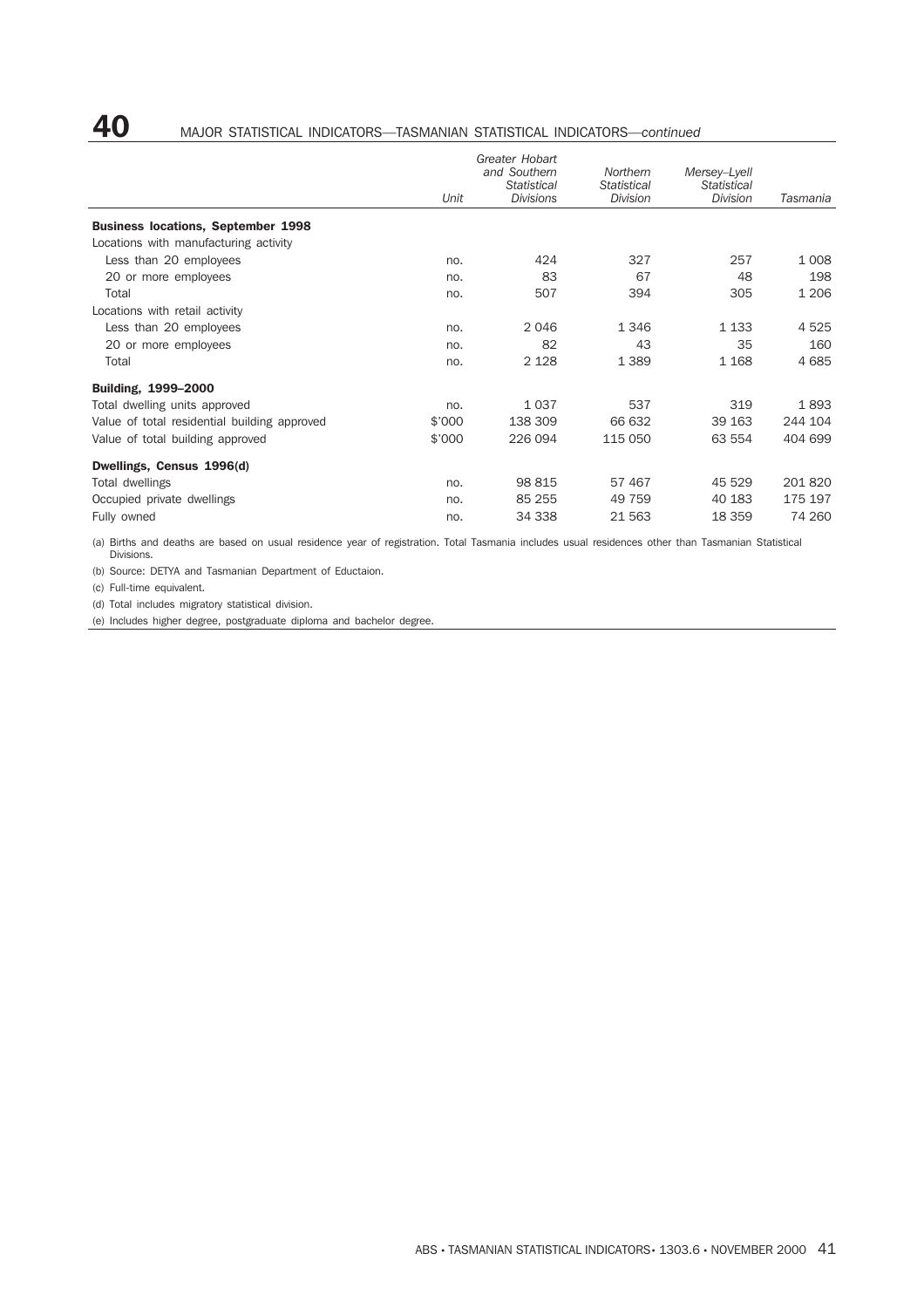